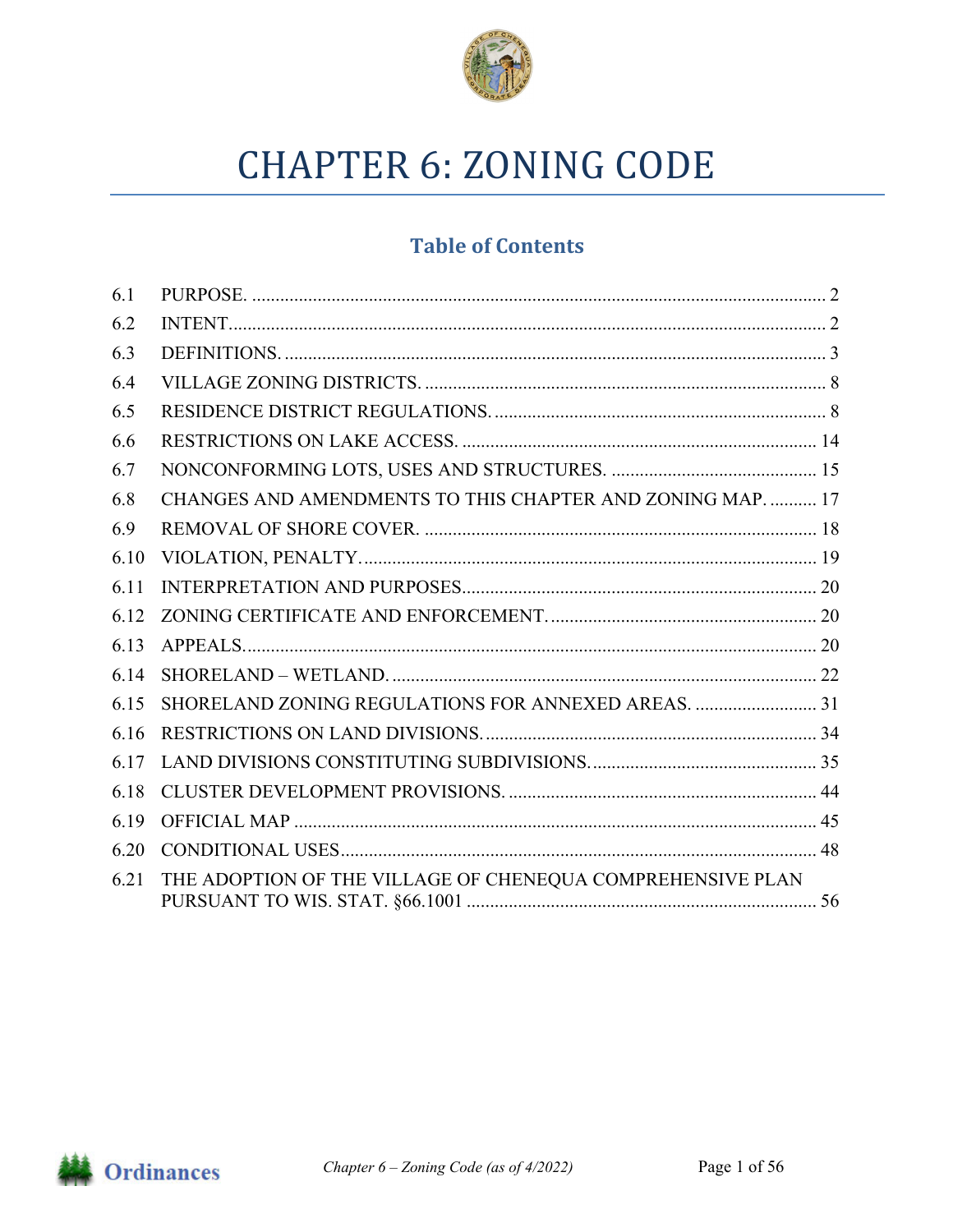

# CHAPTER 6: ZONING CODE

## **6.1 PURPOSE.**

**(1)** The Village is primarily and almost exclusively a community of private residences, and is intended to be devoted primarily to residence purposes so as to afford to its citizens the peace and quiet and restfulness unobtainable in the City;

**(2)** Territory available for business, manufacturing and other purposes which are not residential in nature is readily accessible to the Village, and can easily supply the needs of the Village, and is hereby found to be sufficient for the purposes and needs of the Village;

**(3)** There is no municipal water or sewer system in the Village, and it is necessary for each residence to be equipped with its own such systems, and the public health demands that sufficient area be segregated to each residence to avoid contamination of water supply and to dispose of its sewage without danger of pollution of adjoining property;

**(4)** It is necessary in order to preserve the existing rural character of the Village, to conserve the value of the property therein, and to protect its ecology, all in accordance with the comprehensive plan of the Village and to limit the number and character of structures located in proximity to the lake shores within the Village;

 Accordingly, the Village Board of the Village of Chenequa, for the purpose of promoting the health, safety, aesthetics and general welfare of the residents of the Village of Chenequa, has enacted this zoning code pursuant to sections 61.35 and 62.23 (7) Wisconsin Statutes.

## **6.2 INTENT.**

It is the general intent of this Chapter that the provisions herein aid and promote planning and zoning which will:

**(1)** Regulate and restrict the use of all structures, lands, and waters;

**(2)** Regulate and restrict lot coverage, population distribution and density and the size and location of all structures so as to lessen congestion in and promote the safety and efficiency of the streets, roads and highways;

- **(3)** Secure safety from fire, flooding, panic and other dangers;
- **(4)** Provide adequate light, air, sanitation and drainage;
- **(5)** Prevent overcrowding, avoid undue population concentration;

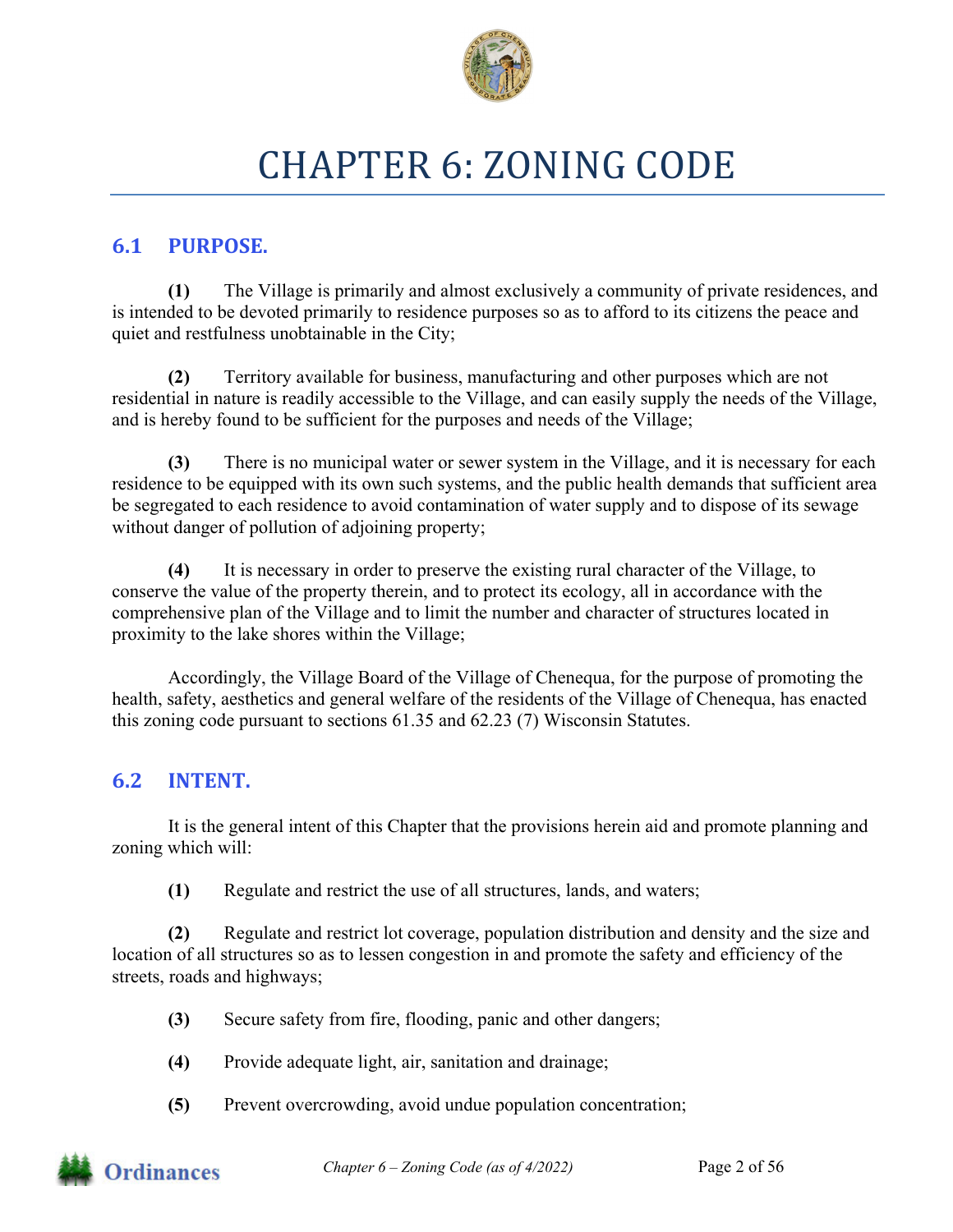

**(6)** Facilitate the adequate provision of public facilities and utilities;

- **(7)** Stabilize and protect property values;
- **(8)** Further the appropriate use of land and conservation of natural resources;
- **(9)** Preserve and promote the beauty of the Village;

**(10)** Prohibit public and private structures that are incompatible with the character of the Residence District and, insure that new and remodeled single family dwellings are of a size in keeping with their natural surroundings and neighboring structures, and that they do not detract from the uncrowded, rural atmosphere of the Village;

**(11)** Prevent and control erosion, sedimentation and other pollution of the surface and subsurface waters;

**(12)** Further the maintenance of safe and healthful water conditions;

**(13)** Prevent flood damage to persons and property and minimize expenditures for flood relief and flood control projects; and

**(14)** Provide for the administration and enforcement of this Chapter and provide penalties for the violation of this Chapter.

## **6.3 DEFINITIONS.**

For the purpose of this Code, certain terms and words are hereby defined as follows:

**(1) ACCESSORY BUILDING:** An accessory structure having a roof.

**(2) ACCESSORY STRUCTURE:** A detached structure customarily incidental and subordinate to the principal structure, building, use or a use constituting a conditional use. An accessory structure shall not contain cooking or sleeping facilities but an accessory structure may include bathroom facilities and indoor recreational facilities. (Amended 3/11/2019)

**(3) ACCESSORY USE:** A use customarily incidental and subordinate in nature, intent or purpose to the principal use of a structure, building or lot.

**(4) BASEMENT:** That portion of a dwelling below the first floor or ground floor with its entire floor below grade. Basements shall be excluded when calculating the number of stories for a building or structure.

**(5) BUILDING:** A structure having a roof.

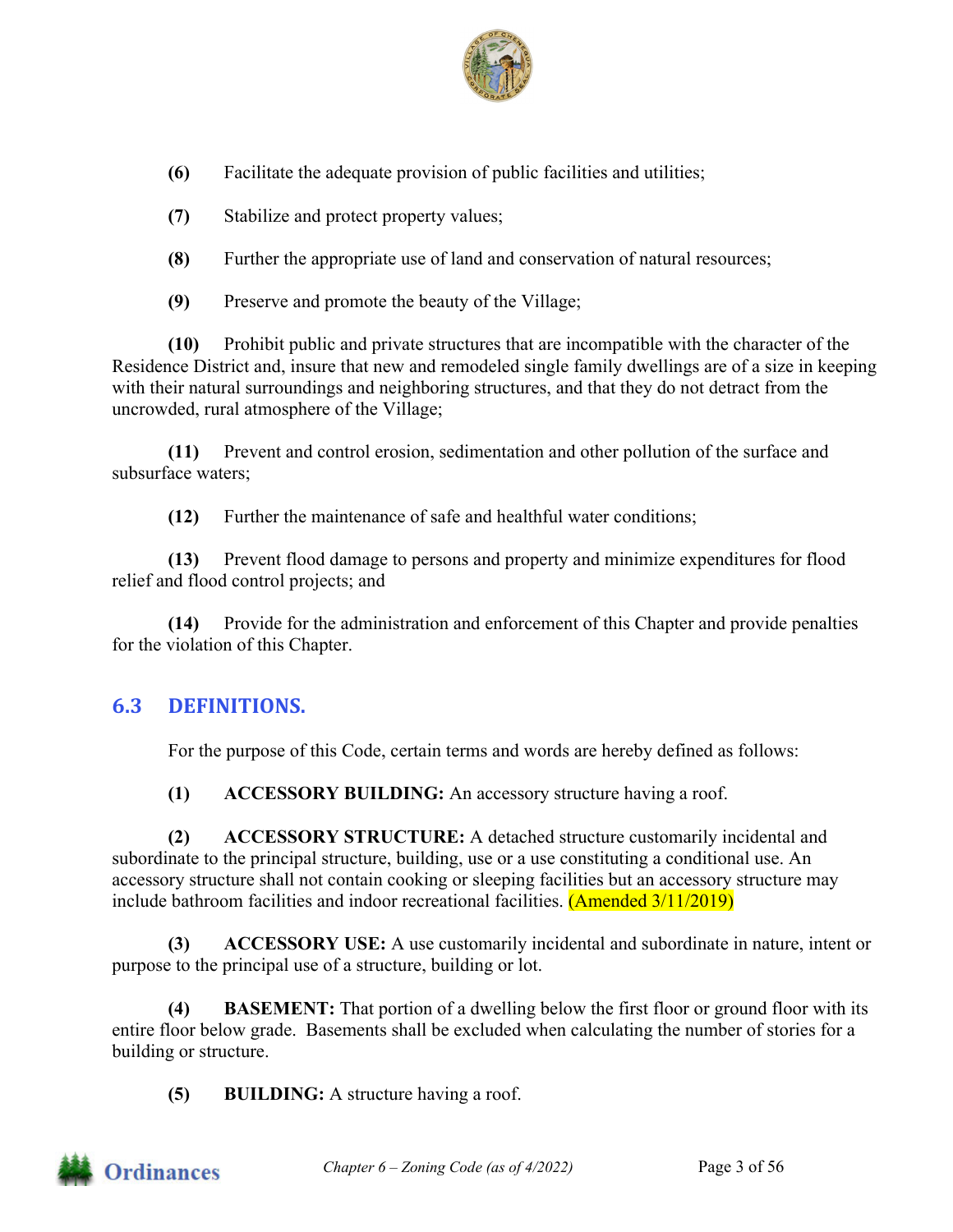

**(6) BUILDING OR STRUCTURE ALTERATION:** Any change to the supporting members of a building or structure such as bearing walls, beams, columns or girders; any addition to the building or structure which changes the footprint or building or structure envelope.

**(7) CHAPTER:** This Chapter 6: Zoning Code of the Village of Chenequa, unless the context indicates otherwise.

**(8) CODE:** The Code of Ordinances of the Village of Chenequa, Wisconsin, as amended.

**(9) CONFORMING LOT**: Any lot which complies with the minimum lot area requirements in Section 6.05.

**(10) CONFORMING STRUCTURE:** Any structure which complies with all of the regulations of this Chapter. A structure shall be considered in compliance with any provision of this Chapter for which a variance has been explicitly granted, provided the structure is in compliance with all conditions and terms of the variance.

**(11) CONFORMING USE:** Any use of a structure or lot which complies with the provisions of this Chapter.

**(12) CORNER LOT:** A lot situated at the junction of and fronting on two (2) or more streets, roads or highways.

**(13) DETACHED STRUCTURE**: A structure which is physically separate from other structures, where the use of the structure is distinct and the foundations, roof lines or primary exterior structural walls are separate from other structures.

**(14) DEVELOPMENT:** Any man-made change to improved or unimproved real estate, including, but not limited to, the construction of buildings, structures or accessory structures; the construction of additions or substantial alterations to buildings, structures or accessory structures; the placement of buildings or structures; ditching, lagooning, dredging, filling, grading, paving, excavation or drilling operations; and the deposition or extraction of earthen materials.

**(15) ELEVATION:** A particular side of a building or a structure.

**(16) FAMILY**: Any number of individuals related by blood, marriage, or law, living in a single family structure and living and cooking together as a single housekeeping unit. A family may include in addition up to two (2) persons not related by blood, marriage, or law.

**FARM:** Land consisting of five (5) acres or more on which produce, crops, or flowers are grown primarily for off-premise consumption, use or sale, or on which horses or livestock are housed or raised for personal use.

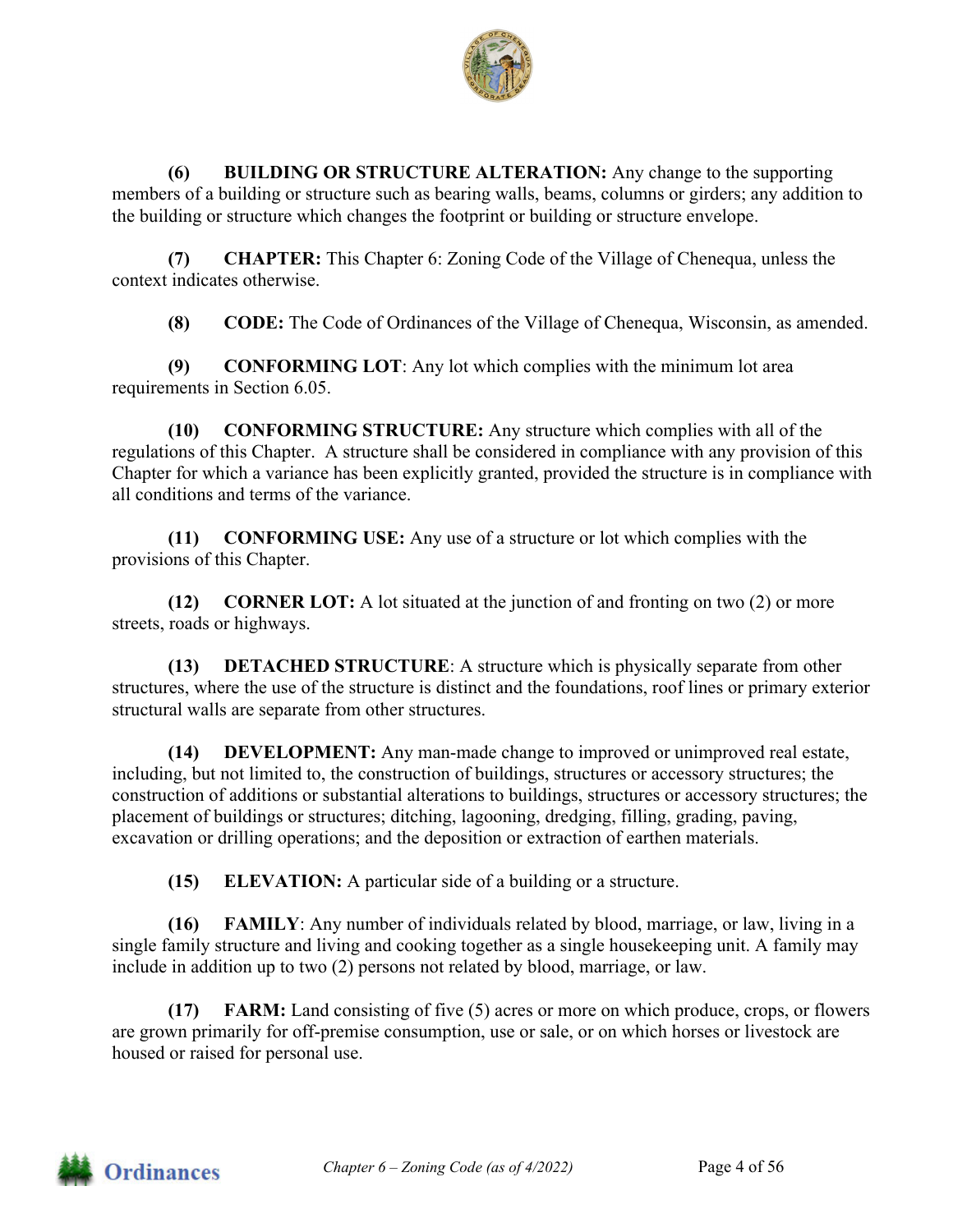

**(18) FOOTPRINT**: The exterior outline or impression of the footing or foundation. Fully enclosed atriums, courtyards, and vaulted areas are included. Patios, decks, terraces, or landings without roofs, and areas beneath overhang are excluded.

**(19) FRONTAGE:** All of the property abutting on one (1) side of a street measured along the street line.

**(20) GARAGE:** A structure or portion thereof used primarily for parking or temporary storage of self-propelled vehicles.

**(21) HEIGHT OF STRUCTURE:** The vertical distance from the ground level of any elevation to the highest point on the roof or highest projection on such elevation. Chimneys shall be excluded when measuring the height of a building or structure.

**(22) INDOOR RECREATIONAL FACILITIES:** Exercise rooms and equipment, ball courts, hot tubs, saunas and steam rooms, swimming pools and similar facilities or equipment for personal leisure activities. (Amended 3/11/2019)

**(23) LAKE FRONTAGE:** Lake frontage is the natural shore line of any lake in the Village at the ordinary high water mark. Prior to August 10, 1998 (the original effective date of this provision), lake frontage was measured at the ordinary low water mark. The change in definition shall not make nonconforming as to required area or lake frontage, any lot which complied with all provisions of this Chapter immediately prior to the original effective date of this provision. Further such change shall not make nonconforming as to the required setback from any lake, any structure which complied with all provisions of this Chapter immediately prior to the original effective date of this provision, provided that such structure is not extended in any manner within said setback.

**(24) LEGAL NONCONFORMING LOT:** A lot the dimensions of which were recorded with the Register of Deeds either (a) no later than April 1, 1957 or (b) after April 1, 1957, if expressly approved by the Village Board. If recorded on or before April 1, 1957, the lot area may have been increased but not subsequently reduced.

**(25) LEGAL NONCONFORMING STRUCTURE:** A nonconforming structure which complied with the regulations of this Chapter applicable at the time the structure was constructed.

**(26) LEGAL NONCONFORMING USE:** A nonconforming use which complied with the regulations of this Chapter applicable at the time the use was begun.

**(27) LIVING AREA:** The total usable space available within the perimeter walls on all floors of a building including interior corridors, stairs, elevators, passageways, and finished basements serving the primary function of the building. Unfinished basements and attics, unheated porches and breezeways, garages and maintenance shops are excluded from living area determinations. Heated basement or attic areas are considered finished if all of the walls, ceilings and floors are finished. Walls and ceilings shall be deemed finished only if they are covered with plaster, wallboard or similar

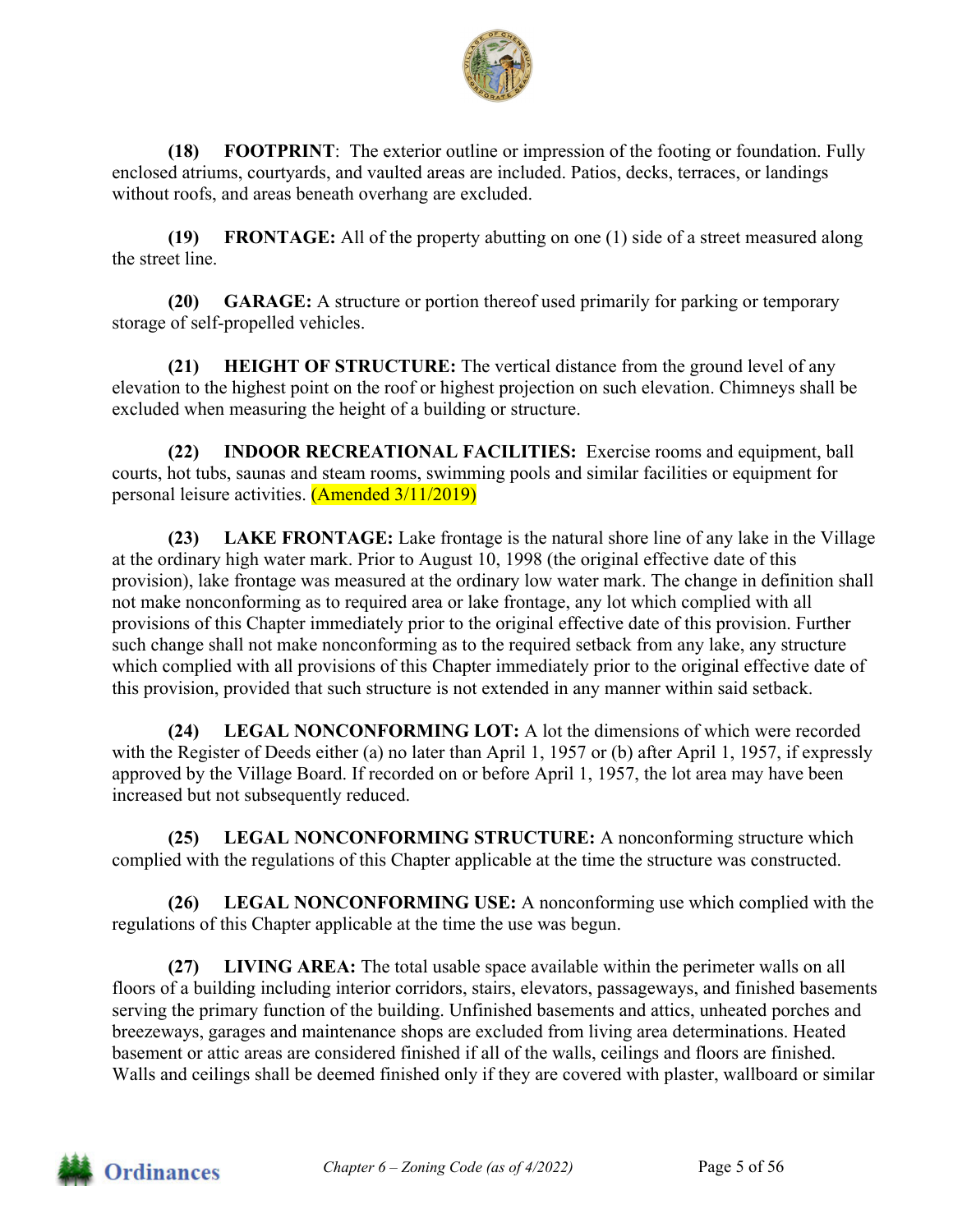

material; floors shall be deemed finished only if they are covered with carpeting, tile, linoleum or similar material.

**(28) LOT:** A platted lot of a recorded subdivision or certified survey map or a lot created as otherwise provided by law to be used as a single parcel.

**(29) MODIFICATION:** A "building or structure alteration" and/or a "reconstruction".

**(30) NAVIGABLE WATERS:** Lake Superior, Lake Michigan, all natural inland lakes within Wisconsin, and all streams, ponds, sloughs, flowages and other waters within the territorial limits of this state; including the Wisconsin portion of boundary waters, which are navigable under the laws of this state. Wisconsin's Supreme Court has declared navigable bodies of water to be bodies of water that have a bed differentiated from adjacent uplands and levels or flow sufficient to support navigation by a recreational craft of the shallowest draft on an annually recurring basis [Muench v. Public Service Commission, 261 Wis. 492 (1952) and DeGaynor and Co., Inc. v. Department of Natural Resources, 70 Wis. 2d 936 (1975)]. For example, a stream which is navigable by skiff or canoe during normal spring high water is navigable, in fact, under the laws of this state though it may be dry during other seasons."

**(31) NONCONFORMING STRUCTURE**: Any building or structure which does not comply with all of the regulations of this Chapter. If there are two or more buildings on a lot, each of which has cooking or sleeping facilities, then each building is nonconforming.

**(32) NONCONFORMING USE:** Any use of a lot or structure which does not comply with the regulations of this Chapter.

**(33) ORDINARY HIGH-WATER MARK:** The point on the bank or shore up to which the presence and action of surface water is so continuous as to leave a distinctive mark such as by erosion, destruction or prevention of terrestrial vegetation, predominance of aquatic vegetation, or other easily recognized characteristics.

**(34) PERMANENTLY PLACED:** Placed for more than one (1) month, provided; however, that piers, shore stations and boat lifts (placed in or above the water during the summer months) may be placed on the shore during the period from September 1 of any year through June 1 of the next year and will not be considered permanently placed during such period.

**(35) PRIVATE DRIVEWAY:** Any way serving not more than five (5) lots which is used primarily for ingress to and egress from such lots by motor vehicles and which is established by private easement for multiple lots.

**(36) RECONSTRUCTION:** The rebuilding of a structure in such a manner and to such an extent as to substantially replace the existing structure.

**(37) RECREATIONAL FACILITY**: Anything which: (i) exceeds one hundred (100) square feet; (ii) is constructed or erected and requires permanent location on or in the ground; and; (iii)

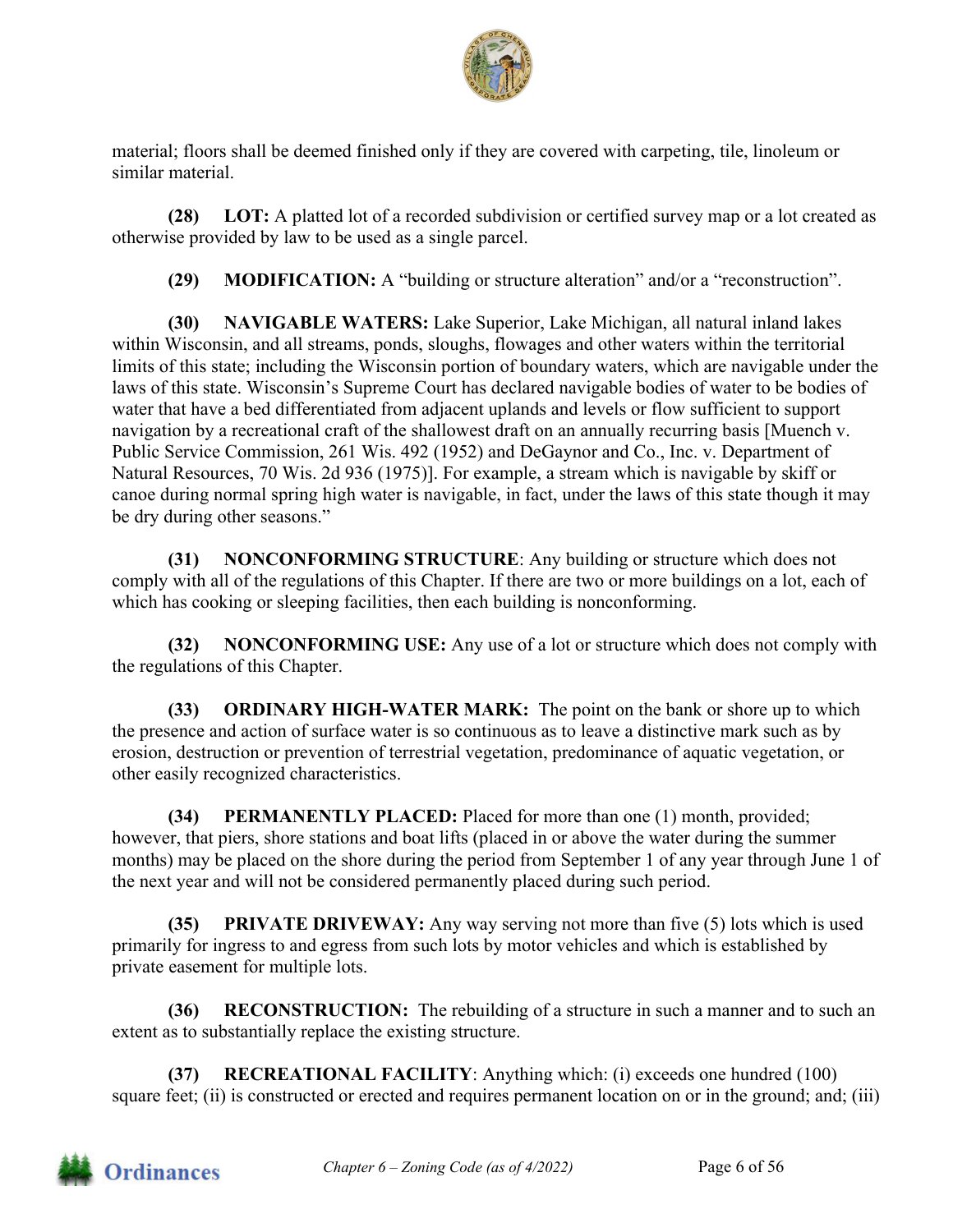

is primarily used for recreational purposes; including, without limitation, swimming pools and tennis courts.

**(38) ROAD**: Any highway, street or road intended for use as a public or private right-ofway for vehicular traffic, that is not a private driveway.

**(39) SIDE YARD:** An open unoccupied space on a lot between a structure and a side lot line and extending from the front lot line to the rear lot line. Where two (2) side lot lines intersect, the rear lot line shall be the point of intersection of the two (2) side lot lines.

**(40) SINGLE FAMILY STRUCTURE:** A detached building designed for and occupied by one family which is enclosed, heated and built on a foundation.

**(41) SHORELANDS:** Lands within the following distances from the ordinary high-water mark of navigable waters; one thousand (1,000) feet from a lake, pond or flowage; and three hundred (300) feet from a river or stream to the landward side of the floodplain, whichever distance is greater.

**(42) SHORELINE BUFFER ZONE:** a strip of land paralleling the lake frontage and extending seventy five (75) feet inland from the lake frontage, measured over the contour of the ground.

**(43) STORY:** That portion of a building or structure located above the basement, between the floor and the ceiling.

**(44) STREET:** Any highway, street or road intended for use as a public or private right-ofway, that is not a private driveway.

**(45) STREET WALL:** The main wall nearest to and facing on a street, road or highway including sun-parlors, and roofed porches, open or closed, but excluding open steps or entranceways.

**(46) STRUCTURE:** Anything permanently placed on or in the ground for any use whatsoever; including but not limited to any new or existing building, fences, pillars, gated entrances requiring a permit under Section 5.19 and recreational facilities. Private driveways shall not be considered to be structures.

**(47) SUBDIVISION:** Subdivision shall mean the division of a parcel or tract of land by the owner or the owner's agent for the purpose of sale or of building development where:

- (i) The act of division creates four (4) or more parcels of ten (10) acres or less in area; or
- (ii) Four (4) or more parcels or building sites of ten (10) acres each or less in area are created by successive divisions within a period of five (5) years.

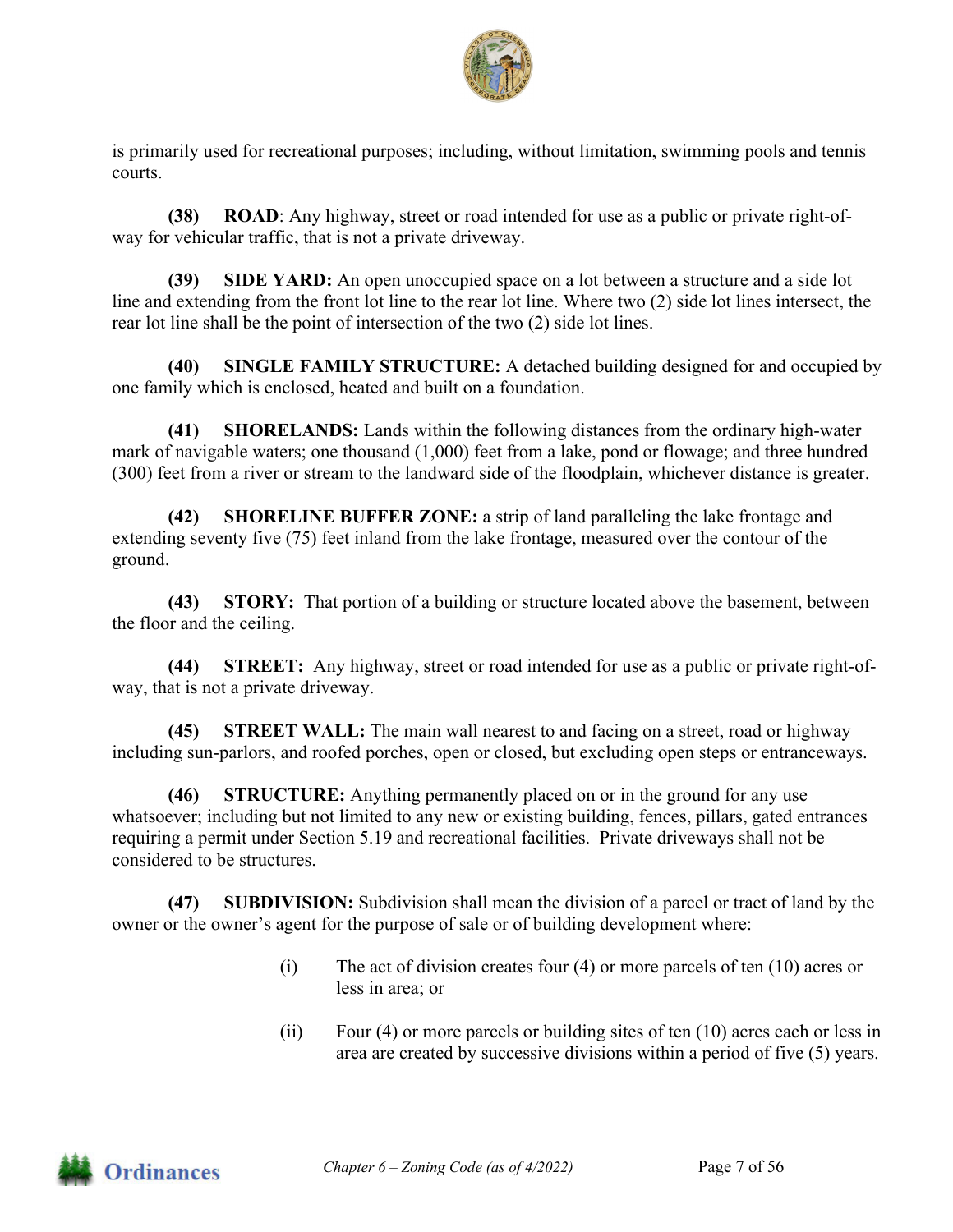

**(48) TELECOMMUNICATION FACILITIES**: Any tower or telecommunication tower, mounting equipment, antenna, equipment shelter buildings, and any other equipment which a person seeks to locate, or has installed upon or near a tower or antenna support structure, pursuant to the Federal Telecommunications Act of 1996 (Public Law 104-104, 110 Stat. 56, 1996), as amended.

**(49) TEMPORARY STRUCTURE OR USE:** A structure placed on a lot or the use of a lot for a period not to exceed one (1) year.

**(50) TOWER OR TELECOMMUNICATION TOWER:** Any ground or roof-mounted pole, spire, structure, or combination thereof, taller than fifteen (15) feet, including support lines, cables, wire, braces, and masts, which is designed and constructed for the purpose of mounting and supporting one or more antennas, meteorological devices, or similar apparatus above ground, used in providing wireless communications.

**(51) WETLANDS:** Those areas where water is at, near or above the land surface long enough to support aquatic or hydrophytic vegetation and which have soils indicative of wet conditions.

**(52) WIRELESS COMMUNICATIONS:** Any personal wireless services as defined in the Federal Telecommunications Act of 1996, as amended, including FCC licensed wireless telecommunications services that are interconnected with the public telephone network and are offered commercially to the public. Examples include cellular and similar services (such as personal communications service or "PCS"), paging and similar services, certain dispatch services, and services that use wireless technology to provide telephone services to a fixed location such as a home or office.

**(53) ZONING ADMINISTRATOR**: The Village Administrator or the Village Administrator's designee.

## **6.4 VILLAGE ZONING DISTRICTS.**

The Village is hereby divided into the following zoning districts:

- **(1)** Residence District.
- **(2)** Shoreland Wetland District.
- **(3)** Special Commercial District.

## **6.5 RESIDENCE DISTRICT REGULATIONS.**

**(1) GENERAL**. No structure or lot shall be used, and no structure shall be hereafter erected or modified, within the Village unless otherwise provided in this Chapter, except for a permitted use or for a conditional use pursuant to Section 6.20.

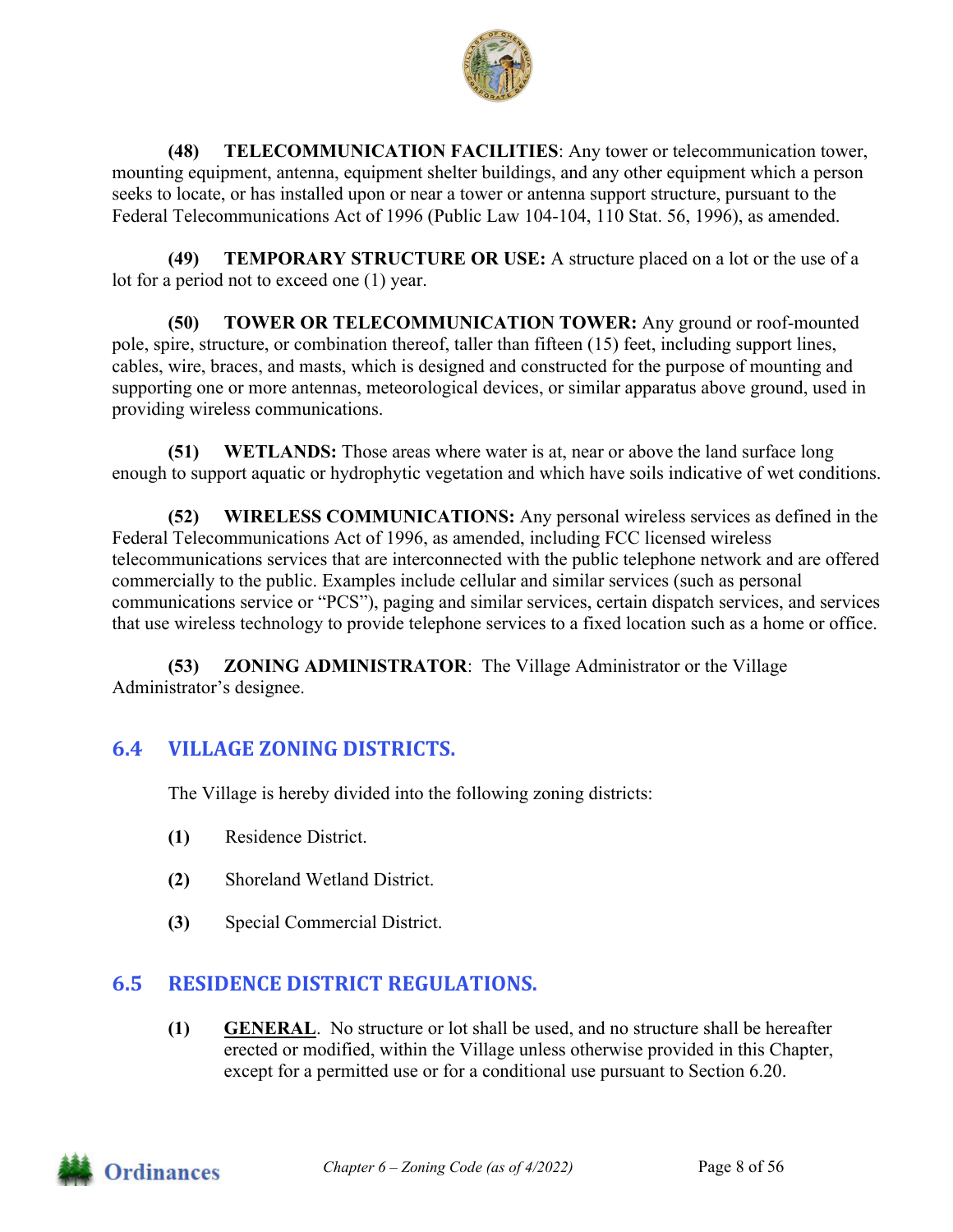

#### **(2) PERMITTED AND PROHIBITED USES.** (Recreated 03/11/2019)

- (a) Permitted Uses:
	- (i) Single Family Residence.
	- (ii) Temporary structures and uses incidental to construction.
	- (iii) Accessory Uses.
	- (iv) Farming, the keeping of livestock, truck gardening, and nursery operations; except within a shoreline buffer zone.
	- (v) Municipal.
- (b) Prohibited Uses:
	- (i) No lot within the Village shall be used for the parking, location or accommodation of more than one camp trailer, motor home or other vehicle designed for human habitation.
	- (ii) No camp trailer, motor home, trailer or other vehicle shall be used for human habitation within the village.

## **(3) HEIGHT RESTRICTIONS**

- (a) Single Family Structures. Height restrictions set forth in this chapter are determined based upon the size of the side yards provided on each side of a single family structure and whether the lot abuts a lake. The height of a structure is the vertical distance from the ground level of any elevation to the highest point of the roof or highest projection on such elevation. Chimneys shall be excluded when measuring the height of a building or structure.
	- (i) A single family structure which complies with the minimum side setback requirements of Section 6.5, for all side yards, may be erected, modified or altered to a height not exceeding thirty five (35) feet on any lot.
	- (ii) The height of a single family structure on any lot abutting a lake may be increased from a maximum height of thirty five (35) feet by one foot increments for each one and one half  $(1\frac{1}{2})$  feet of that additional side yard setback, for all side yards, over and above the requirements of Section 6.5; provided, however, that the maximum height shall not exceed forty (40) feet for such structures.

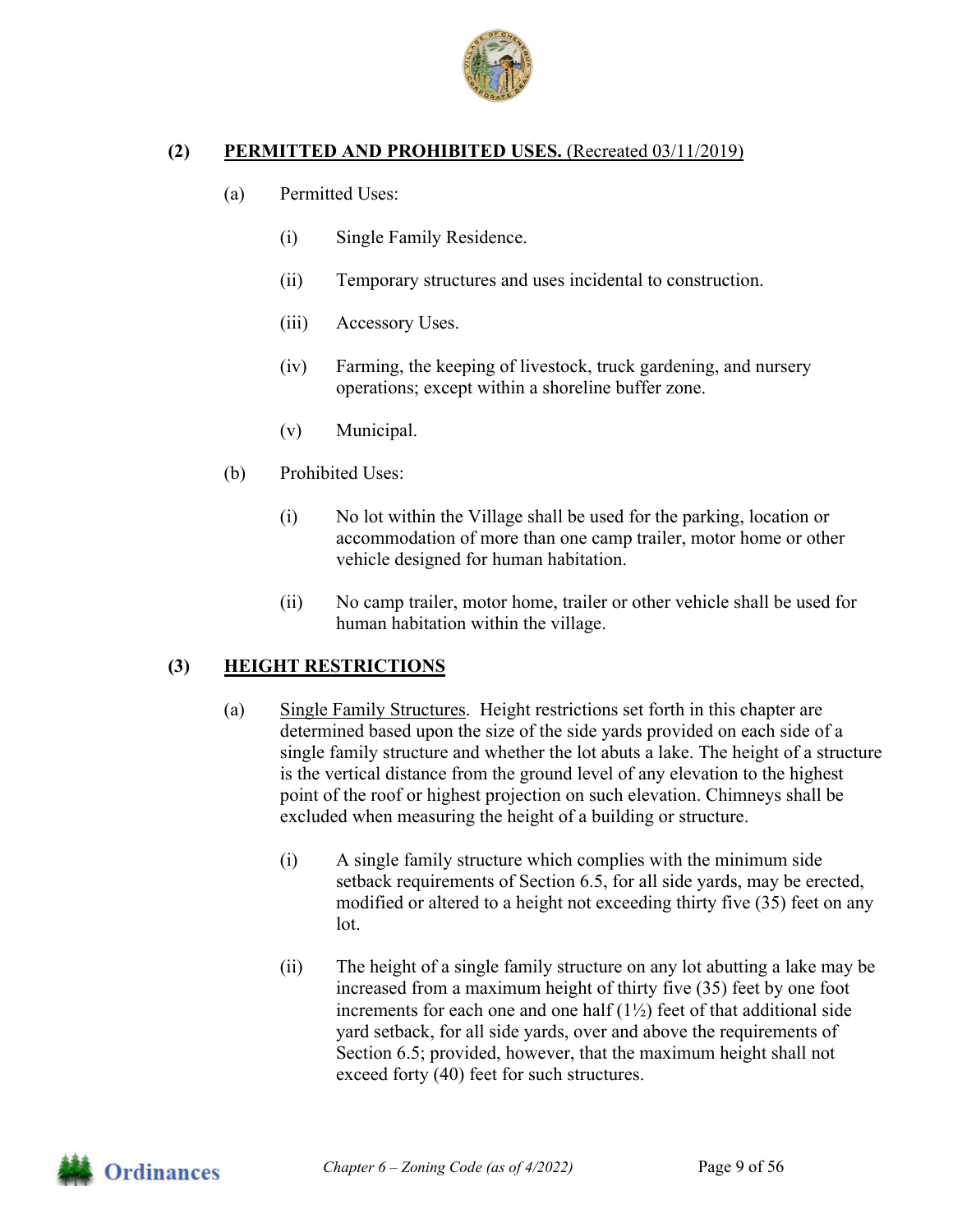

- (iii) The height of a single family structure on any lot **NOT** abutting a lake may be increased pursuant to subsection (ii) above and may be further increased to a maximum of forty five (45) feet by one foot (1) increments for each one and one half  $(1\frac{1}{2})$  feet of additional side yard setback, for all side yards, over and above the requirements of Section 6.5.
- (iv) Notwithstanding the foregoing, no single family structure shall exceed three (3) stories in height. A story is that portion of a building or structure located above the basement, between the floor and the ceiling.
- (v) Additional requirements applicable to structures abutting a lake which exceed thirteen thousand (13,000) square feet are set forth in below.
- (b) All Other Structures. A structure that is not a single family structure or a conditional use structure may be erected or altered to a height not exceeding thirty five (35) feet. The height of a structure is the vertical distance from the ground level of any elevation to the highest point of the roof or highest projection on such elevation. Chimneys shall be excluded when measuring the height of a building or structure.
	- 20' in height requires a 10' side yard setback
	- 30' in height requires a 15' side yard setback
	- 35' in height requires a 17.5' side yard setback
	- 40' in height requires a 27.5' side yard setback (40' maximum for structures located on lots abutting a lake except as provided in Section  $6.5$  (4) (c) below).
	- 45' in height requires a 37.5' side yard setback (45' maximum for structures located on lots **NOT** abutting a lake).

## **(4) SETBACK/LIVING AREA RESTRICTIONS: PERMITTED USES**

- (a) Lot Abutting Lake Lake Frontage Setback.
	- (i) No structure shall hereafter be erected, modified or moved on any lot abutting a lake so that the minimum distance measured over the contour of the ground between the lake frontage and nearest point of the structure or any projection thereof shall be less than seventy five (75) feet except that:
		- A. Within the area located between the lake frontage and a line thirty (30) feet distant therefrom and parallel thereto there may be constructed and maintained ground level marine railways, below-ground water pumping facilities, one uncovered stairway

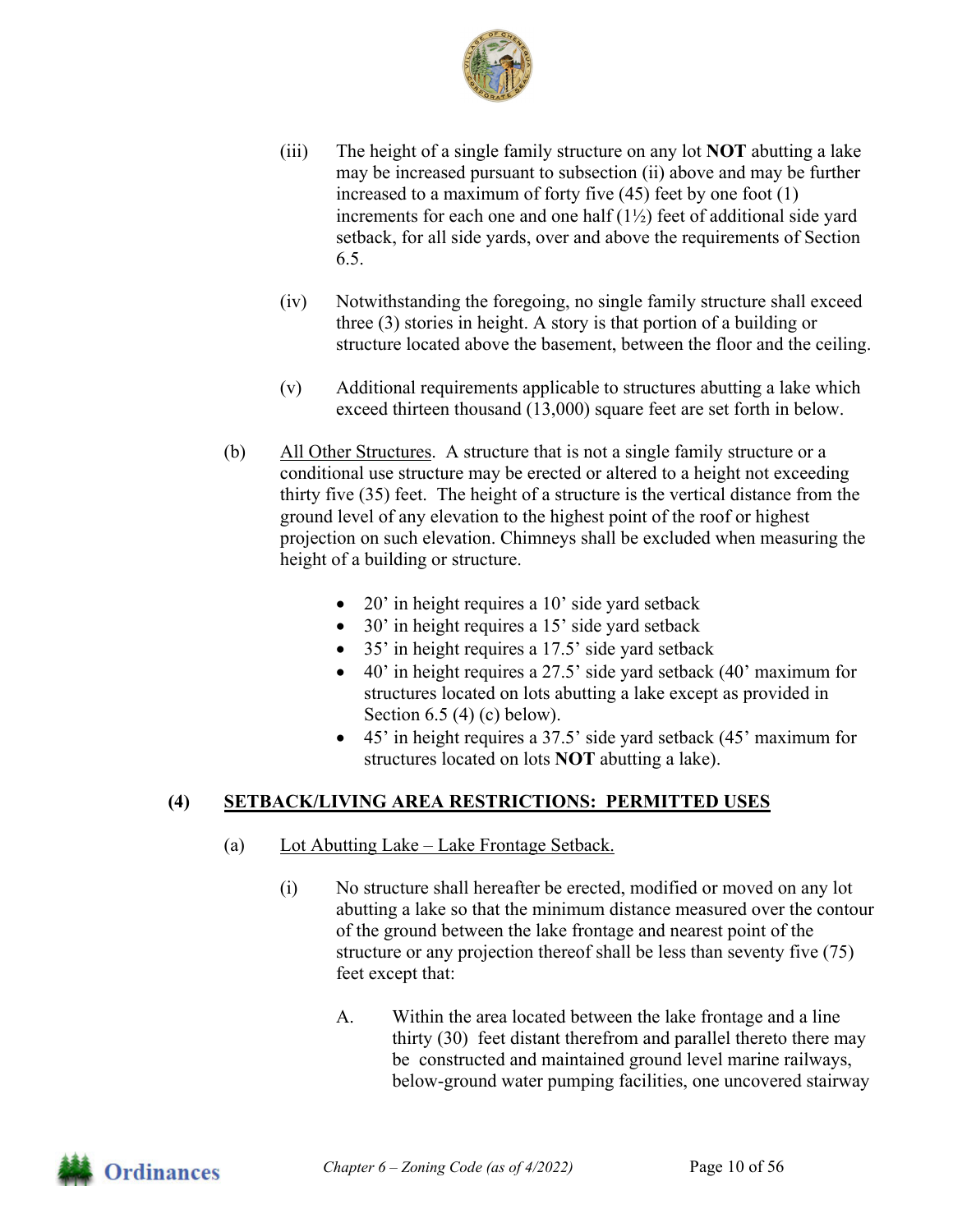

and one (1) uncovered walkway level with the ground and not exceeding four (4) feet in width; and

- B. Within the area located between the thirty (30) foot line referred to in (A) above and a line seventy five (75) feet from the lake frontage and parallel thereto there may be constructed and maintained uncovered terraces, patios, one (1) uncovered stairway, ground level marine railways, below-ground water pumping facilities, and one (1) uncovered walkway located at or beneath the ground level; and
- C. Within the entire area between the lake frontage and a line seventy five (75) feet from the lake frontage and parallel thereto there may be constructed and maintained one (1) flagpole and one (1) satellite dish not to exceed two (2) feet in width and two and one half (2 1/2) feet in height (and with landscaping surrounding it to minimize its visibility to neighbors and from the lake) and a temporary fence to be used as a goose barrier as provided in Section 5.19 (3) (a).
- D. Within the entire area between the lake frontage and a line seventy five (75) feet from the lake frontage and parallel thereto, there may be constructed and maintained a dry or rock river bed provided the following conditions are met: (1) the bed is constructed with natural materials and/or must have natural characteristics that blend with the surrounding natural landscape; (2) the sole purposes of the beds are purely decorative and/or to facilitate drainage and protect the ground surface from eroding into the lake; (3) the beds do not serve as a pathway for persons to traverse across the area between the lake frontage and the line which is seventy five (75) feet from the lake frontage and parallel thereto; (4) none of the bed shall exceed eighteen (18) inches in height measured from the ground surface immediately adjacent to and not part of the bed; and (5) none of the bed shall exceed a width of forty eight (48) inches.
- (ii) Notwithstanding paragraph (i) above, no structure shall hereafter be erected, modified or moved on any lot abutting a lake if the surface area of the lake elevation of such structure shall exceed four thousand (4,000) square feet, unless the minimum distance measured over the contour of the ground between the lake frontage and the nearest point of the structure or any projection thereof shall be more than one hundred (100) feet. For the purposes hereof the elevation abutting the lake shall be determined from that place on the lake from which the elevation would have the greatest surface area. Surface area shall mean the area of the

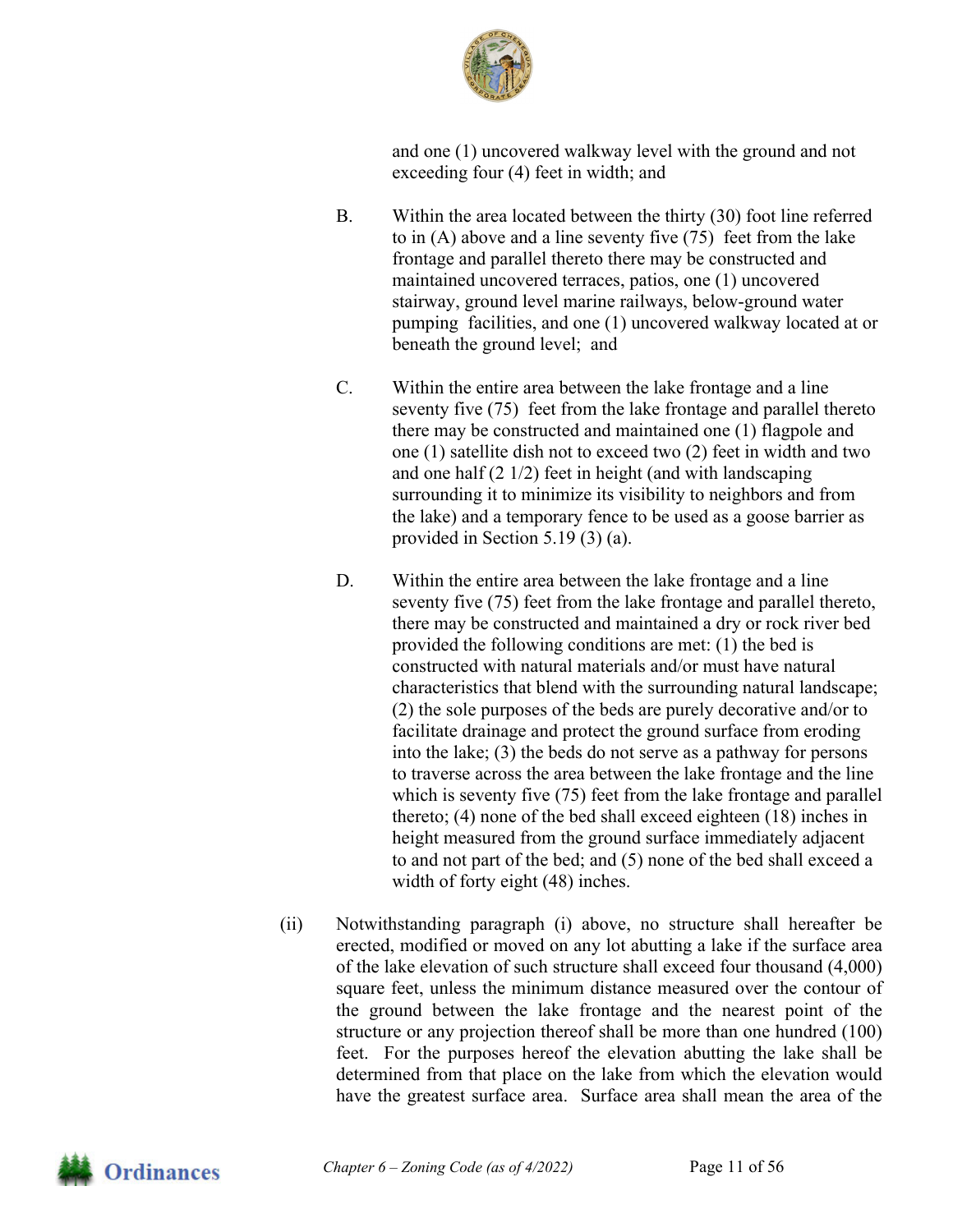

entire elevation including the roof area included in said elevation within the outline of such elevation abutting the lake determined on a twodimensional basis.

(iii) Notwithstanding paragraphs (i) and (ii) above, no single family structure, shall hereafter be erected, modified or moved on any lot abutting a lake if the living area of that structure exceeds thirteen thousand (13,000) square feet, unless the following living area vs. distance calculation, measured over the contour of the ground between the lake frontage and the nearest point of the structure or any projection thereof, is met:

| Living Area                                  | Distance from Lake Frontage |
|----------------------------------------------|-----------------------------|
| 13,000 but less than<br>$15,000$ square feet | $125$ feet                  |
| 15,000 but less than<br>$17,000$ square feet | 150 feet                    |
| 17,000 or greater square feet                | $175$ feet                  |

- (b) Structure Line Setback. No structure shall be erected, modified or moved on any lot in the Village where a street wall is nearer than seventy-five (75) feet to the right-of-way or boundary line of any public street, road or highway; except Highway 16, and in no event nearer than twenty five (25) feet to a rear or front lot line; except Highway 16 where the minimum setback to a rear lot line shall be ten (10) feet.
- (c) Side Yard Setback.
	- (i) A side yard of six (6) inches in width for each foot in height of a structure, with a minimum of ten (10) feet shall be provided on each side of every structure. No single family structure shall be erected, modified or moved within fifty (50) feet of an existing single family structure on an adjoining lot, and no accessory building or recreational facility shall be erected, modified or moved within one hundred (100) feet of an existing single family structure on an adjoining lot. Existing recreational facilities shall not prohibit the owner of a single family structure on an adjoining lot from erecting, modifying or remodeling inside the one hundred (100) foot setback for a recreational facility.
	- (ii) For structures abutting a lake which exceed thirteen thousand (13,000) square feet of living area the minimum side yard and minimum distance

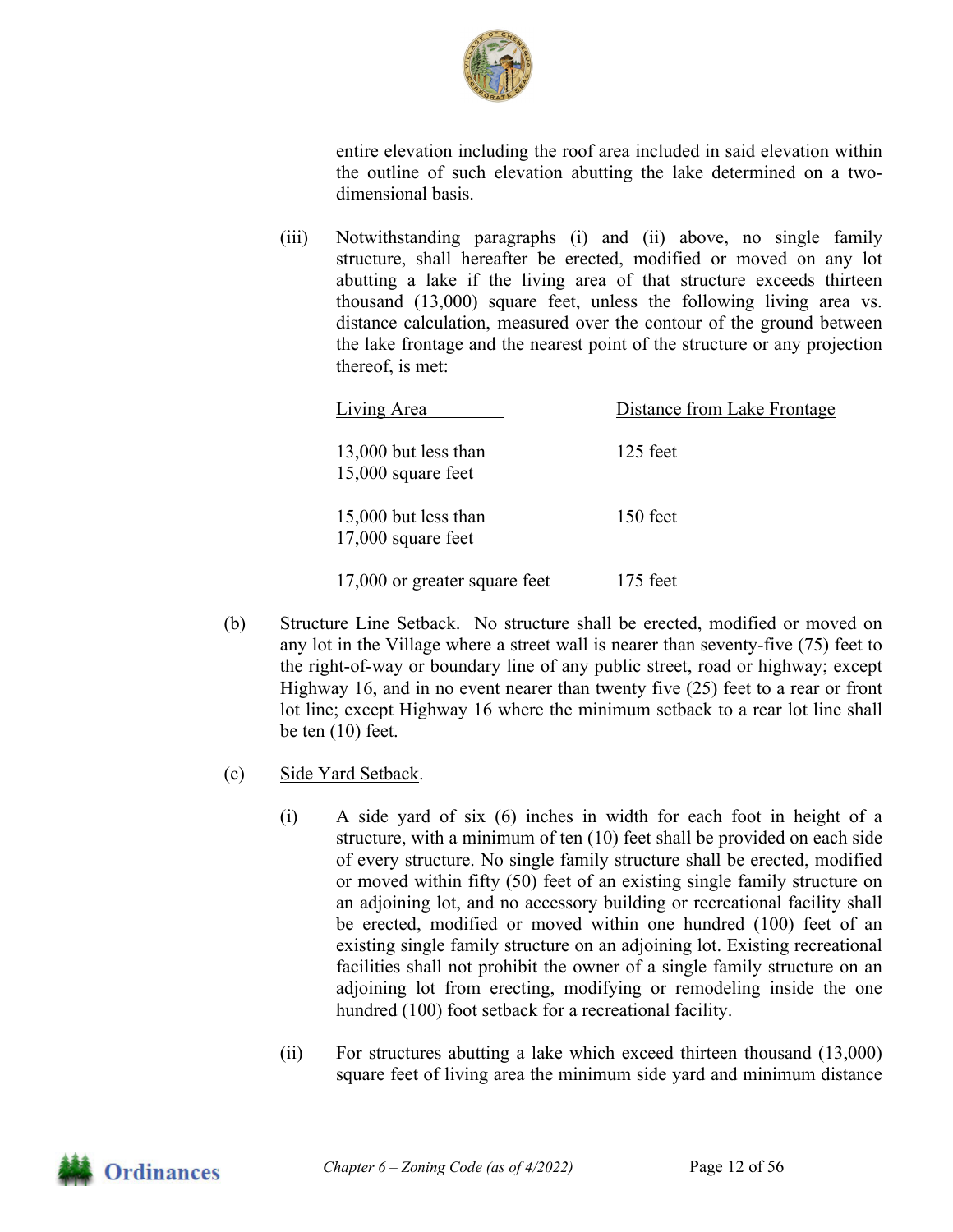

from other existing single family structures on adjoining lots shall be determined as follows:

| Living Area                                  | Side Yard                                                                                                                                                                                                      | Distance from<br>Other Single<br><b>Family Structure</b> |
|----------------------------------------------|----------------------------------------------------------------------------------------------------------------------------------------------------------------------------------------------------------------|----------------------------------------------------------|
| 13,000 but less than<br>$15,000$ square feet | 9" in width<br>per foot of height                                                                                                                                                                              | 75 feet                                                  |
| $\bullet$<br>$\bullet$                       | 30' in height requires a 22.5' side yard setback<br>35' in height requires a 26.25' side yard setback<br>40' in height requires a 37.5' side yard setback<br>45' in height requires a 48.75' side yard setback |                                                          |
| 15,000 but less than<br>17,000 square feet   | $12$ " in width<br>per foot of height                                                                                                                                                                          | 100 feet                                                 |
| $\bullet$                                    | 30' in height requires a 30' side yard setback<br>35' in height requires a 35' side yard setback<br>40' in height requires a 47.5' side yard setback<br>45' in height requires a 60' side yard setback         |                                                          |
| $17,000$ or greater<br>square feet           | 15" in width<br>per foot of height                                                                                                                                                                             | 125 feet                                                 |
| $\bullet$<br>$\bullet$                       | 30' in height requires a 37.5' side yard setback<br>35' in height requires a 43.75' side yard setback<br>40' in height requires a 57.5' side yard setback                                                      |                                                          |

- 45' in height requires a 71.25' side yard setback
- (d) Living Area. The living area of a one-story single family structure shall be greater than two thousand (2,000) square feet. The living area of a single family structure of two or more stories shall be greater than two thousand five hundred (2,500) square feet and the first floor living area of such structures shall be greater than one thousand five hundred (1,500) square feet. This requirement for minimum living area shall not apply to a building in existence for which a valid building permit was issued on or before July 10, 1972, except that no existing building of this description shall be modified so as to decrease its heated living area.
- (e) Corner Lot Vision Triangle. On any corner lot where a front or side yard is required or provided, no structure, hedge or other obstruction shall be placed so

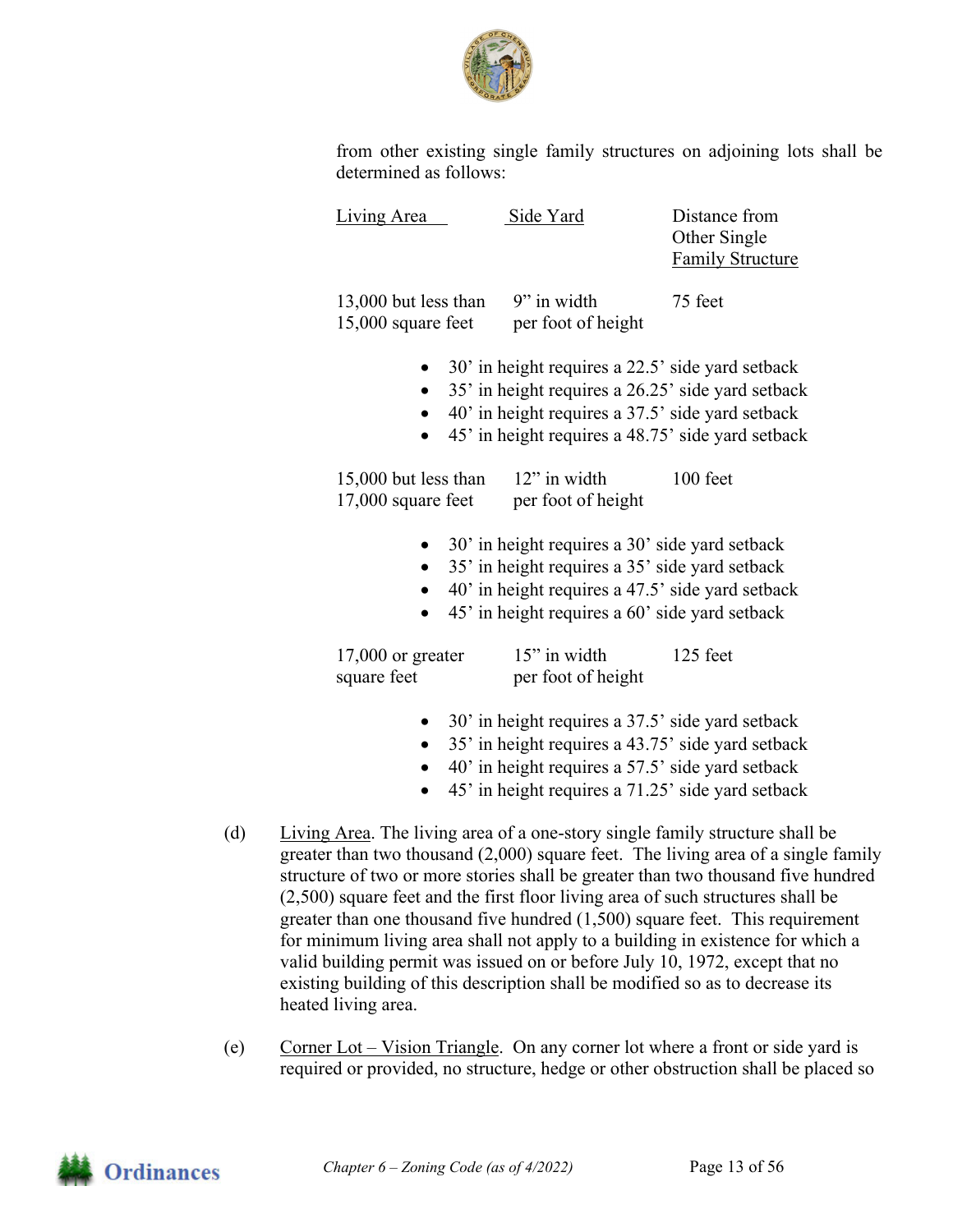

as to interfere with clear vision from one street, road or highway to the other across the corner.

- (f) Application. The provisions of this Chapter governing structures having thirteen thousand (13,000) square feet or more of living area are applicable as follows:
	- (i) to all new structures constructed after February 13, 2006;
	- (ii) to any buildings or structure modification which is commenced after February 13, 2006;
	- (iii) to the completion of any part of a structure which was unfinished on February 13, 2006.

#### **(5) MINIMUM LOT REQUIREMENTS**

- (a) Lot not abutting lake. No Structure shall be erected, enlarged or altered on any lot not abutting upon any lake unless such lot shall have an average width of not less than two hundred (200) feet and shall contain at least five (5) acres.
- (b) Lot abutting Lake. No structure shall be erected, enlarged or altered on any lot abutting upon any lake unless such lot shall have an average width of not less than one hundred fifty (150) feet for each lake on which the lot abuts and shall meet the minimum requirements as to lake frontage and area set forth in Section 6.6.

## **6.6 RESTRICTIONS ON LAKE ACCESS.**

**(1)** No real estate shall be subdivided into lots, sold, leased or used, nor shall any easement be granted or created in such a manner as to give access by easement or otherwise to any lake for more than one (1) family or owner, and their occasional invitees, for every two hundred (200) feet of lake frontage; except that such frontage may be reduced to not less than one hundred fifty (150) feet as follows:

| Lake Frontage of Lot                                                                                                             | Area of Lot                                                |
|----------------------------------------------------------------------------------------------------------------------------------|------------------------------------------------------------|
| 150 feet or more, but less than 160 feet<br>160 feet or more, but less than 170 feet<br>170 feet or more, but less than 180 feet | $4\frac{1}{2}$ acres<br>4<br>acres<br>$3\frac{1}{2}$ acres |
| 180 feet or more, but less than 190 feet<br>190 feet or more, but less than 200 feet<br>200 feet or more                         | acres<br>$2\frac{1}{2}$ acres<br>acres                     |

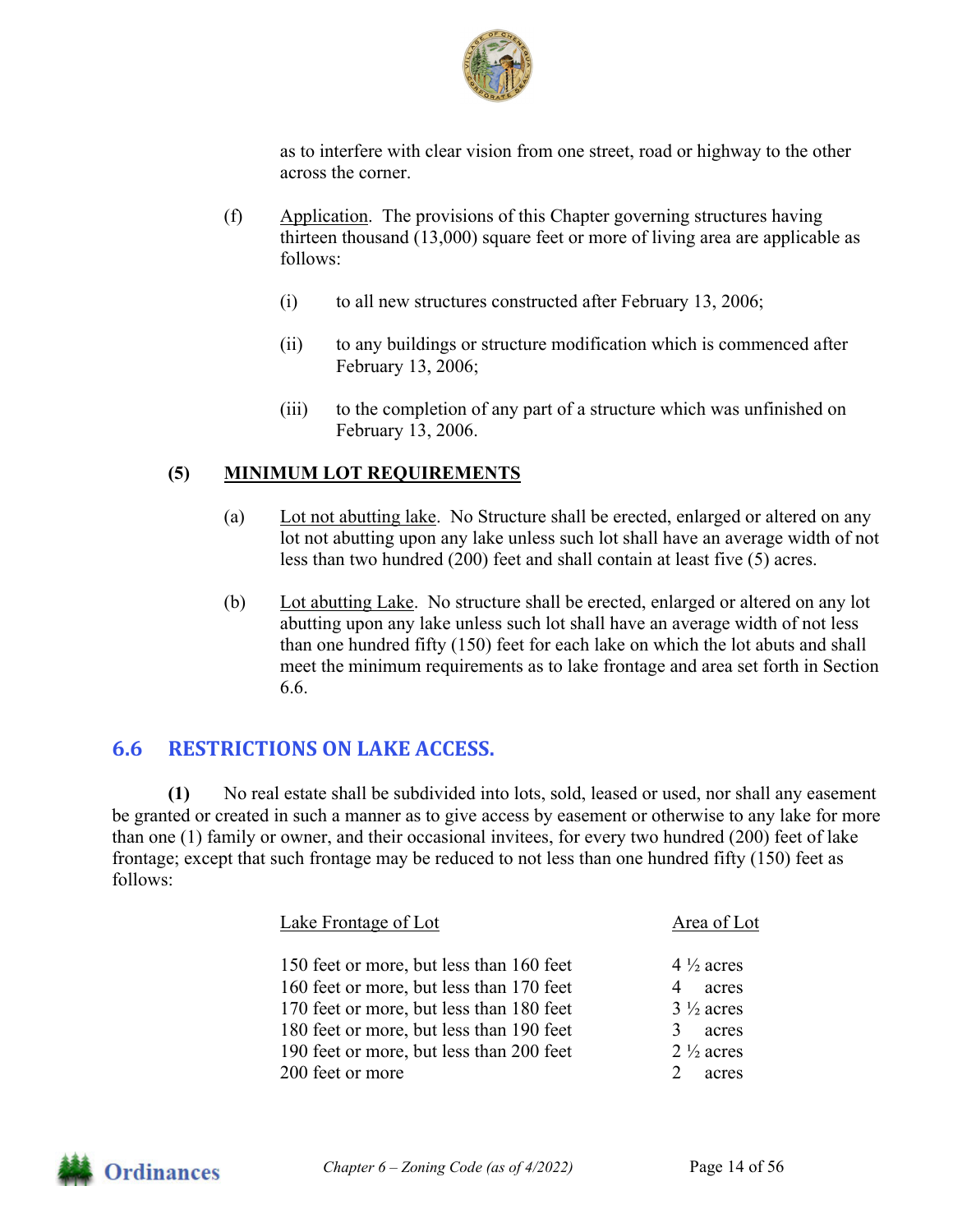

**(2)** Notwithstanding any other provisions of this Chapter, only persons owning or leasing lots abutting upon any lake, and their occasional invitees, shall have access to such lake, and no easements or rights shall be created in any manner as to give access to a lake by easement or otherwise over a lot abutting a lake.

## **6.7 NONCONFORMING LOTS, USES AND STRUCTURES.**

**(1) LEGAL NONCONFORMING LOTS.** A structure may be built on a legal nonconforming lot provided:

- (a) The proposed structure complies with all applicable provisions of this Chapter and a building permit has been obtained pursuant to Section 5.03; and
- (b) Plans for any proposed structure shall be submitted to the Plan Commission for approval. The Plan Commission shall grant approval only if it finds that the lot is a legal nonconforming lot as defined in Section 6.3, and that the requirements of paragraph (a) above have been met. The Plan Commission may require the submission and preparation of whatever materials and studies it deems necessary to make its finding; including, but not limited to the following:
	- (i) Plans and certified survey as specified in Section 5.03;
	- (ii) Evidence regarding the date of creation of the lot and any modifications thereto;
	- (iii) Report from the Village Administrator and/or Building Inspector regarding compliance with the provisions of this Chapter; and
	- (iv) Report from the Village Attorney.

**(2) LEGAL NONCONFORMING USES**. A legal nonconforming use may be continued. However, such nonconforming use may not be extended, expanded or changed except to a conforming use. Whenever a nonconforming use has been changed to a conforming use, such use shall not thereafter be changed back to a nonconforming use. If the nonconforming use is discontinued or terminated for a period of twelve (12) months, any future use shall comply with the use provision of this Chapter.

**(3) LEGAL NONCONFORMING STRUCTURES.** A legal nonconforming structure may be continued. However, it shall not be modified except as permitted in this Section or if required by law, or if it is changed to a conforming structure. Whenever a nonconforming structure has been changed to a conforming structure, it shall not be changed back to a nonconforming structure.

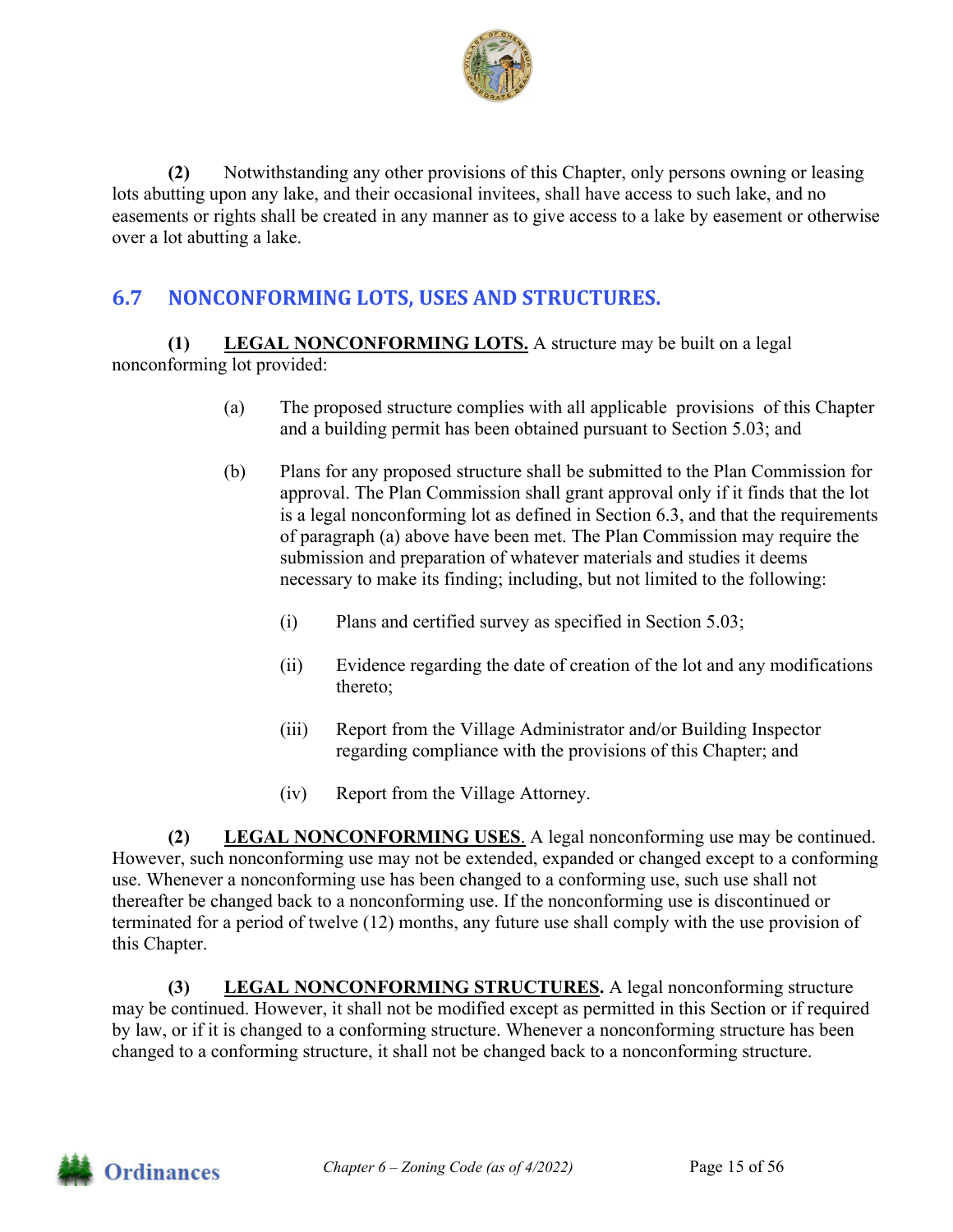

 A proposed plan to modify a legal nonconforming structure shall require that a building permit be obtained by the owner pursuant to Section 5.03. Plans for the proposed modifications to the structure shall be submitted to the Plan Commission for approval.

The Plan Commission shall grant approval only if it finds that the proposed modifications comply with the provisions of this Chapter, including this Section. The Plan Commission may require the submission and preparation of whatever materials and studies it deems necessary to make its finding, including but not limited to the following:

- (a) Plans and certified survey as specified in Section 5.03 (3);
- (b) Evidence regarding the date and manner in which the structure became nonconforming;
- (c) Report from the Village Administrator and/or Building Inspector regarding compliance with the provisions of this Chapter; and
- (d) Report from the Village Attorney.

**(4) MODIFICATIONS TO LEGAL NONCONFORMING STRUCTURES**. A modification to a legal nonconforming structure, other than a modification which makes it a conforming structure, shall be subject to the following conditions:

- (a) A legal nonconforming structure which is not located in whole or in part within the shoreline buffer zone may be modified to increase the footprint, living area or height where the modifications fully comply with all setback, living area and height requirements of this Chapter, all other applicable provisions of this Code and other applicable laws.
- (b) A legal nonconforming structure that is located within the shoreline buffer zone or seventy-five (75) feet or less from the ordinary high-water mark of any navigable water, lake, pond, flowage, river or stream may, at the option of the owner, be modified, during its lifetime so long as such modification does not increase the footprint, living area or height of the structure. The roof of a legal nonconforming structure that is located within the shoreline buffer zone may be used as a deck if the structure has a flat roof with no side walls or screens; provided that the roof must pitch away from the lake and that open handrails under three and one-half  $(3\frac{1}{2})$  feet tall may be constructed on the roof of the structure. Notwithstanding anything to the contrary herein, an owner may increase the height of a nonconforming accessory structure if necessary to address modifications or repairs to the accessory structure's roof so long as such modification or repair does not increase the accessory structure's useable area.
- (c) In addition, a legal nonconforming structure which is nonconforming solely because it is located in part within the shoreline buffer zone and because portions of it are seventy-five (75) feet or less from the ordinary high-water

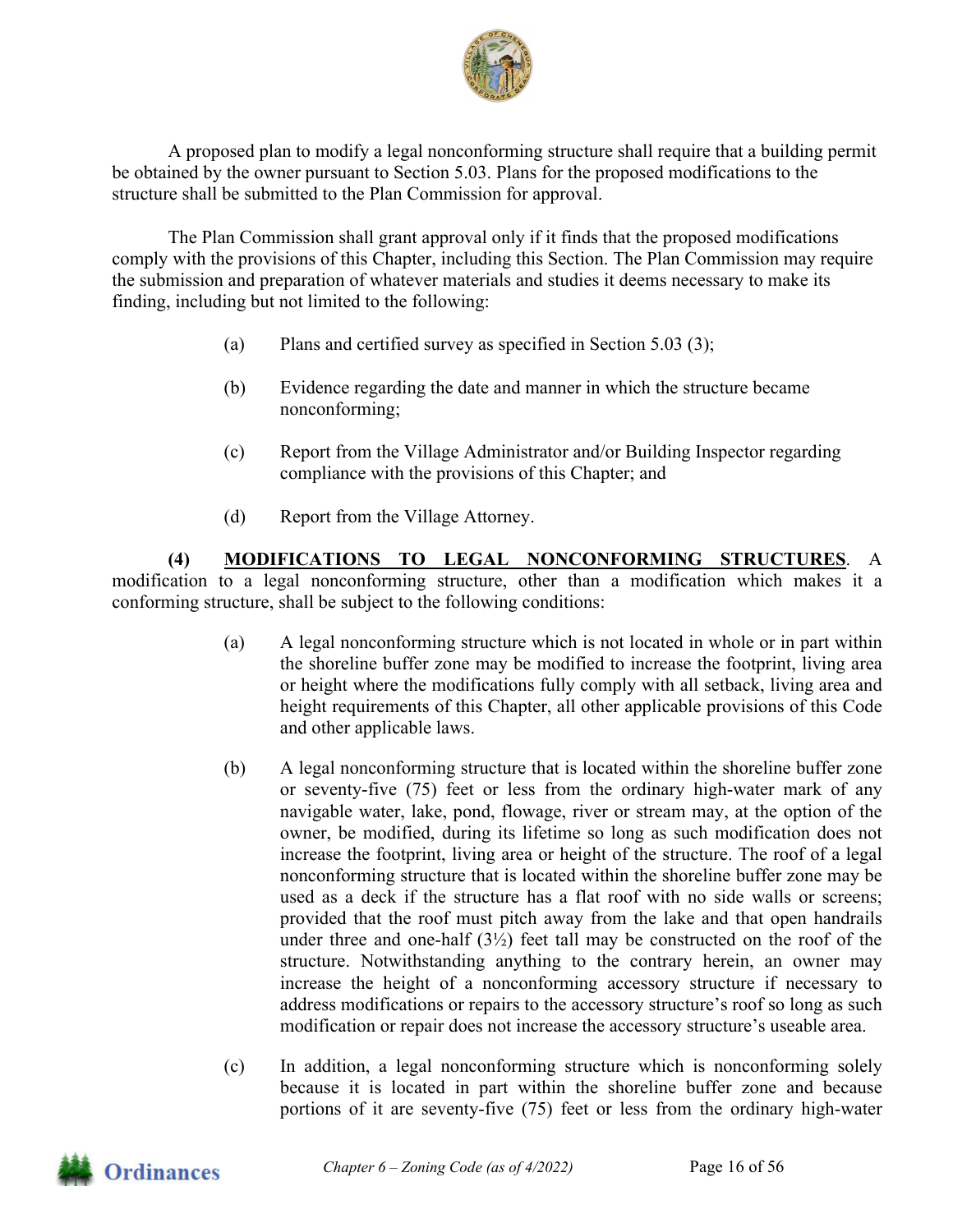

mark of any navigable water, lake, pond, flowage, river or stream may be modified to increase either its footprint, living area or height where all modifications and all changes constituting either a building or structure alteration or reconstruction take place outside of the shoreline buffer zone or more than seventy-five (75) feet from the ordinary high water mark. No such modification shall expand the nonconformity within the shoreline buffer zone.

- (d) No modification shall extend or increase a structure's existing level of encroachment with respect to any setback requirements.
- (e) Any modification of a legal nonconforming structure must comply with all other applicable provisions of this Code.
- (f) Repairs to or maintenance of a legal nonconforming structure which do not constitute a modification are subject to the requirements of this Chapter.

#### **(5) RESTORATION OR REPLACEMENT OF CERTAIN LEGAL NONCONFORMING STRUCTURES LOCATED WITHIN THE SHORELINE BUFFER ZONE**.

- (a) Legal nonconforming structures which are located within the shoreline buffer zone and which are damaged or destroyed by violent wind, vandalism, fire, flood, ice, snow, mold or infestation may be restored or replaced at a size, subject to subsection (b) below, location and use the same as those in existence immediately before the damage or destruction occurred.
- (b) A legal nonconforming structure subject to subsection (a) above may be larger than the size it was immediately before the damage or destruction if necessary to comply with applicable state or federal requirements.

## **6.8 CHANGES AND AMENDMENTS TO THIS CHAPTER AND ZONING MAP.**

**(1) AUTHORITY.** Whenever the public necessity, convenience, general welfare or good zoning practice requires, the Village may, by ordinance, change the district boundaries established by this Chapter and the Zoning Map incorporated herein or amend, change or supplement the text of the regulations established by this Chapter. Such change or amendment shall be subject to review and a recommendation from the Plan Commission.

## **(2) PROCEDURE.**

(a) A change or amendment may be initiated by the Village Board, the Plan Commission, or by a petition of one (1) or more of the owners of property within the area proposed to be changed.

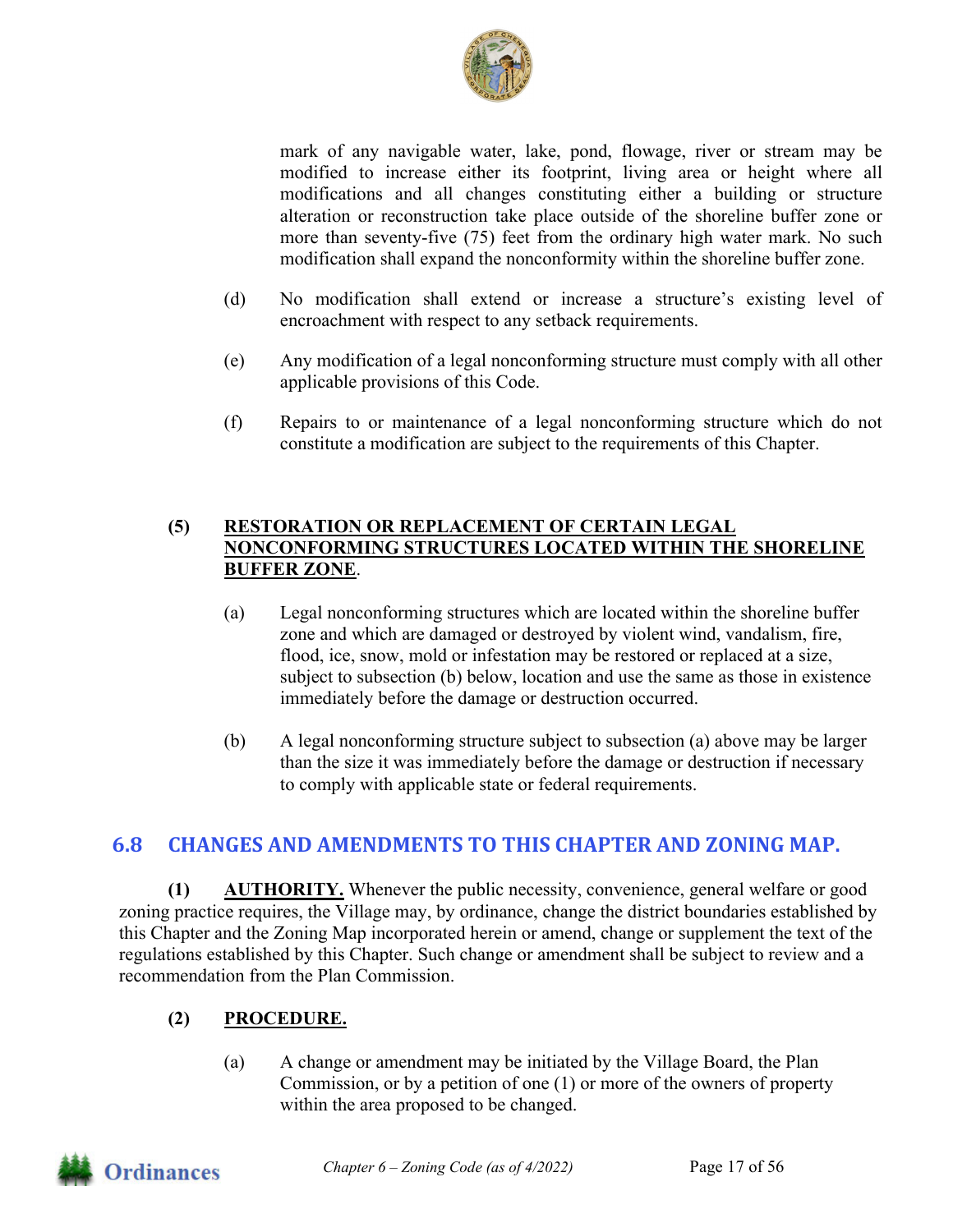

- (b) Petitions for any change or amendment shall be filed with the Village Clerk and shall describe the proposed amendment, list the reasons justifying the petition and in the event of a proposed amendment to the zoning map, have attached the names and addresses of the owners of all properties lying within two hundred (200) feet of the area affected by the proposed change or amendment, and any additional information required by the Village Administrator or the Village Board.
- (c) The Village Board shall hold a public hearing as provided for in Section 62.23 (7) (d) Wisconsin Statutes. Following such hearing, the Village Board shall make a determination.

## **6.9 REMOVAL OF SHORE COVER.**

**(1) PURPOSE.** The purpose of tree, shrubbery and ground cover cutting regulations applicable to the shoreland area is to protect scenic beauty, control erosion and reduce effluent, sediment and nutrient flow from the shoreland into lakes which are located in or adjacent to the Village. These provisions shall also apply to the removal of storm damaged, dead, diseased or dying trees or shrubbery, but not to silvicultural thinning upon recommendation of the Village Forester. If there is a question as to the condition of any trees or shrubbery, the Village Forester shall be consulted as set forth herein.

**(2) SHORELINE CUTTING.** A Village issued shore cover removal permit is required of anyone attempting to cut/trim or remove any tree or shrubbery within the shoreline buffer zone.

- (a) The Village may allow the removal of trees and shrubs within the shoreline buffer zone to create access/viewing corridors; provided, however, that the combined width of all access/viewing corridors shall be no more than twenty (20) percent of the lake frontage as measured along the ordinary high water mark.
- (b) In the remainder of the shoreline buffer zone, natural shrubbery and herbaceous layer shall be preserved as far as practicable and, where removed, it shall be replaced with other vegetation that is equally effective in retarding runoff, preventing erosion and preserving natural beauty.
- (c) Any tree six (6) inches in diameter or greater that is cut for any reason, needs to be replaced with a similar tree of two (2) inches in diameter or greater and planted in the shoreline buffer zone.

Exemption: A replacement tree may be planted outside of the shoreline buffer zone if conditions restrict planting within the shoreline buffer zone.

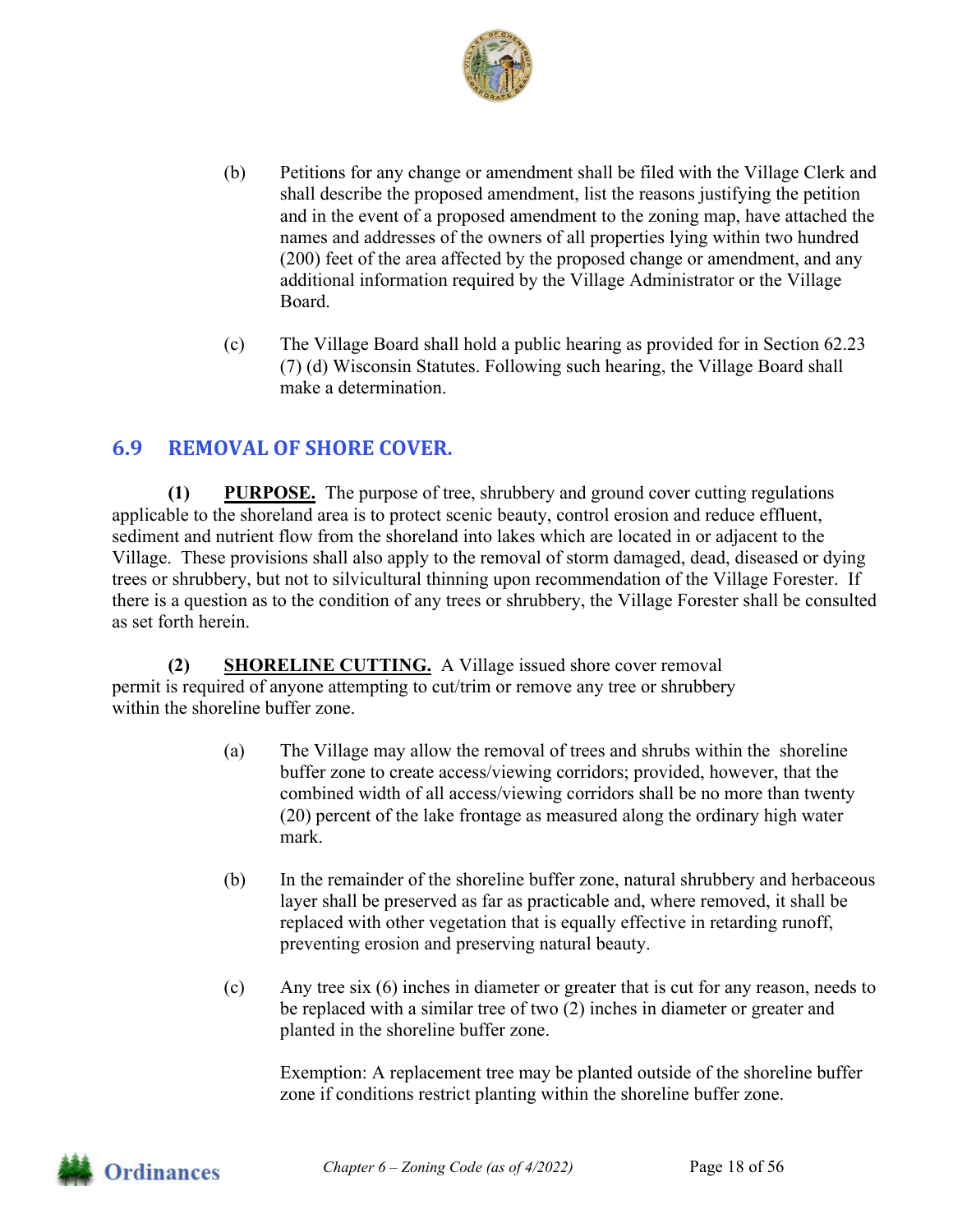

Exemption: The replacement requirement shall be waived if the stump is allowed to sucker and become tree form. If the stump fails to sucker, a two (2) inch replacement tree is required.

(d) Any grading within shoreline buffer zone requires a grading permit as set forth in this Code.

**(3) PATHS.** Any path or passage within the shoreline buffer zone shall be constructed and surfaced to control erosion effectively.

**(4) CUTTING PLAN**. As an alternative to subsection (2) above, a special cutting plan allowing greater cutting may be approved and a permit issued by the Village Forester. In applying for such a plan, the lot owner shall submit a sketch (plan) of the lot to the Village Forester, including the following information: location of structures and buildings, streets, roads, drives and parking areas, paths and passages, gradient of the land, existing vegetation, proposed cutting, and proposed replanting. The Village Forester may approve such a plan only if the Village Forester finds that such special cutting plan:

- (a) Will not cause undue erosion or destruction of scenic beauty; and
- (b) Will provide substantial shielding of dwellings, accessory structures and parking areas from the lake. Where the plan calls for replacement plantings, the Village Forester may require the submission of a bond which guarantees the performance of the planned tree or shrubbery planting by the lot owner.

**(5) CUTTING MORE THAN SEVENTY-FIVE FEET INLAND**. From the inland edge of the shoreline buffer zone to the outer limits of the shoreland, the cutting of trees and shrubbery shall be allowed when accomplished using accepted forest management practices and sound soil conservation practices which protect water quality. See Section 6.14, Wisconsin DNR "Best Management Practices for Water Quality"- PUB FR-093 2010, and Wisconsin Department of Commerce, Uniform Dwelling Code Section 5.

## **6.10 VIOLATION, PENALTY.**

**(1) FINES.** Any person, firm, or corporation, who violates, disobeys, omits, neglects or refuses to comply with the enforcement of any of the provisions of this Chapter, shall upon conviction thereof forfeit an amount not to exceed Two Thousand Five Hundred Dollars (\$2,500), together with the costs of prosecution. Each offense, and each day that a violation exists shall constitute a separate offense.

**(2) RESTORATION**. In addition to the above stated fines, forfeitures, and costs of prosecution, at the order of the Zoning Administrator, violators of Section 6.9 shall restore the affected

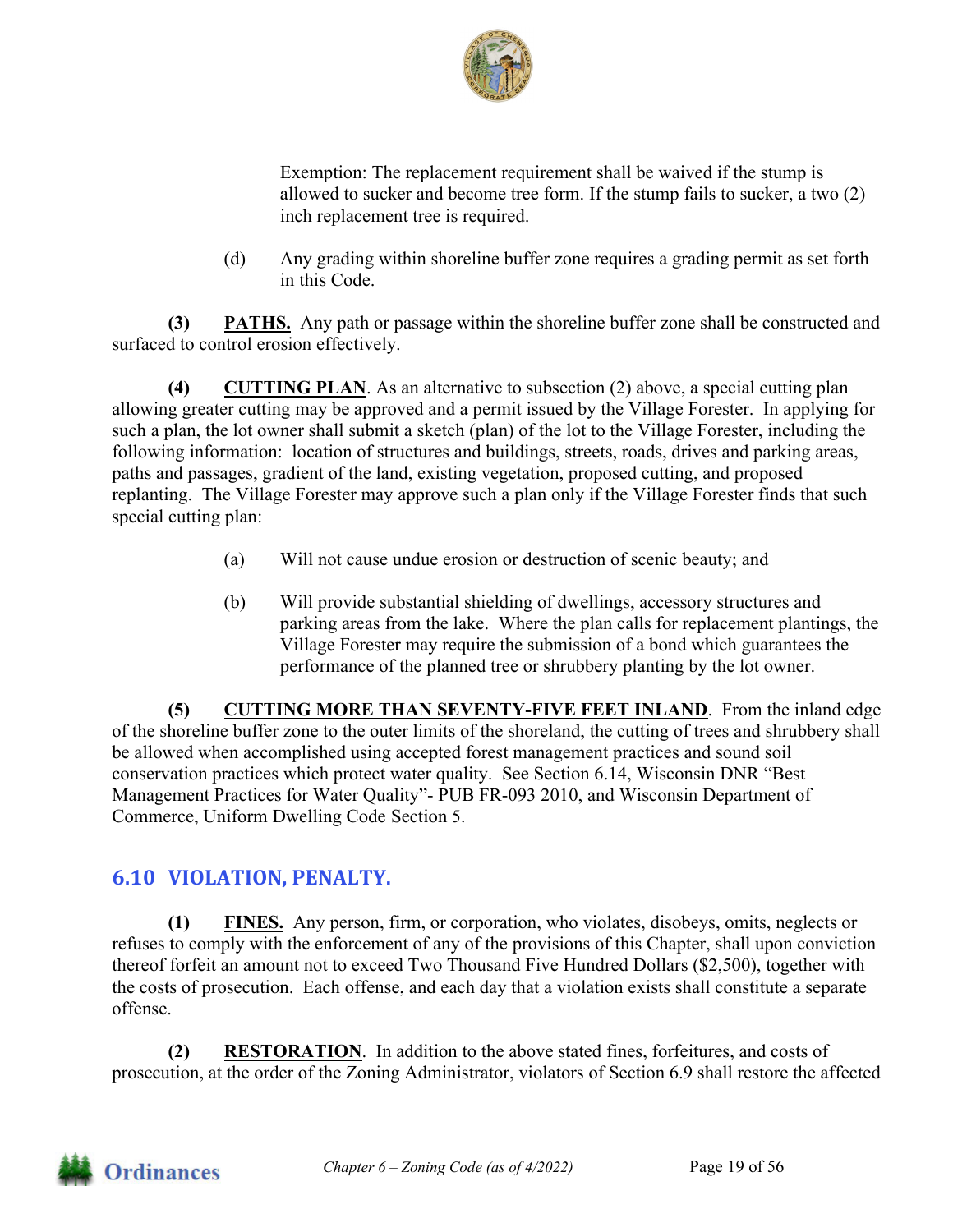

area to its original condition or a condition providing the same erosion control within sixty (60) days of notification of such violation and order. The restoration shall follow these general guidelines:

- (a) In order to restore the functional value of a vegetative area as an erosion buffer, the restoration should consist of a ground cover and a tree canopy; The entire damaged portion of the shoreland buffer area must be revegetated so as to prevent erosion;
- (b) Trees and shrubbery removed in violation of Section 6.9 shall be replaced with other vegetation which will provide the same erosion control and runoff protection;
- (c) The violator must submit a restoration plan for the review and approval of the Village Forester; and
- (d) If a violator owner fails to comply with the restoration order, the Village reserves the right to bring the site into compliance and place a special assessment on the lot. All costs are to be paid by the property owner.

## **6.11 INTERPRETATION AND PURPOSES.**

In interpreting and applying the provisions of this Chapter, they shall be held to be the minimum requirements for the promotion of the public safety, health, convenience, comfort, prosperity or general welfare. It is not intended by this Chapter to interfere with or abrogate or annul any existing easements or other agreements between private parties, provided, however, that where this Chapter imposes a greater restriction upon the use of a structure or premises, or upon the height or bulk of a structure, or requires larger open spaces than are imposed or required by other provisions of this Code, rules, regulations or permits, or by easements or agreements, the provisions of this Chapter shall control. Words used in the present tense include the future; words in the singular number include the plural number, and words in the plural number include the singular number.

## **6.12 ZONING CERTIFICATE AND ENFORCEMENT.**

The Zoning Administrator shall issue a zoning certificate upon determining that a proposed project complies with the provisions of this Chapter. The provisions of this Chapter shall be enforced by the Village Administrator. The Village Administrator may delegate any enforcement responsibilities hereunder to any other employee and/or official of the Village.

## **6.13 APPEALS.**

**(1) PROCEDURE**. Appeals from any decision of the Village Administrator or an employee or official to whom the Village Administrator has delegated enforcement responsibility may

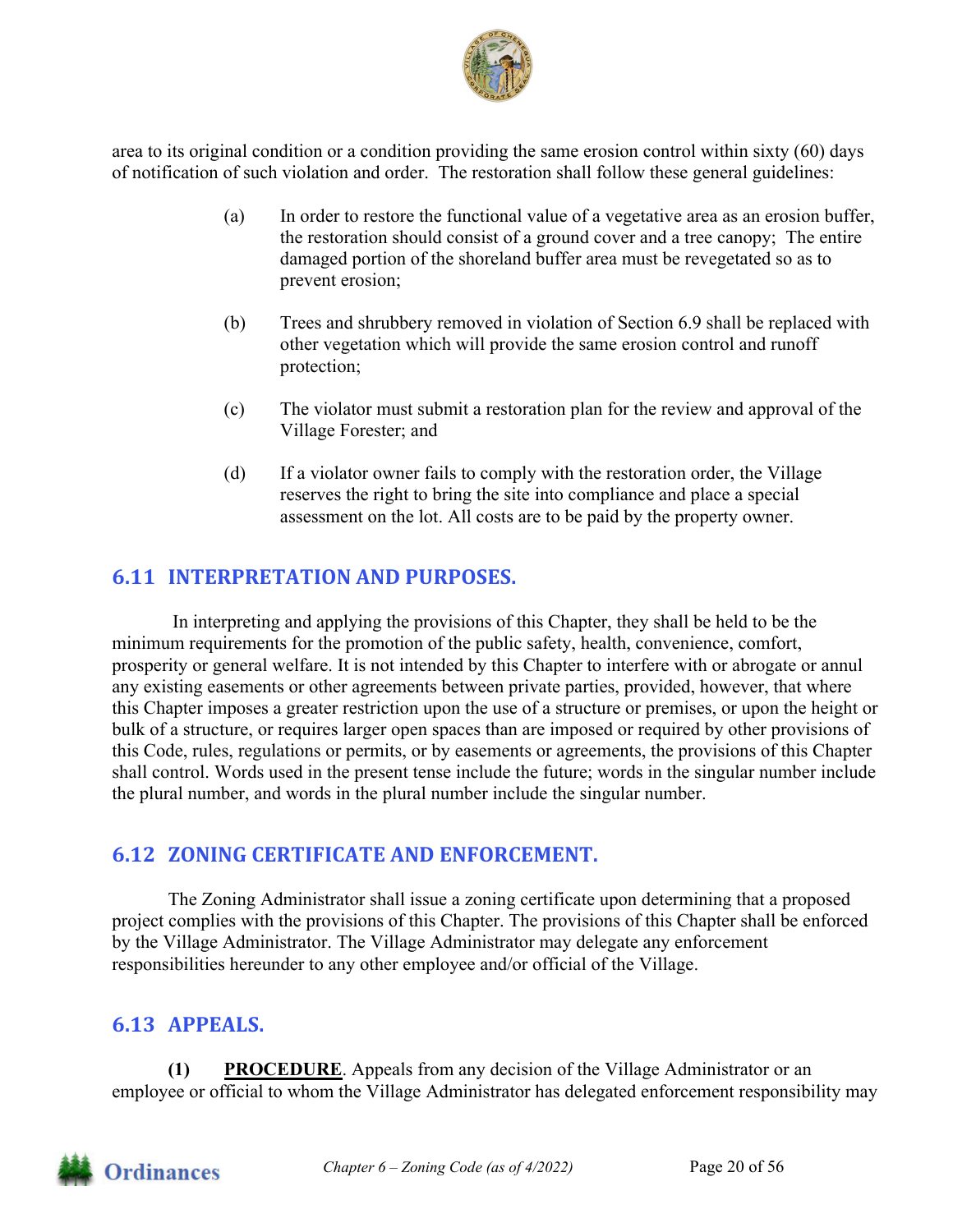

be taken to the Board of Appeals by any person aggrieved, or by any officer, department or bureau of the Village. Section 1.04 shall apply to all appeals.

**(2) POWERS OF BOARD OF APPEALS**. In addition to the powers enumerated elsewhere in this Code, the Board of Appeals shall have the following powers:

- (a) To hear and decide appeals where it is alleged there is error in any order, requirement, decision or determination made by the Zoning Administrator;
- (b) To authorize such variance from the terms of this Chapter as provided for in subsection (3) below;
- (c) Upon review and recommendation from the Village Board, to hear and grant applications for temporary uses, in any district provided that such uses are of a temporary nature, do not involve the erection of permanent structures and are compatible with the neighboring uses. The permit shall be temporary and be issued for a period not to exceed twelve (12) months. Compliance with all other provisions of this Chapter shall be required;
- (d) The Board of Appeals may reverse, affirm wholly or partly, modify the requirements decision or determination appealed from, or may issue or direct the issuance of a permit. The grounds of every decision of the Board of Appeals shall be stated in a written decision; and
- (e) Variances, substitutions or temporary use permits granted by the Board of Appeals shall expire within six (6) months unless substantial work has been commenced and diligently pursued pursuant to such grant.

## **(3) VARIANCE.**

- (a) The Board of Appeals may authorize upon appeal, in specific cases, such variance from the terms of this Chapter as will not be contrary to the public interest, where owing to special conditions a literal enforcement of the provisions of this Chapter will result in practical difficulty or unnecessary hardship, so that the spirit of this Chapter shall be observed, public safety and welfare secured, and substantial justice done. No variance shall have the effect of allowing in any district uses prohibited in that district, permit a lower degree of flood protection than the flood protection elevation for the particular area or permit standards lower than those required by state law.
- (b) For the purposes of this Section, "practical difficulty or unnecessary hardship" shall require a finding of the Board of Appeals of all of the following criteria:
	- (i) Strict compliance with this Chapter would unreasonably prevent the property owner from using the property owner's property for a permitted

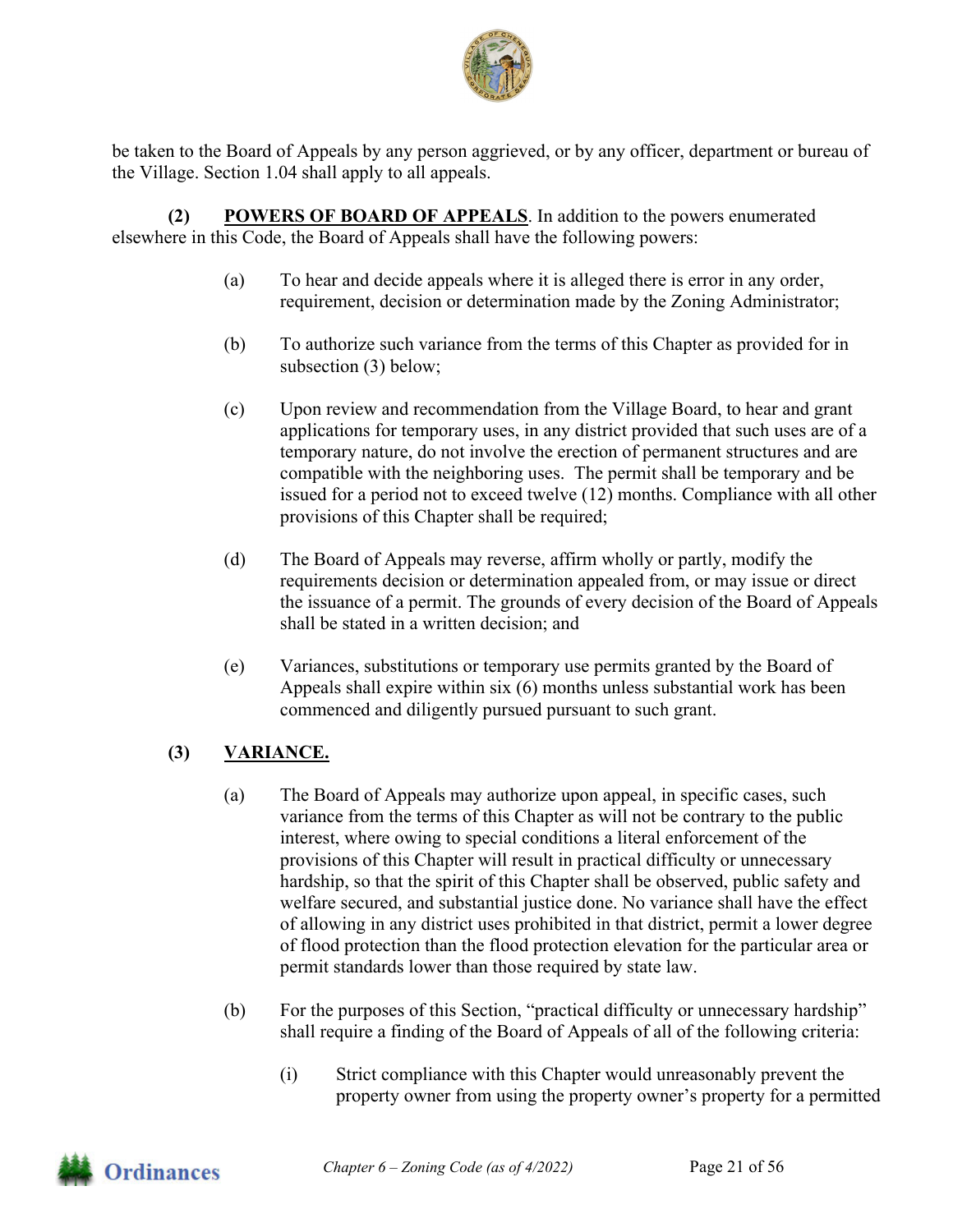

purpose or would render conformity with this Chapter unnecessarily burdensome.

- (ii) The practical difficulty or unnecessary hardship is caused by a unique condition of the property such as exceptional, extraordinary or unusual circumstances or conditions applying to the lot, structure, use, or intended use that do not apply generally to other properties or uses in the same district and the granting of the variance would not be of such a general or recurrent nature as to suggest that this Chapter should be amended.
- (iii) The practical difficulty or unnecessary hardship is not caused or created by the property owner or a previous owner.
- (iv) The practical difficulty or unnecessary hardship is unnecessary, so that the variance will not be detrimental to the public welfare or injurious to the other property or improvements in the neighborhood in which the property is located and will not undermine the spirit and general and specific purposes of this Chapter.
- (c) The Board of Appeals on appeal may impose such conditions and restrictions upon the premises benefited by a variance as may be necessary to comply with the standards established in this Section.

## **6.14 SHORELAND – WETLAND.**

**(1) STATUTORY AUTHORIZATION**. This Section is adopted pursuant to the authorizations in Section 61.351 Wisconsin Statutes.

**(2) PURPOSE**.Uncontrolled use of the shoreland-wetlands and pollution of the navigable waters of the Village would adversely affect the public health, safety, convenience, and general welfare and impair the tax base. The purpose of this Section is to establish minimum standards to enable the Village to accomplish the shoreline protection objectives established by the State legislature. The State legislature has delegated responsibility to all municipalities to:

- (a) Promote the public health, safety, convenience and general welfare;
- (b) Maintain the storm and flood water storage capacity of wetlands;
- (c) Prevent and control water pollution by preserving wetlands which filter or store sediments, nutrients, heavy metals or organic compounds that would otherwise drain into navigable waters;

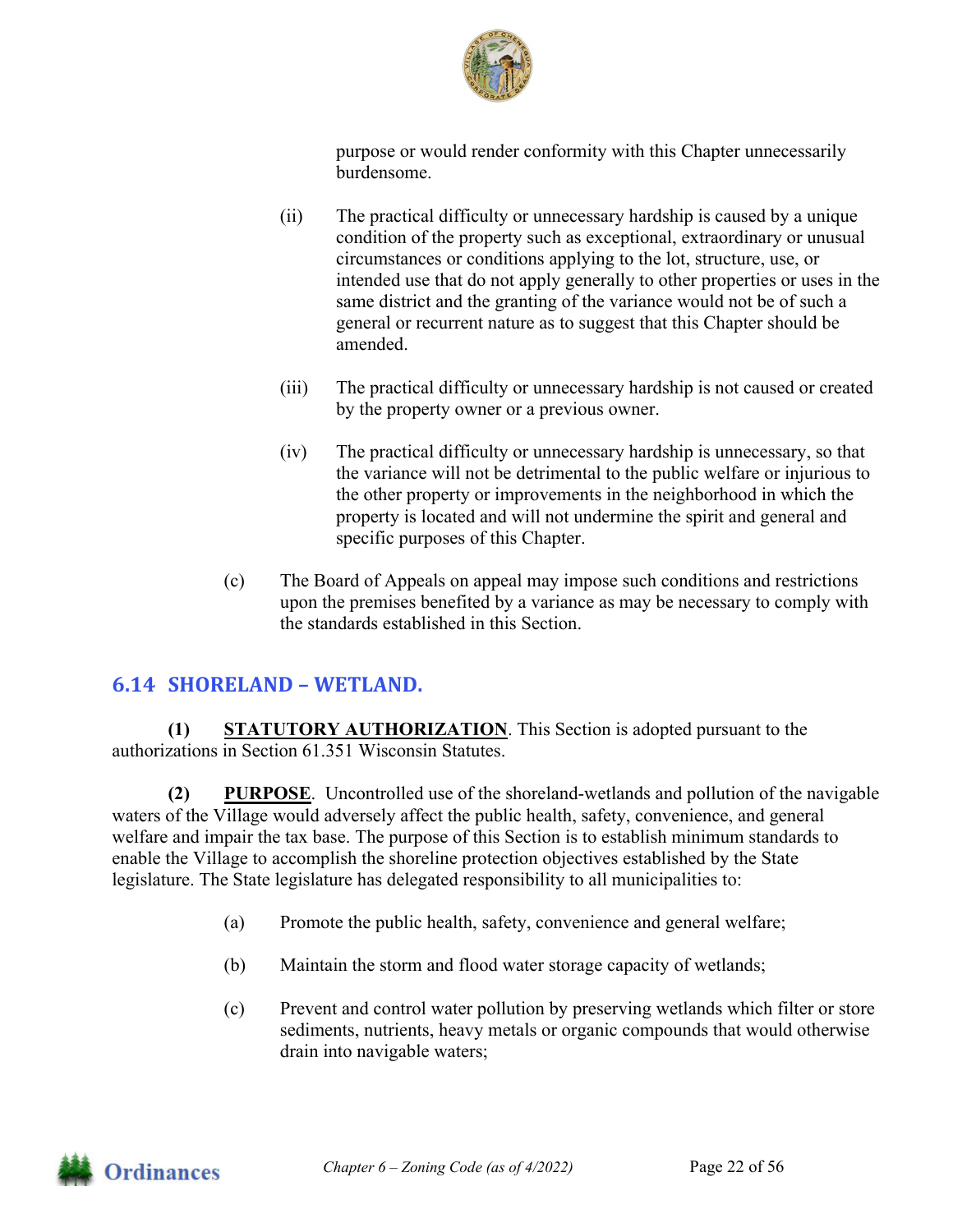

- (d) Protect fish, their spawning grounds, other aquatic life and wildlife by preserving wetlands and other aquatic habitat;
- (e) Prohibit certain uses detrimental to the shoreland-wetland area; and
- (f) Preserve shore cover and natural beauty by restricting the removal of natural shoreland cover and controlling shoreland-wetland excavation, filling and other earth moving activities.

#### **(3) GENERAL PROVISIONS**.

(a) COMPLIANCE

The use of wetlands and the alteration of wetlands within the shoreland area of the Village shall be in full compliance with the terms of this Section and other applicable local, state or federal regulations. All permitted development shall require the issuance of a zoning permit unless otherwise expressly excluded by a provision of this Chapter.

#### (b) MUNICIPALITIES AND STATE AGENCIES REGULATED

Unless specifically exempted by law, all cities, villages, towns, and counties are required to comply with this Section and obtain all necessary permits. State agencies are required to comply if Section 13.48(13) Wisconsin Statutes applies. The construction, reconstruction, maintenance and repair of state highways and bridges by the Wisconsin Department of Transportation are exempt when Section 30.2022(1) Wisconsin Statutes applies.

#### (c) ABROGATION AND GREATER RESTRICTIONS

- (i) This Section supersedes all the provisions of any municipal zoning ordinance enacted under Sections 61.35, 62.23 or 87.30 Wisconsin Statutes, which relate to floodplains and shoreland-wetlands, except that where another provision of this Chapter is more restrictive than this Section, that Provision shall continue in full force and effect to the extent of the greater restrictions, but not otherwise.
- (ii) This Section is not intended to repeal, abrogate or impair any existing deed restrictions, covenants or easements. However, where this Section imposes greater restrictions, the provisions of this Section shall prevail.

#### (iii) INTERPRETATION

In their interpretation and application, the provisions of this Section shall be held to be minimum requirements and shall be liberally construed in

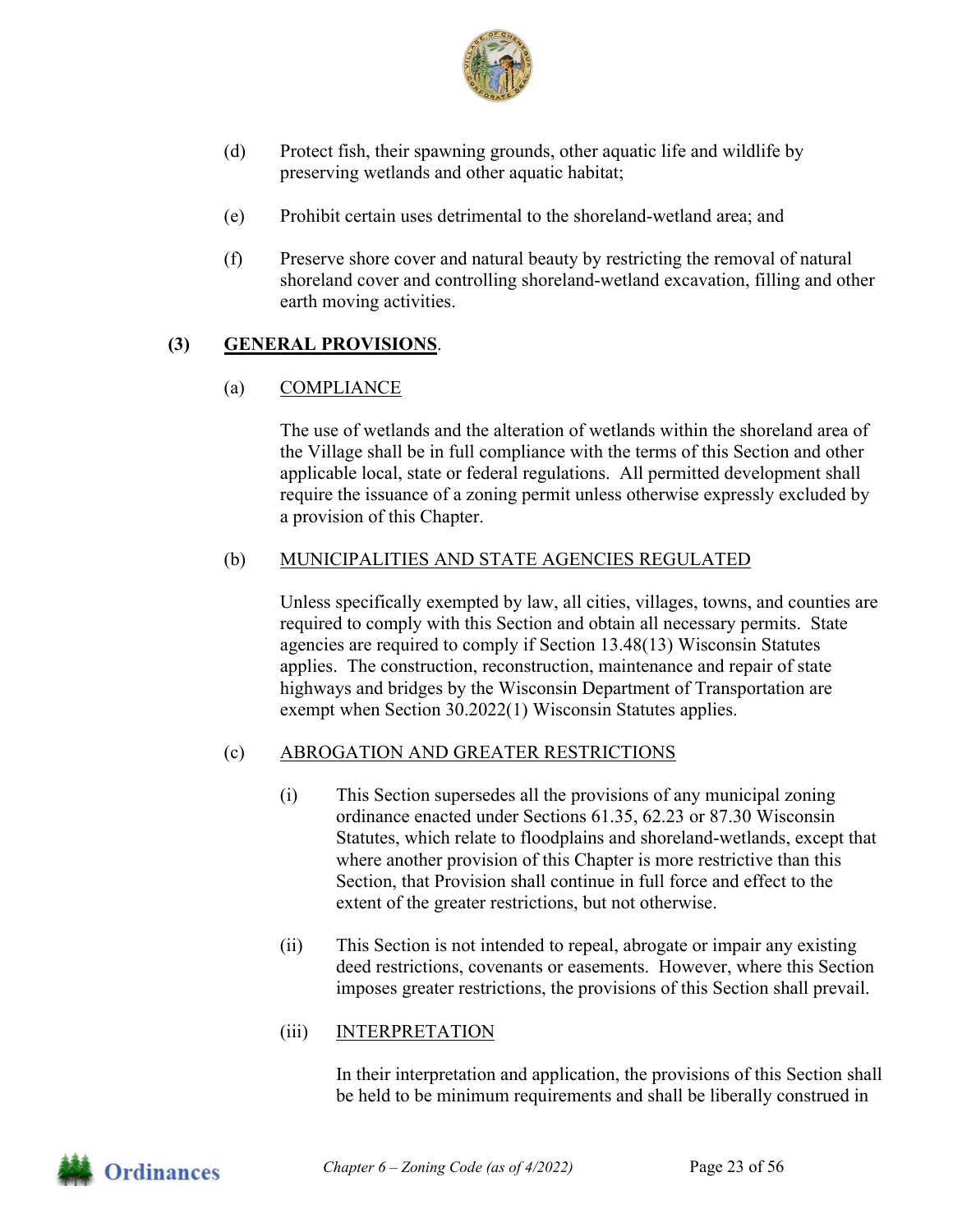

favor of the Village and shall not be deemed a limitation or repeal of any other powers granted by the Wisconsin Statutes. Where a provision of this Section is required by a standard in Chapter NR 117, Wis. Adm. Code, and where the provision of this Section is unclear, the provision shall be interpreted in light of the Chapter NR 117 standards in effect on the date of the adoption of this Section or in effect on the date of the most recent text amendment to this Section.

#### **(4) SHORELAND-WETLAND ZONING DISTRICT ESTABLISHED**.

(a) District Boundaries, Map. There is hereby established a shoreland-wetland zoning district for the Village which district consists of all wetlands of five (5) acres or more within the Village which are shown on the most recent version of the Wisconsin Wetland Inventory as depicted on the Department of Natural Resources Surface Water Data Viewer which is made part of this Section. The maps can be viewed at http://dnrmaps.wi.gov/SL/Viewer.html?Viewer=SWDV&runWorkflow=Wetland

The Shoreland-Wetland District shall include all areas:

- (i) Within one thousand (1,000) feet of the ordinary high water mark of navigable lakes, ponds or flowages. Lakes, ponds or flowages in the Village shall be presumed to be navigable if they are shown on the United States Geological Survey quadrangle maps or other zoning base maps which have been incorporated by reference and made a part of this Section;
- (ii) Within three hundred (300) feet of the ordinary high water mark of navigable rivers or streams, or to the landward side of the floodplain, whichever distance is greater. Rivers and streams shall be presumed to be navigable if they are designated as either continuous or intermittent waterways on the United States Geological Survey quadrangle maps or other zoning base maps which have been incorporated by reference and made a part of this Section. The most recent revision of the U.S. Geological Survey Map is also adopted and made a part of this Section.

#### **(5) SHORELAND-WETLAND REGULATIONS.**

- (a) Uses Permitted in Shoreland-Wetland Districts. Subject to the use regulations of this Chapter:
	- (i) Activities and uses which do not require the issuance of a permit:
		- A. Hiking, fishing, trapping, swimming, snowmobiling and boating;

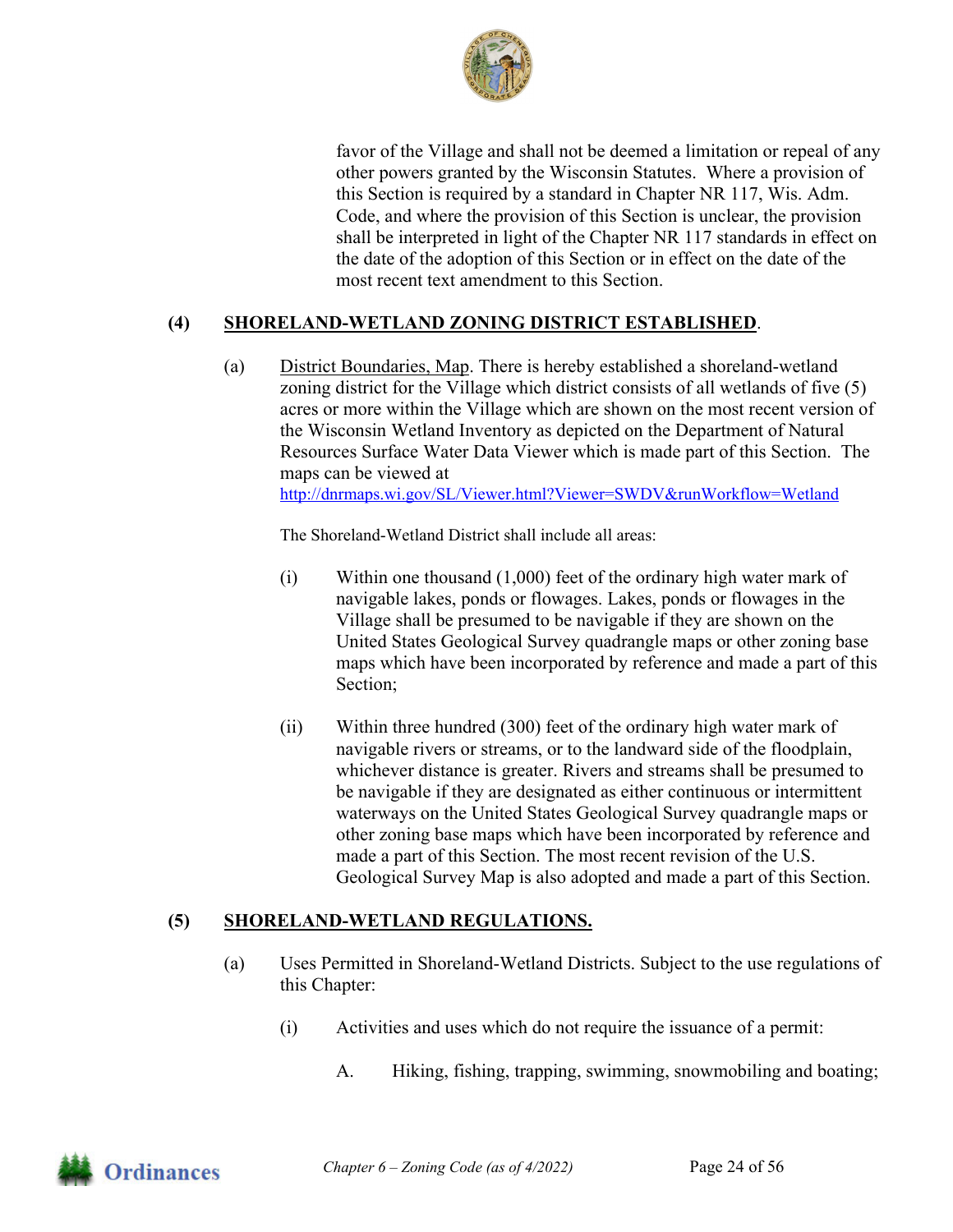

- B. The harvesting of wild crops, such as marsh hay, ferns, moss, wild rice, berries, tree fruits and tree seeds, in a manner that is not injurious to the natural reproduction of such crops;
- C. The practice of silviculture, including the planting, thinning and harvesting of timber; provided, however, not within a shoreline buffer zone;
- D. The pasturing of livestock, provided, however, not within a shoreline buffer zone; and
- E. The cultivation of agricultural crops.
- (ii) Uses which do not require the issuance of a permit and which may involve wetland alterations, only to the extent specifically provided below:
	- A. The practice of silviculture, including limited temporary water level stabilization measures which are necessary to alleviate abnormally wet or dry conditions that would have an adverse impact on the conduct of silvicultural activities if not corrected;
	- B. The cultivation of cranberries, including limited wetland alterations necessary for the purpose of growing and harvesting cranberries;
	- C. The maintenance and repair of existing drainage systems to restore pre-existing levels of drainage, including the minimum amount of filling necessary to dispose of dredged spoil, provided that the filling is otherwise permissible and that dredged spoil is placed on existing spoil banks where possible;
	- D. The construction and maintenance of fences for the pasturing of livestock, including limited excavating and filling necessary for such construction or maintenance;
	- E. The construction and maintenance of piers, docks, walkways, observation decks and trail bridges built on pilings, including limited excavating and filling necessary for such construction or maintenance;
	- F. The installation and maintenance of sealed tiles for the purpose of draining lands outside the shoreland-wetland district provided that such installation or maintenance is done in a manner

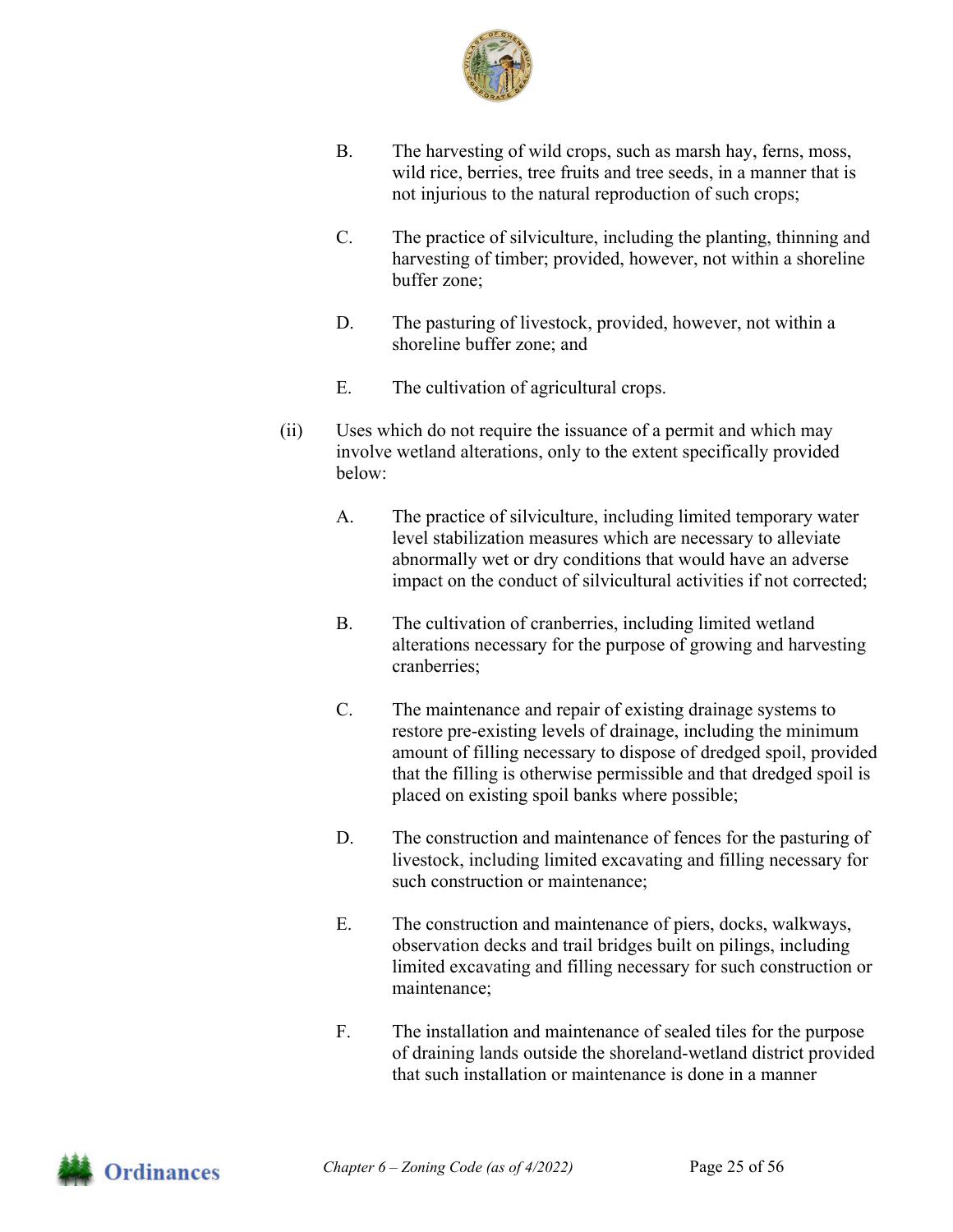

designed to minimize adverse impacts upon the natural functions of the shoreland-wetland listed in Section 6.14 (10) (a) (iii); and

- G. The maintenance, repair, replacement and reconstruction of existing streets, roads, highways and bridges, including limited excavating and filling necessary for such maintenance, repair, replacement or reconstruction.
- (iii) Uses which are allowed upon the issuance of a zoning permit and which may include wetland alterations only to the extent specifically provided below:
	- A. The construction and maintenance of streets, roads and highways which are necessary for the continuity of the Village street system, the provision of essential utility and emergency services or to provide access to permitted shoreland-wetland uses, provided that:
		- 1. The street, road or highway cannot, as a practical matter, be located outside the wetland;
		- 2. The street, road or highway is designed and constructed to minimize adverse impacts upon the natural functions of the wetland listed in Section 6.14 (10) (a) (iii);
		- 3. The street, road or highway is designed and constructed with the minimum cross-sectional area practical to serve the intended use;
		- 4. Construction activities are carried out in the immediate area of the roadbed only; and
		- 5. Any wetland alteration must be necessary for the construction or maintenance of the street, road or highway.
	- B. The construction and maintenance of non-residential buildings provided that:
		- 1. The building is used solely in conjunction with a use permitted in the shoreland-wetland district or for the raising of waterfowl, minnows or other wetland or aquatic animals;

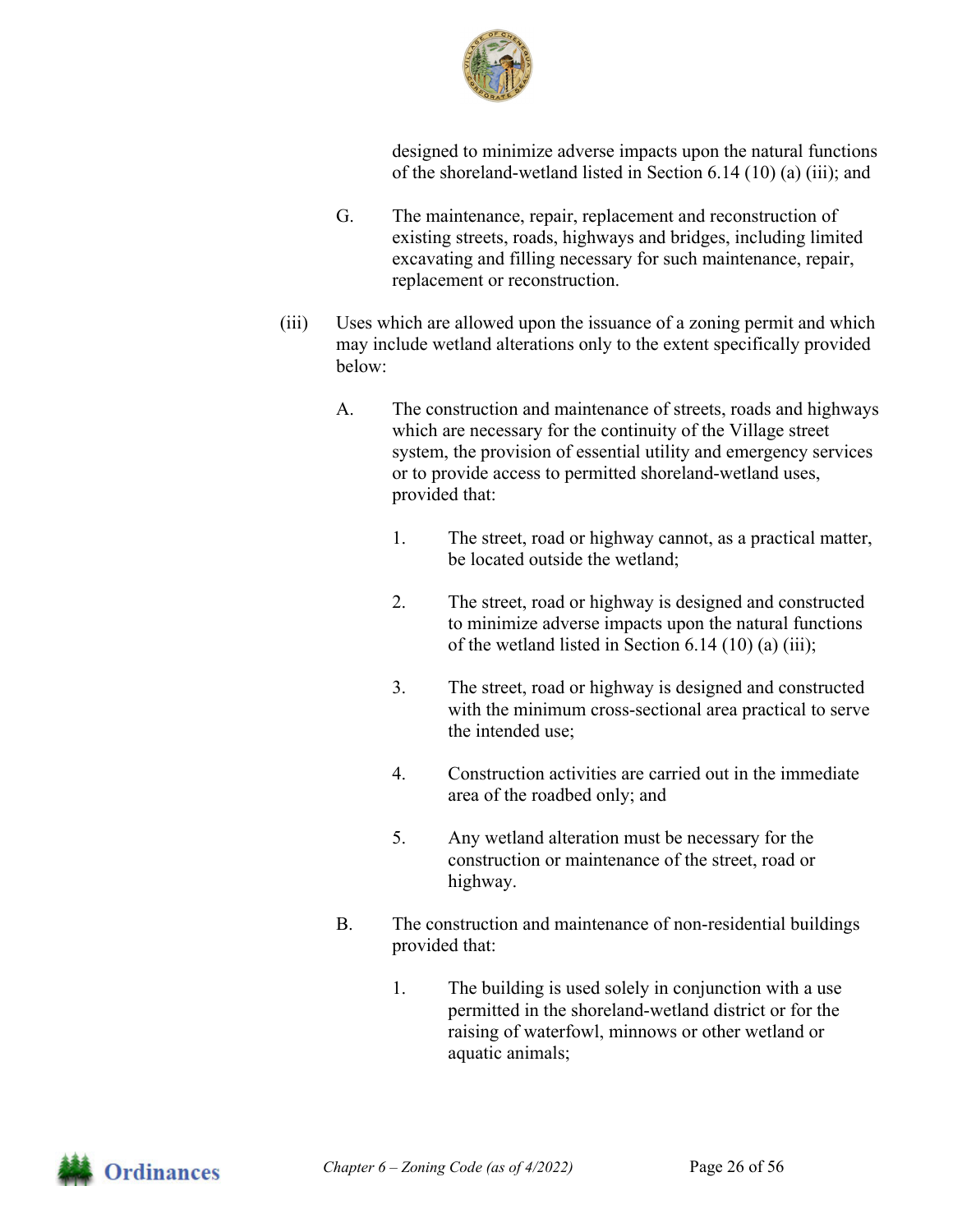

- 2. The building cannot, as a practical matter, be located outside of the wetland;
- 3. The building does not exceed five hundred (500) square feet in floor area; and
- 4. Only limited filling and excavating necessary to provide structural support for the building is allowed.
- C. The establishment and development of outdoor education areas, historic, natural and scientific areas, game refuges and closed areas, fish and wildlife habitat improvement projects, game bird and animal farms, wildlife preserves and public boat launching ramps, provided that:
	- 1. Any private development allowed under this paragraph shall be used exclusively for the permitted purpose;
	- 2. The construction and maintenance of streets, roads or highways necessary for the uses permitted under this paragraph are allowed only where such construction and maintenance meets the criteria in Section 6.14 (5) (a) (iii), and
	- 3. Wetlands alterations in game refuges and closed areas, fish and wildlife habitat improvement projects, game bird and animal farms and wildlife preserves shall be for the purpose of improving wildlife habitat or to otherwise enhance wetland values.
- D. The construction and maintenance of electric and telephone transmission lines, water and gas distribution lines and sewage collection lines and related facilities and the construction and maintenance of railroad lines provided that:
	- 1. The utility transmission and distribution facilities and railroad lines cannot, as a practical matter, be located outside the wetland;
	- 2. Only limited filling or excavating necessary for such construction or maintenance is allowed; and
	- 3. Such construction or maintenance is done in a manner designed to minimize adverse impacts upon the natural functions of the wetland listed in Section 6.14 (10).

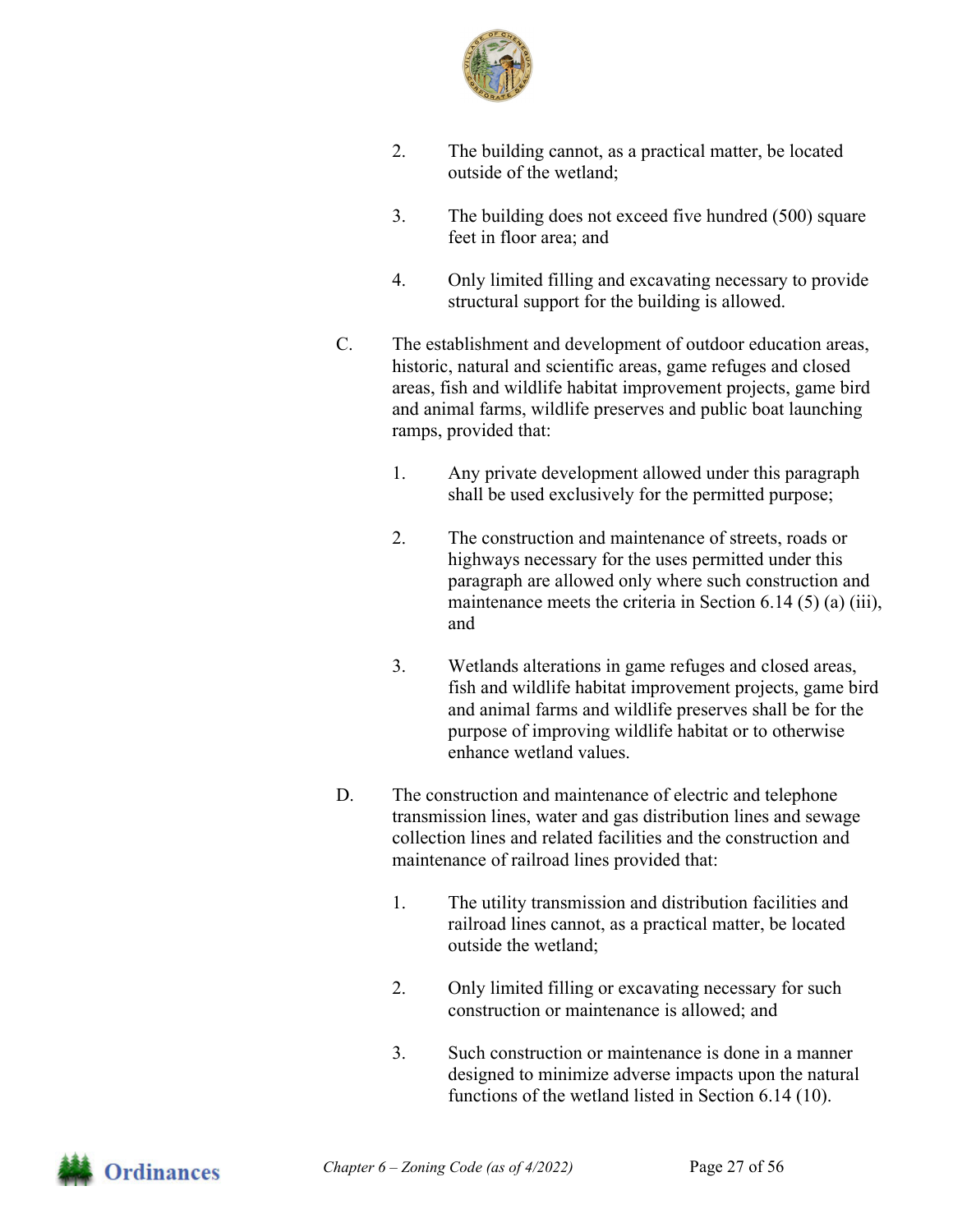

**(6) PROHIBITED USES.** Any use not listed as a permitted use in this Section is prohibited, unless the wetland or a portion of the wetland has been rezoned by amendment of this Section in accordance with Section 6.14 (10).

#### **(7) NONCONFORMING STRUCTURES AND USES**.

- (a) The lawful use of a building, structure or property which existed at the time this Section, or an applicable amendment to this Section 6.14, took effect and which is not in conformity with the provisions of this Section, including the routine maintenance of such a building or structure, may be continued, subject to the following conditions:
- (b) The shoreland-wetland provisions of this Section authorized by Section 61.351 Wisconsin Statutes, shall not limit the repair, modification, renovation, remodeling, expansion or reconstruction of a nonconforming structure or of any environmental control facility related to such a structure in existence on the original effective date of this Section. All other modifications to nonconforming structures are subject to Sections 62.23 (7) (hb), 62.23 (7) (h), and 61.351(5) Wisconsin Statutes.
- (c) If a nonconforming use or the use of a nonconforming structure is discontinued for twelve (12) consecutive months, any future use of the building, structure or property shall conform to this Section.
- (d) Any legal nonconforming use of property which does not involve the use of a structure and which existed at the time of the original adoption or subsequent amendment of this Section may be continued although such use does not conform with the provisions of this Section 6.14; provided, however, such nonconforming use may not be extended.
- (e) Uses which are nuisances under common law shall not be permitted to continue as nonconforming uses.

**(8) ADMINISTRATIVE PROVISIONS.** The Zoning Administrator is hereby directed to administer the provisions of this Section.

**(9) ZONING PERMITS**. Unless another section of this Section 6.14 specifically exempts certain types of development from this requirement, a zoning permit shall be obtained from the Zoning Administrator before any new development, or any change in the use of an existing building or structure is initiated. A copy of any zoning permit issued hereunder shall be mailed to the district office of the Department of Natural Resources within five (5) days of issuance.

## **(10) AMENDING SHORELAND-WETLAND ZONING REGULATIONS.**

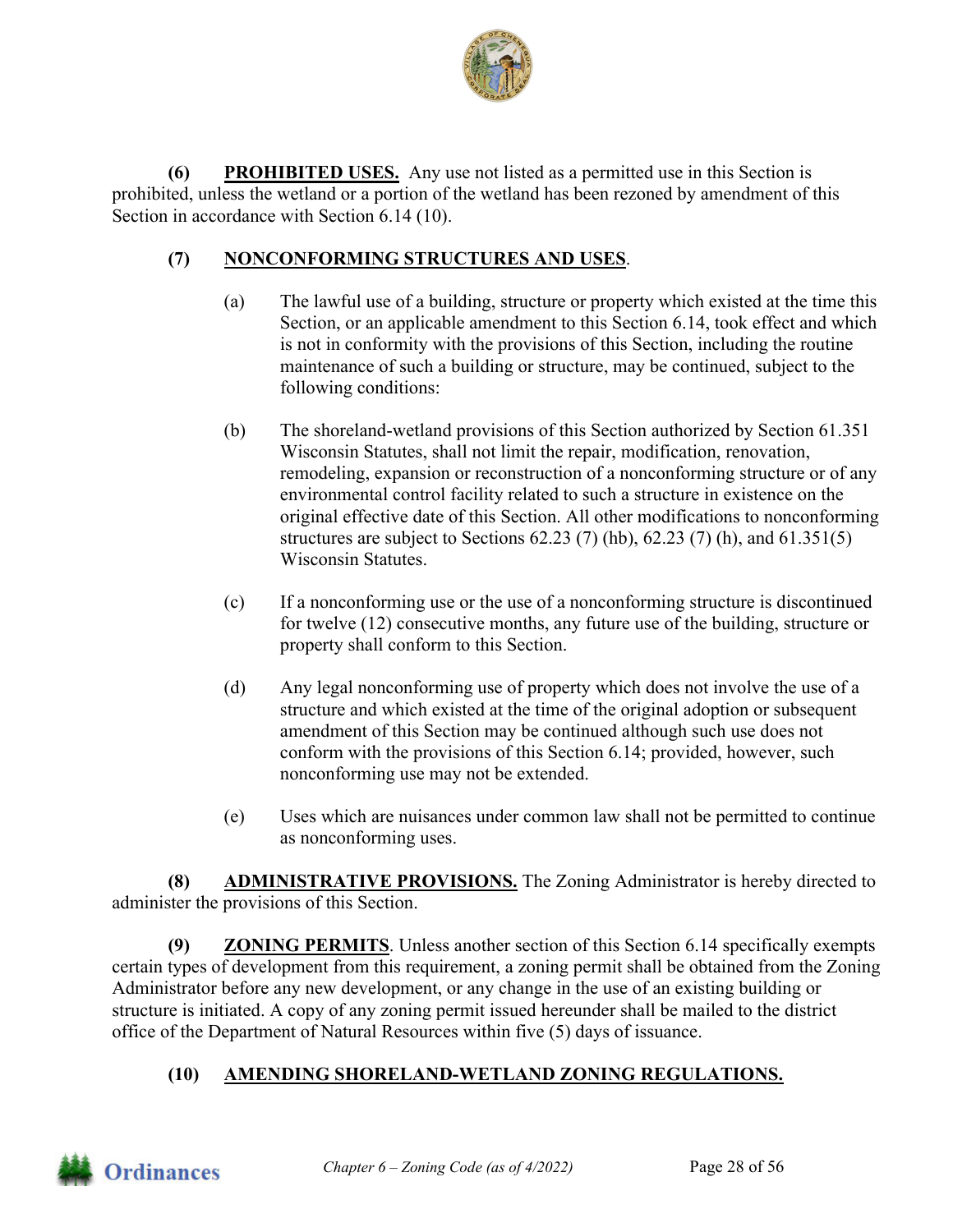

- (a) The Village Board may amend or repeal the shoreland-wetland district boundaries and the regulations contained in this Section 6.14 in accordance with the following:
	- (i) A copy of each proposed text or map amendment shall be submitted to the district office of the Department of Natural Resources within five (5) days of the submission of the proposed amendment to the Plan Commission;
	- (ii) All proposed text and map amendments to the shoreland-wetland zoning regulations shall be referred to the Plan Commission for its review and report to the Village Board. No such amendments shall be made without a public hearing before the Village Board pursuant to class 2 notice as required by Section 62.23 (7) (d)2. Wisconsin Statutes has been given. The district office of the Department of Natural Resources shall be provided with written notice of the public hearing at least ten (10) days prior to such hearing.
	- (iii) In order to insure that this Section will remain consistent with the shoreland protection objectives of Section 281.31 (2m) Wisconsin Statutes, the Village may not rezone a wetland in a shoreland-wetland district, or any portion thereof, where the proposed rezoning may result in a significant adverse impact upon any of the following wetland functions:
		- F. Storm and flood water storage capacity;
		- G. Maintenance of dry season stream flow or the discharge of groundwater to a wetland, the recharge of groundwater from a wetland to another area or the flow of groundwater through a wetland;
		- H. Filtering or storage of sediments, nutrients, heavy metals or organic compounds that would otherwise drain into navigable waters;
		- I. Shoreline protection against erosion;
		- J. Fish spawning, breeding, nursery or feeding grounds;
		- K. Wildlife habitat; or
		- L. Areas of special recreational, scenic or scientific interest, including scarce wetland types and habitat of endangered species.

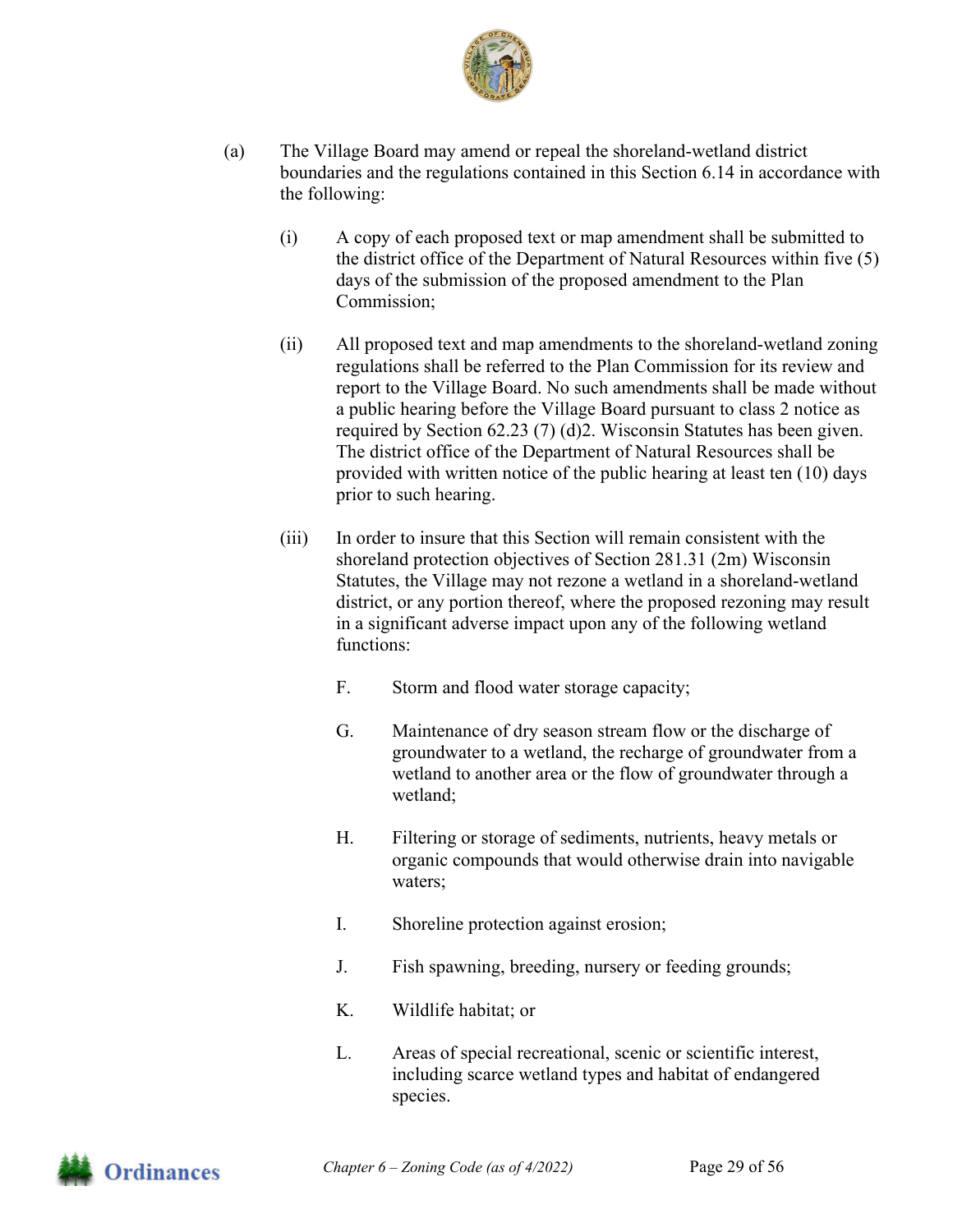

- (iv) Where the district office of the Department of Natural Resources determines that a proposed rezoning may have a significant adverse impact upon any of the criteria listed in subsection (iii) above, the Department of Natural Resources shall so notify the Village of its determination either prior to or during the public hearing held on the proposed amendment.
- (iv) The district office of the Department of Natural Resources shall be provided with:
	- A. A copy of the recommendation and report, if any, of the Plan Commission on a proposed text or map amendment, within ten (10) days after the submission of those recommendations to the Village Board; and
	- B. Written notice of the action on the proposed text or map amendment within ten (10) days after the action is taken.
- (v) If the Department of Natural Resources notifies the Village Board in writing that a proposed amendment may have a significant adverse impact upon any of the criteria listed in subsection (iii) above, the proposed amendment, if approved by the Village Board, shall not become effective until more than thirty (30) days have elapsed since written notice of the Village Board approval was mailed to the Department of Natural Resources. If within the thirty (30) day period, the Department of Natural Resources notifies the Village that the Department intends to adopt a superseding shoreland-wetland zoning Section for the Village as provided by Section 61.351 (6) Wisconsin Statutes, the proposed amendment shall not become effective until the adoption procedure under Section 61.351 (6) Wisconsin Statutes, is completed or otherwise terminated.

**(11) NONLIABILITY OF THE VILLAGE.** The Village does not guarantee, warrant or represent that only those areas designated as parts of the shoreland-wetland district are in fact the only wetland within the Village and hereby asserts that there is no liability on the part of the Village, its officers, agents, or employees for any damages, of any nature, which may occur as a result of reliance upon this Section.

**(12) VALIDITY.** In the event that any provisions of this Section are found to be invalid or unconstitutional or if the application of this Section to any person or circumstance is invalid or unconstitutional, such invalidity or unconstitutionality shall not affect the other provisions or applications of this Section which can be given effect without the invalid or unconstitutional provisions or application.

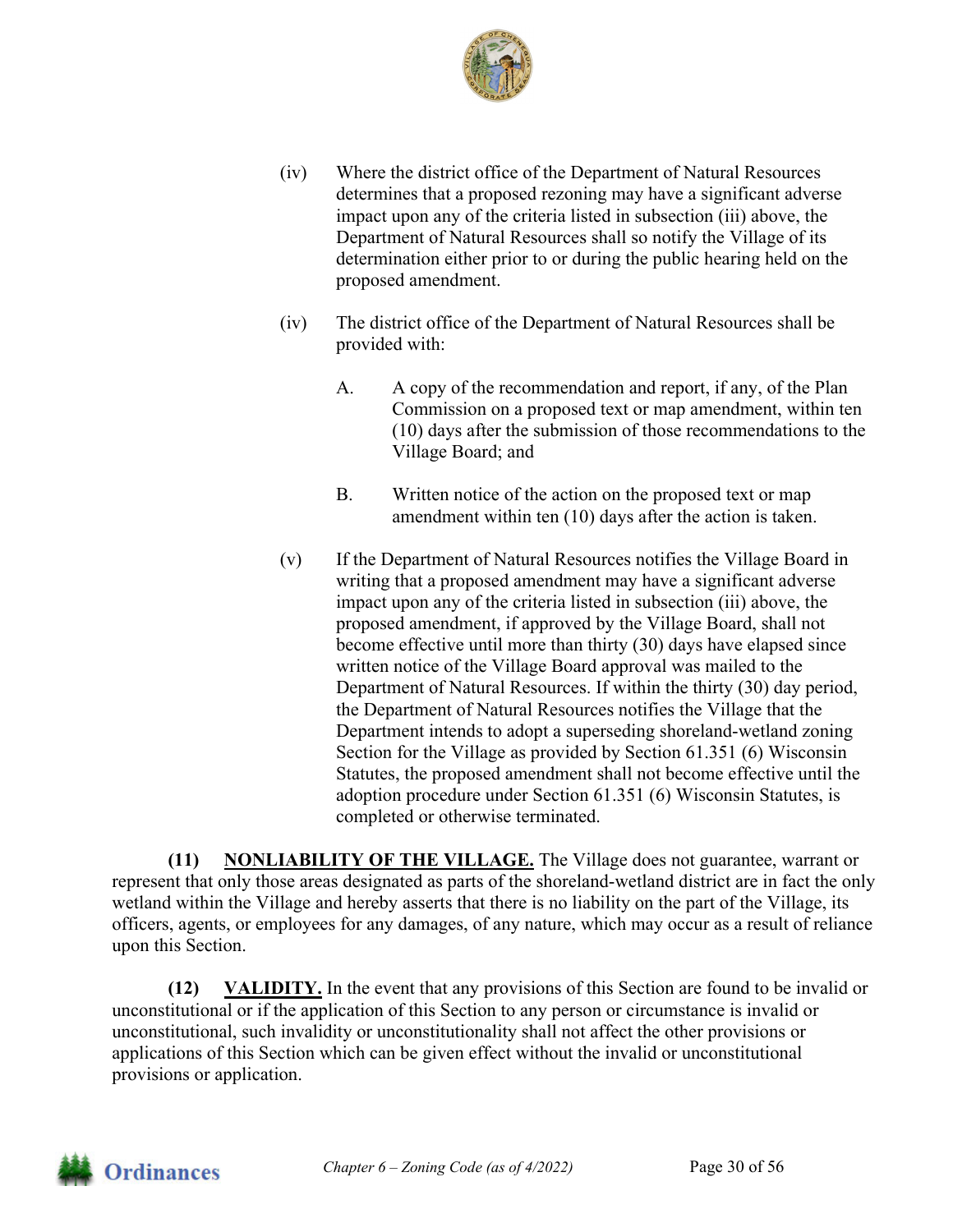

## **6.15 SHORELAND ZONING REGULATIONS FOR ANNEXED AREAS.**

#### **(1) STATUTORY AUTHORIZATION**

This Section is adopted pursuant to the authorization in Sections 61.35 and 61.353 Wisconsin Statutes.

#### **(2) PURPOSE**

Uncontrolled use of shorelands and pollution of the navigable waters of the Village would adversely affect the public health, safety, convenience, and general welfare and impair the tax base. The State legislature of Wisconsin has delegated responsibility to all municipalities to:

- (a) Promote the public health, safety, convenience and general welfare;
- (b) Limit certain land use activities detrimental to shorelands; and
- (c) Preserve shore cover and natural beauty by controlling the location of structures in shoreland areas.

#### **(3) GENERAL PROVISIONS**

(a) COMPLIANCE

The use of shorelands within the shoreland area of the Village shall be in full compliance with the terms of this Chapter and other applicable local, state or federal regulations. All permitted development shall require the issuance of a zoning permit unless otherwise expressly excluded by a provision of this Chapter.

#### (b) MUNICIPALITIES AND STATE AGENCIES REGULATED

Unless specifically exempted by law, all cities, villages, towns, and counties are required to comply with this ordinance and obtain all necessary permits. State agencies are required to comply if Section 13.48(13) Wisconsin Statutes applies.

#### (c) ABROGATION AND GREATER RESTRICTIONS

(i) This Section supersedes all the provisions of any other applicable municipal ordinance except that where another municipal ordinance is more restrictive than this Section, that ordinance shall continue in full force and effect to the extent of the greater restrictions, but not otherwise.

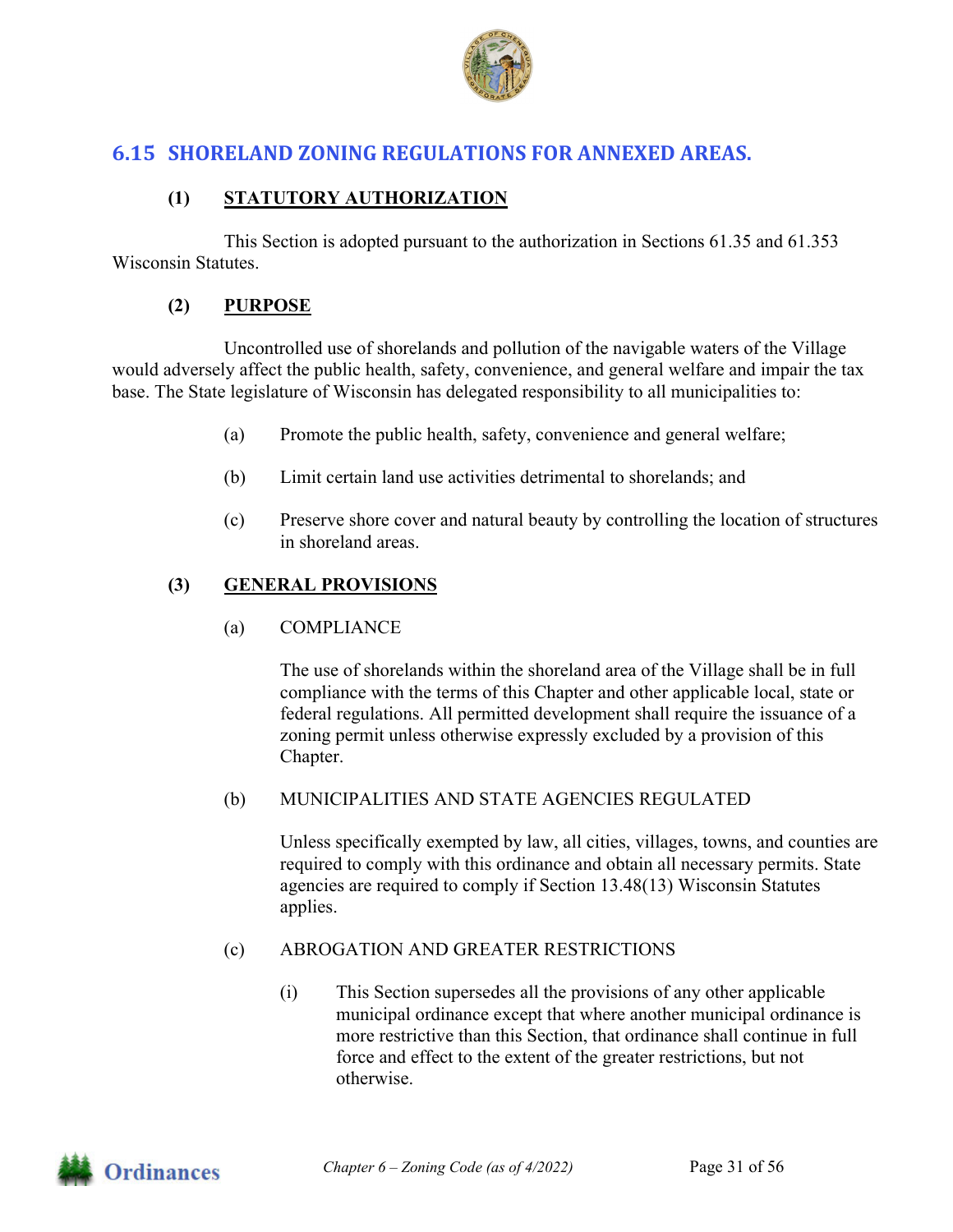

(ii) This Section is not intended to repeal, abrogate or impair any existing deed restrictions, covenants or easements. However, where this ordinance imposes greater restrictions, the provisions of this Section shall prevail.

#### **(4) INTERPRETATION**

In their interpretation and application, the provisions of this Section shall be held to be minimum requirements and shall be liberally construed in favor of the Village and shall not be deemed a limitation or repeal of any other powers granted by the Wisconsin Statutes or Wisconsin Constitution.

#### **(5) SEVERABILITY**

Should any portion of this Section be declared invalid or unconstitutional by a court of competent jurisdiction, the remainder of this Section shall not be affected.

#### **(6) APPLICABILITY OF SHORELAND REGULATIONS**

- (a) The Shoreland Zoning regulations in this Section apply only to the following shorelands:
	- (i) A shoreland that was annexed by the Village after May 7, 1982, and that prior to annexation was subject to a county shoreland zoning ordinance under Section 59.692 Wisconsin Statutes; and
	- (ii) A shoreland that before incorporation by the Village was part of a town that was subject to a county shoreland zoning ordinance under Section 59.692 Wisconsin Statutes if the date of incorporation was after April 30, 1994.

[Note: As of July 1, 2018, no shorelands within the Village met the foregoing criteria.]

- (b) Determinations of the ordinary highwater mark location shall initially be made by the Zoning Administrator. When questions arise, the Zoning Administrator shall contact the appropriate district office of the Wisconsin Department of Natural Resources for a final determination of ordinary highwater mark.
- (c) EFFECT OF EXISTING LAND DIVISION, SANITARY, ZONING AND OTHER REGULATIONS.

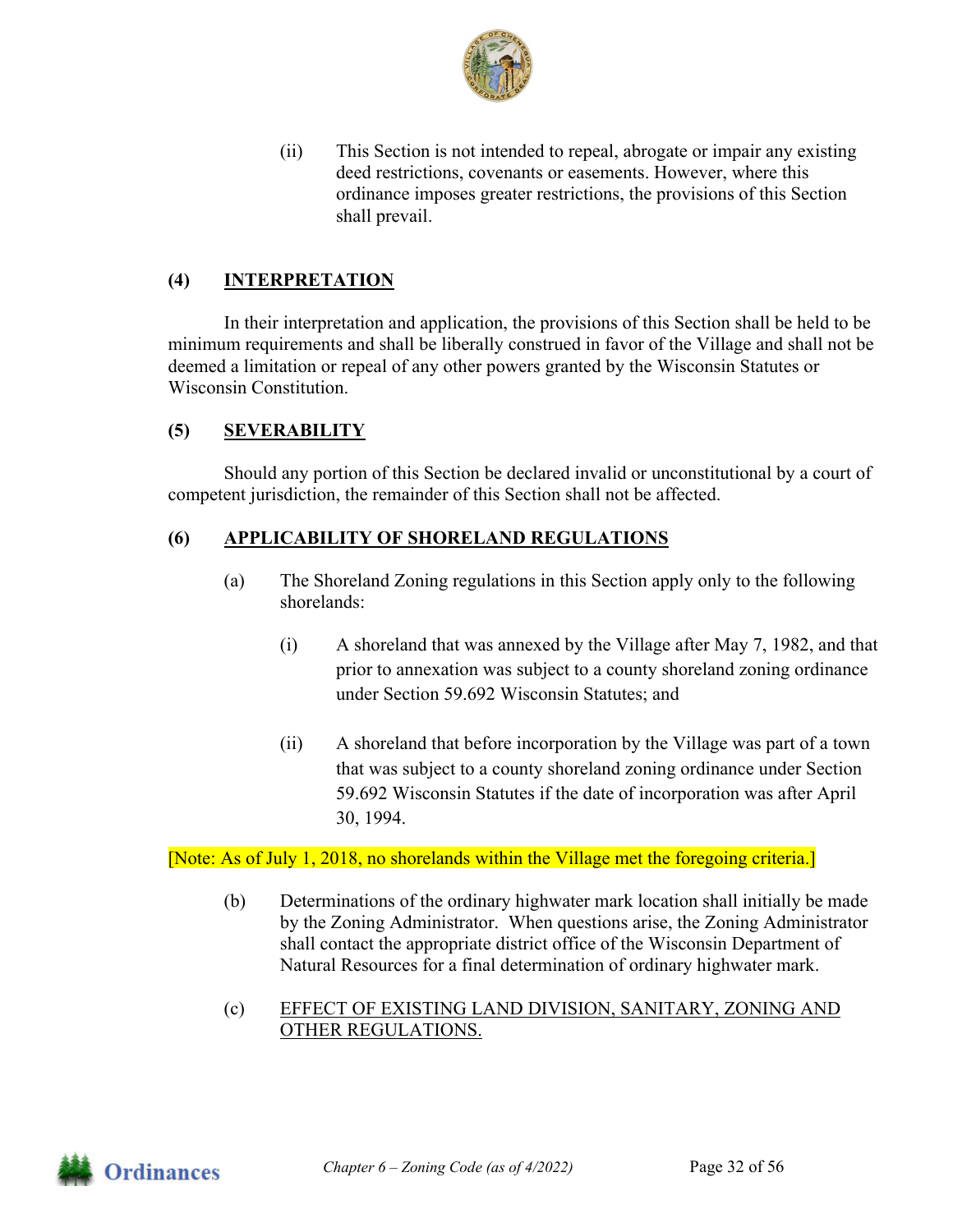

The lands regulated by this Section are subject to all applicable provisions of the Code. Where the provisions of this Section are more restrictive than other regulations in the Code, the provisions of this Section shall apply.

## **(7) SETBACKS FROM THE WATER**.

- (a) Building and Structure Setbacks.
	- (i) All buildings and structures shall be set back at least fifty (50) feet from the ordinary high-water mark.
	- (ii) Reduced Principal building setback: A setback less than the fifty (50) feet setback required from the ordinary high water mark shall be permitted for a proposed principal structure and shall be determined as follows:
		- A. Where there are existing principal buildings on each adjacent lot, the setback shall equal the average of the distances the two existing principal buildings are setback from the ordinary high water mark or thirty five (35) feet from the ordinary high water mark, whichever distance is greater.

#### **(8) Nonconforming Structures:**

- (a) MAINTENANCE, REPAIR, REPLACEMENT OR VERTICAL EXPANSION OF NONCONFORMING STRUCTURES. An existing structure that was lawfully placed when constructed but that does not comply with the required shoreland setback may be maintained, repaired, replaced, restored, rebuilt or remodeled if the activity does not expand the footprint of the nonconforming structure. Further, an existing structure that was lawfully placed when constructed but that does not comply with the required shoreland setback may be vertically expanded unless the vertical expansion would extend more than thirty five (35) feet above grade level. The Village may allow expansion of a structure beyond the existing footprint if the expansion is necessary to comply with applicable state or federal requirements.
- (b) B. MAINTENANCE, REPAIR, REPLACEMENT OR VERTICAL EXPANSION OF STRUCTURES THAT WERE AUTHORIZED BY VARIANCE. A structure of which any part has been authorized to be located within the shoreland setback area by a variance granted before July 13, 2015 may be maintained, repaired, replaced, restored, rebuilt or remodeled if the activity does not expand the footprint of the authorized structure. Additionally, the structure may be vertically expanded unless the vertical expansion would extend more than thirty five (35) feet above grade level. The Village may allow expansion of a structure beyond the existing footprint if the expansion is necessary to comply with applicable state or federal requirements.

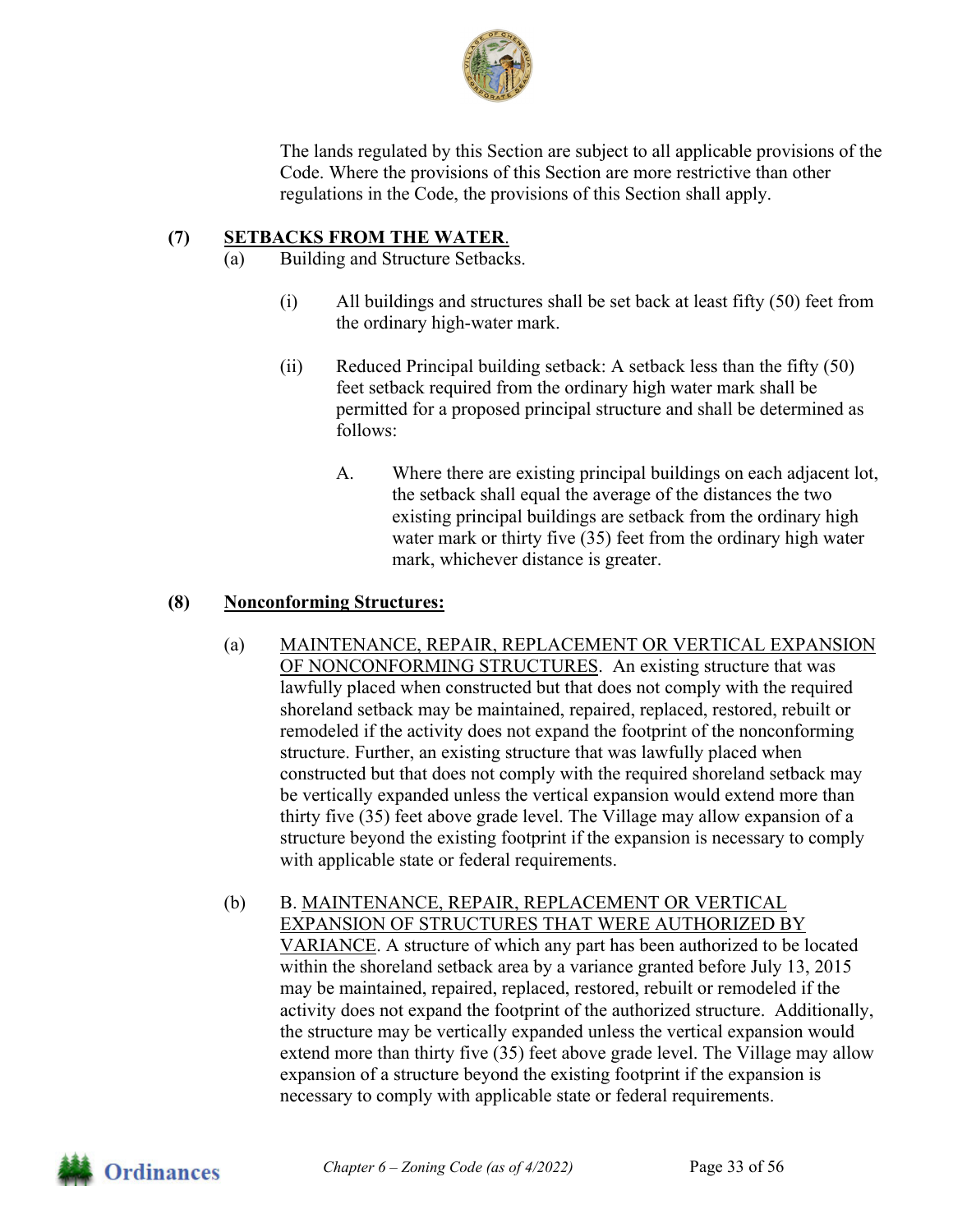

**(9) PENALTY.** Any person, firm or corporation found guilty of a violation of any of the terms or provisions of this Section shall be subject to the same penalty as is provided for in Section 1.01 (9).

## **6.16 RESTRICTIONS ON LAND DIVISIONS.**

**(1)** Any owner of land within the Village proposing: (a) to make a land division thereof into two or more parcels or lots; or (b) to sell, transfer or convey a part but not all of a parcel or lot and where the proposal is not subject to the terms and conditions of Section 6.17, shall file, prior to making any land division, sale, conveyance or transfer of any such property, a preliminary survey map with the Village Clerk showing:

- (a) The external boundaries of the land to be divided, transferred, sold or conveyed;
- (b) The proposed boundaries of the parcels or lots into which the same is to be divided and the lot or parcel to which any part will be added;
- (c) The area of each such parcel or lot;
- (d) Streets, roads, highways and easements;
- (e) The average width of each parcel or lot;
- (f) The height of existing structures and the location of existing structures with respect to adjoining streets, roads, highways, lot lines, and structures on other existing or proposed parcels; and
- (g) Identification of each structure containing cooking or sleeping facilities.
- **(2)** Any land division or conveyance of a part of a lot or parcel shall require:
	- (a) Consent of the Village Board;
	- (b) That each divided part conform to the lot area requirements of Section 6.5;
	- (c) That any existing structures on any of the divided parcels comply with the setback and height requirements of Section 6.5 after the division or conveyance, or if any existing structures are nonconforming, the nonconformity will not be increased;
	- (d) That no division shall create a divided part with more than one structure containing cooking or sleeping facilities, unless such divided part existed before

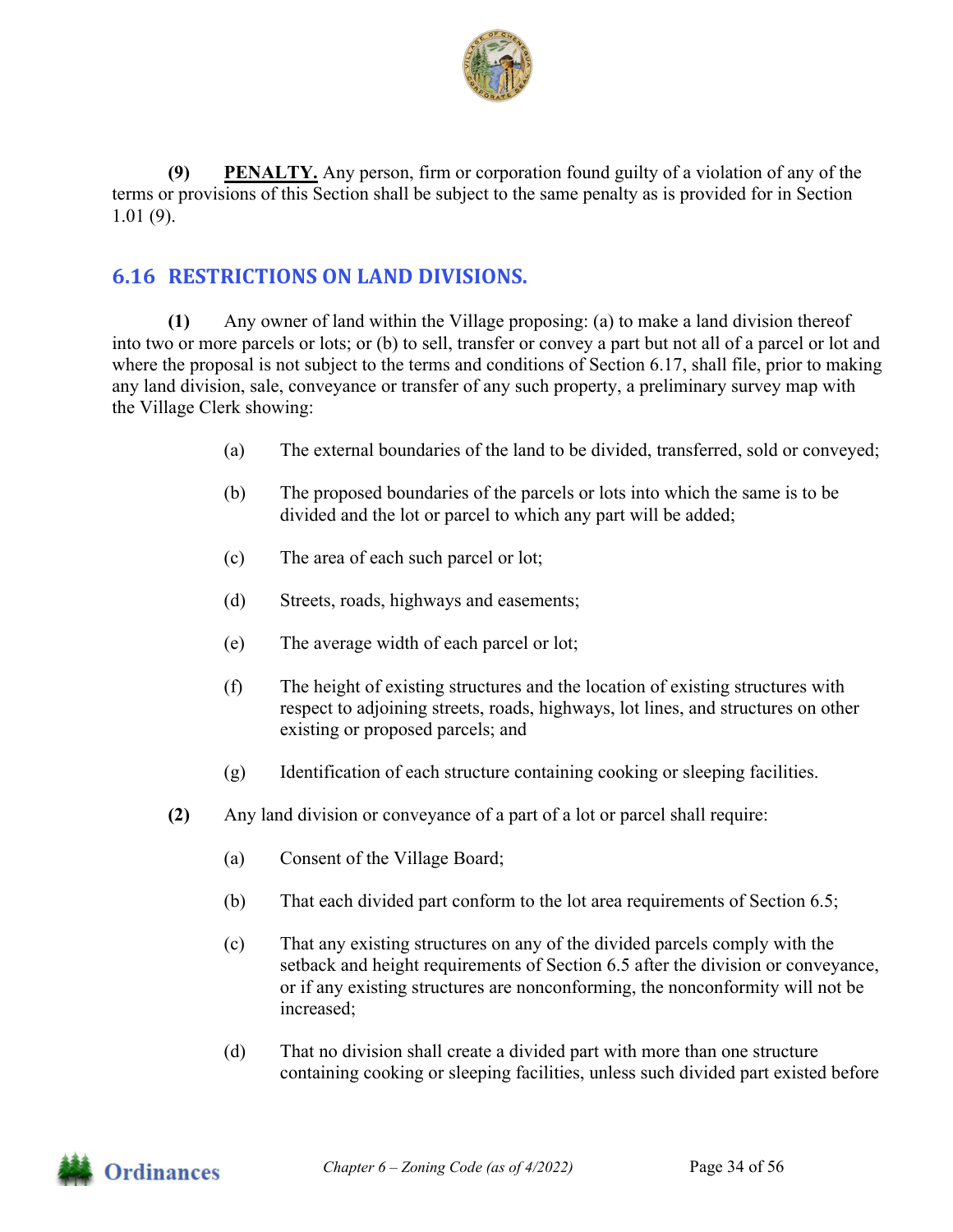

the division and there is sufficient acreage under Section 6.5 for each such structure; and

(e) That each divided part shall otherwise conform to all the requirements of this Chapter.

 A certified survey map shall be drawn on a scale showing not more than one hundred (100) feet to an inch, and the scale used shall be indicated on the certified survey map graphically. It shall also show the location of the land by government lot, quarter-quarter section, section, township and range. In addition, all certified survey maps shall comply with Section 6.17(4).

 Such certified survey map shall be prepared by a surveyor who holds a valid certificate of registration granted pursuant to the laws of Wisconsin, and the information shown on the certified survey map shall be certified by such surveyor to be correct.

 The sale or exchange of parcels of land between owners of adjoining property is not subject to the requirements of subsection (2) (a) above, if such sale or exchange is permitted by Section 236.45 (2) (am) (3) Wisconsin Statutes and by all other applicable laws and this Code.

## **6.17 LAND DIVISIONS CONSTITUTING SUBDIVISIONS.**

**(1) PURPOSE**. The purpose of this Section is to regulate the subdivision of land to promote public health, safety and general welfare of the Village; to further the orderly layout and use of land; to prevent the overcrowding of land; to lessen congestion in the streets, roads and highways; to provide for proper ingress and egress; and to facilitate the further resubdivision of larger tracts into smaller parcels of land. These regulations are made with reasonable consideration, among other things of the character of the Village with a view of conserving the value of the buildings placed upon land, providing the best possible environment for human habitation, and for encouraging the most appropriate use of land throughout the Village. Pursuant to Section 236.45 (2) Wisconsin Statutes, the Village adopts the following provisions which may be more restrictive than the provisions of Chapter 236 Wisconsin Statutes.

## **(2) APPLICABILITY.**

- (a) Any division of land within the Village and/or within its extraterritorial plat approval jurisdiction which results in a subdivision shall also be subject to the provisions of this Section. Any division other than a subdivision within the Village and/or within its extraterritorial plat approval jurisdiction shall continue to be subject to the provisions of this Chapter.
- (b) No subdivision shall be entitled to be recorded, nor any street laid out, nor any improvements made, nor any building permit shall be issued by the Village until the provisions and requirements of this Chapter have been met.

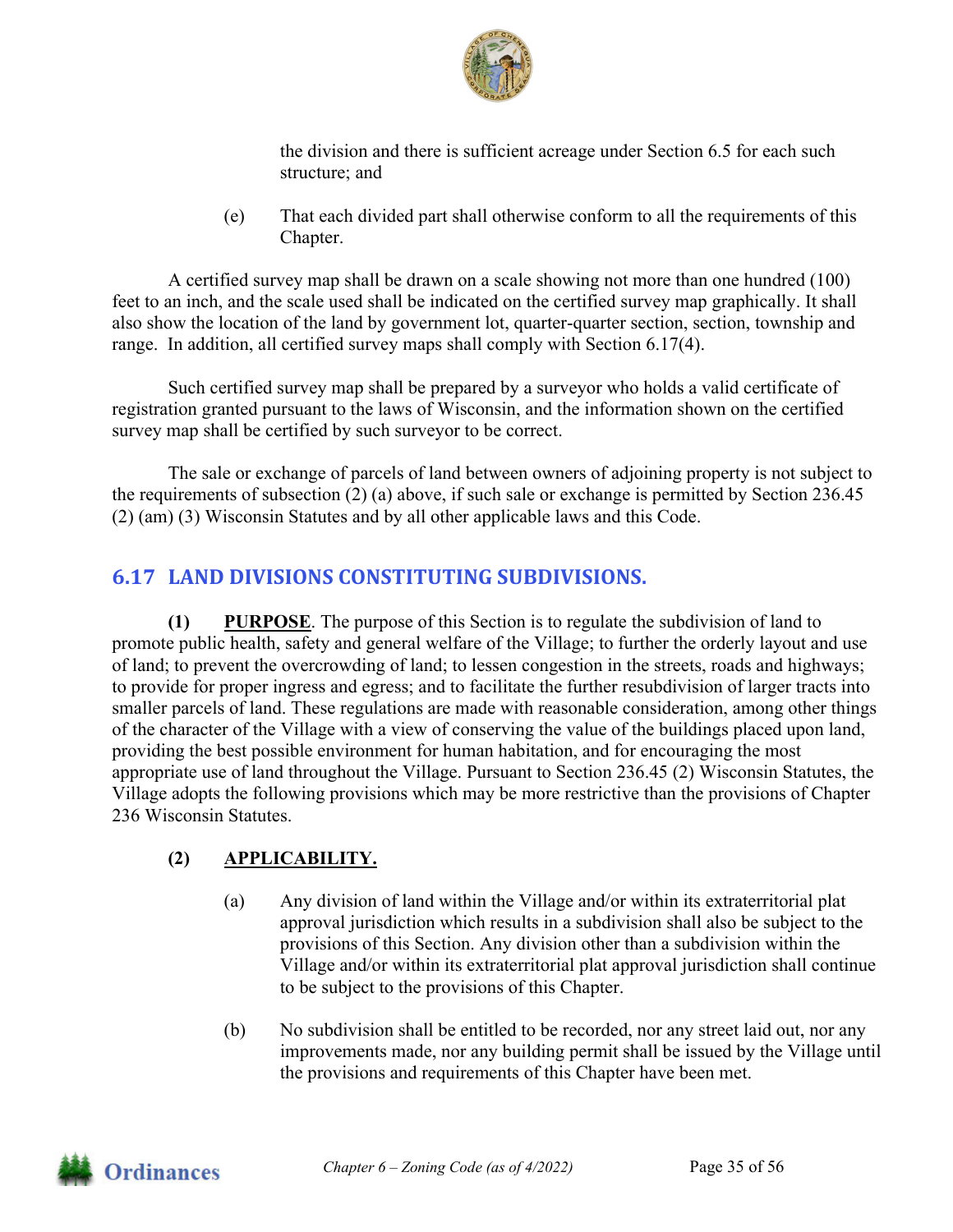

**(3) PROCEDURE.** The subdivider or the subdivider's agent shall comply with the general principles of design and the minimum requirements for the layout of subdivisions and other requirements and provisions set forth in this Section and, in every case, shall pursue the following procedure:

- (a) Concept Approval. The subdivider or the subdivider's agent shall first file a formal application indicating intention to subdivide and submit to the Plan Commission for concept approval a concept plat and such information as may be required by the Plan Commission pursuant to Section 6.17 (6). The Plan Commission shall, within thirty (30) days of the receipt of the concept plat and all required supplemental data, approve, disapprove or approve with conditions the concept plat.
- (b) Preliminary Plat. After obtaining concept approval, the subdivider shall prepare a preliminary plat of the proposed subdivision in accordance with this Section and Section 6.17 (6) and shall file copies of such plat with the Village Clerk together with the other documents required under Section 6.17 (6). The subdivider or the subdivider's agent shall provide copies of the preliminary plat to all required departments or agencies of the state, county or other governmental bodies whose approval may be required. The Plan Commission shall within sixty (60) days of the filing of the preliminary plat with the Village Clerk, unless the time is extended by mutual agreement, recommend approval, or conditional approval or rejection of such plat and shall state in writing any conditions of approval or reasons for rejection. The Village Board shall approve conditionally, or reject such plat within ninety (90) days of the filing of the preliminary plat with the Village Clerk unless the time is extended by mutual agreement, and shall state in writing any conditions of approval and reasons for rejection. Approval of the preliminary plat and the subdivision improvement plans and specifications by the Village Board shall entitle the subdivider to final plat approval if the final plat is submitted within six (6) months of the preliminary plat approval, conforms substantially to the preliminary plat and conditions placed thereon and complies with this Code and all other applicable laws, rules, regulations and ordinances.
- (c) Subdivision Improvements.
	- (i) Following approval of the preliminary plat and prior to submittal of the final plat, the subdivider shall submit in writing to the Village Clerk, two (2) complete sets of plans and specifications for the construction of any streets or roads or other subdivision improvements within the proposed Subdivision, grading and drainage plans, and street and road, tree and landscaping plans for approval by the Village Administrator. The Village may retain at the expense of the subdivider an engineer to review said plans and specifications for conformity to the preliminary plat and compliance with the design principles and other provisions set

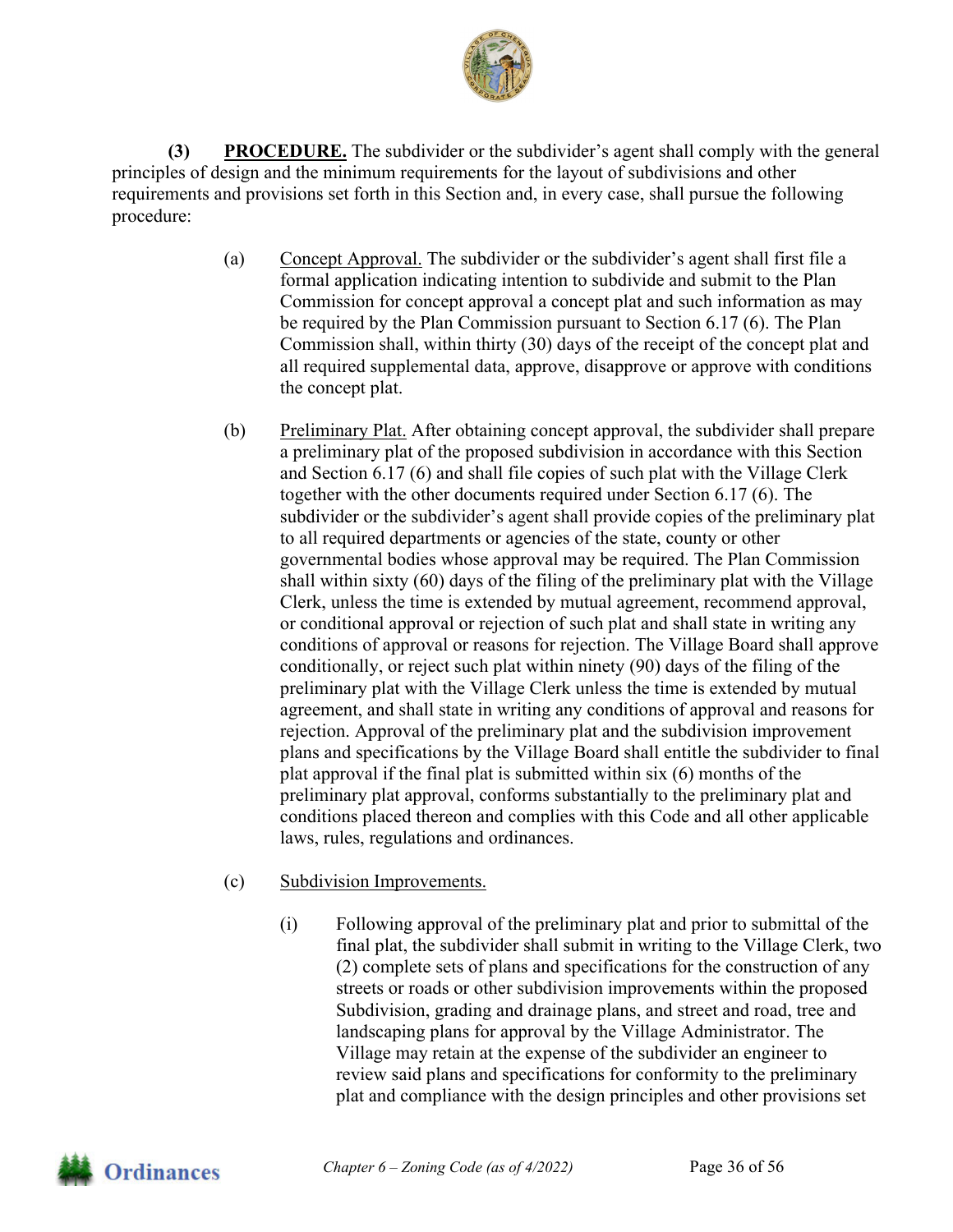

forth in this Section. The subdivider shall be notified in writing of any conditions of approval or the reasons for rejection. The subdivider shall obtain such approvals and permits from appropriate agencies as are required by state law.

- (ii) Upon approval of both the preliminary plat and plans and specifications for the required subdivision improvements and the issuance of any permits by the Village and the State which may be required, the subdivider may either:
	- A. Construct and install the required subdivision improvements at the subdivider's expense; or
	- B. Upon obtaining the written approval of the Plan Commission, post with the Village cash, negotiable securities, or another form of security running to the Village and acceptable to the Village to assure the satisfactory installation of the improvements and survey monuments required by this Section. The bond shall equal one hundred ten (110) percent of the estimate of the cost of such improvements as determined by the engineer appointed by the Village at the expense of the subdivider, and the engineering and other fees to be paid by the subdivider hereunder.

 If the subdivider posts a surety bond or other security, the approval of the Village Board shall be necessary. The subdivider shall execute a developer's agreement with the Village in a form satisfactory to the Village Attorney and the engineer appointed by the Village, reciting the obligations for which the deposit or bond shall be security. It is understood that no occupancy permit shall be issued for any structure in the proposed subdivision and the owner may not sell any parcel in the subdivision until the subdivision improvements have been installed and approved by the Village and the engineer appointed by the Village at the subdivider's expense. If a public street is a part of the subdivision improvements, then the Village must accept said street before the Village shall have any obligation for maintenance thereof.

 Any public street or road installed prior to the approval of the final plat shall be considered dedicated upon the approval of the final plat. Public streets and roads completed under bond or other financial guarantee after the approval of the final plat shall be considered dedicated upon their approval and acceptance by the Village and the release by the Village of the bond or other guarantee. With respect to any public street or road, the

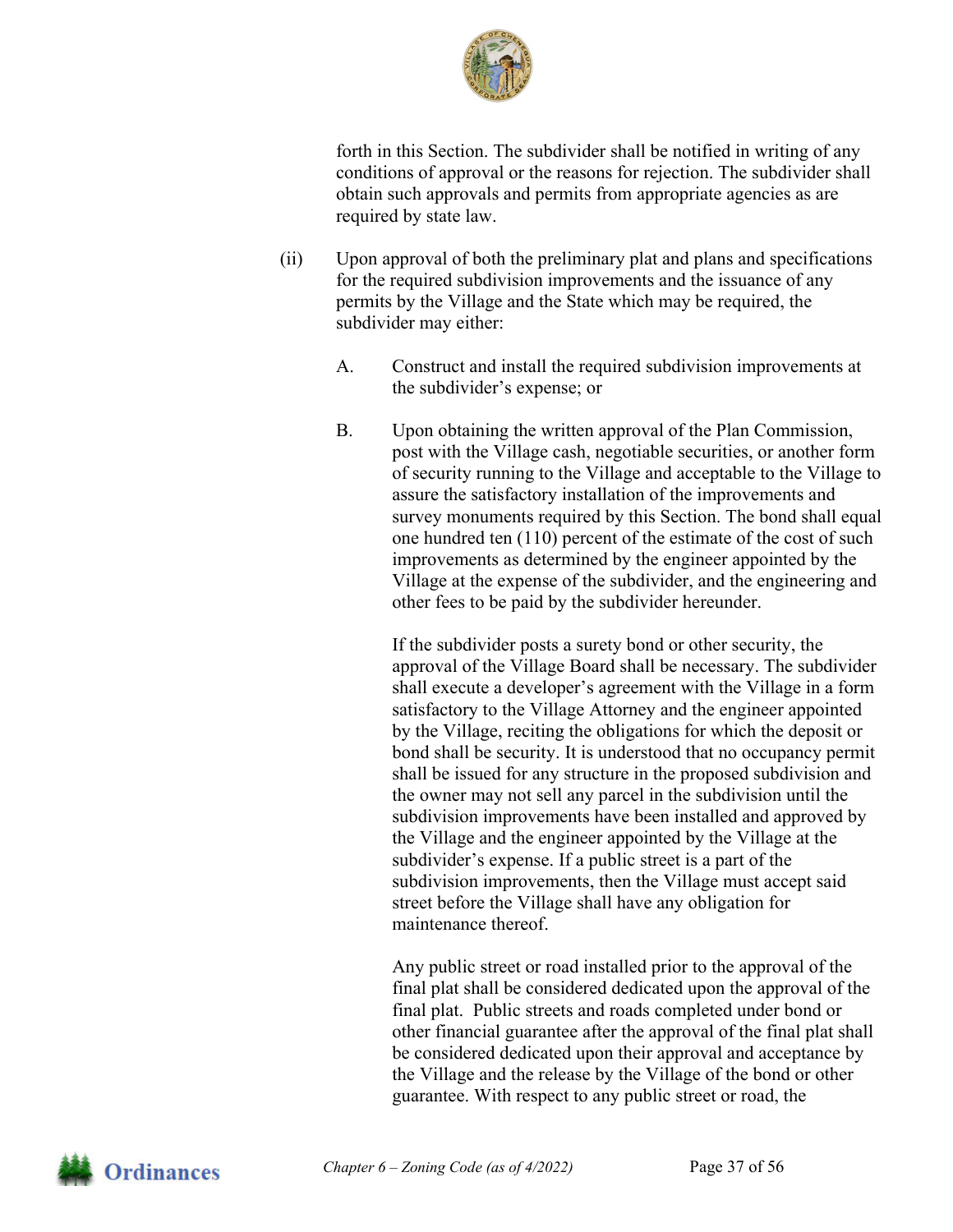

subdivider shall provide a guarantee bond or security running to the Village for a period of one year after completion of construction in an amount established by the Village Board.

C. Final Plat. Upon completion of all improvements, the tender of waiver of liens therefor, and the payment of all costs incurred by the Village which are to be reimbursed hereunder, or the posting of cash, negotiable securities or surety bond as required by this Section, and within six (6) months after the approval of the preliminary plat, the subdivider shall submit to the Village Clerk, the final plat and such copies thereof as shall be required. The subdivider or subdivider's agent shall provide copies of the final plat to all required departments or agencies of the State, County or other governmental bodies whose approval may be required. The Plan Commission may waive the six (6) month time limit for filing the final plat. The final plat shall be checked for compliance with the preliminary plat and all conditions thereof and of this Code, and whether all required improvements have been satisfactorily completed or satisfactory cash, negotiable securities or surety bond provided. The Plan Commission shall recommend approval or conditional approval, or denial of the final plat within thirty (30) days of its submittal unless the time is extended by written agreement with the subdivider. The Village Board shall approve or reject the final plat within sixty (60) days of its submission to the Village Clerk, unless the time is extended by written agreement with the subdivider. Reasons for rejection shall be stated in the minutes of the Village Board meeting, or a copy thereof, or a written statement of such reasons shall be supplied the subdivider. After approval by the Village Board, the final plat shall be recorded in accordance with Section 236.25 Wisconsin Statutes.

## **(4) DESIGN PRINCIPLES FOR THE LAYOUT OF A SUBDIVISION**

- (a) General. The proposed subdivision shall conform to:
	- (i) The provisions of Chapter 236 Wisconsin Statutes which are applicable or made applicable pursuant to the provisions of this Section;
	- (ii) All applicable provisions of this Chapter;
	- (iii) Any Master Plan, as amended, of the Village;
	- (iv) Any Official Map, as amended, of the Village;

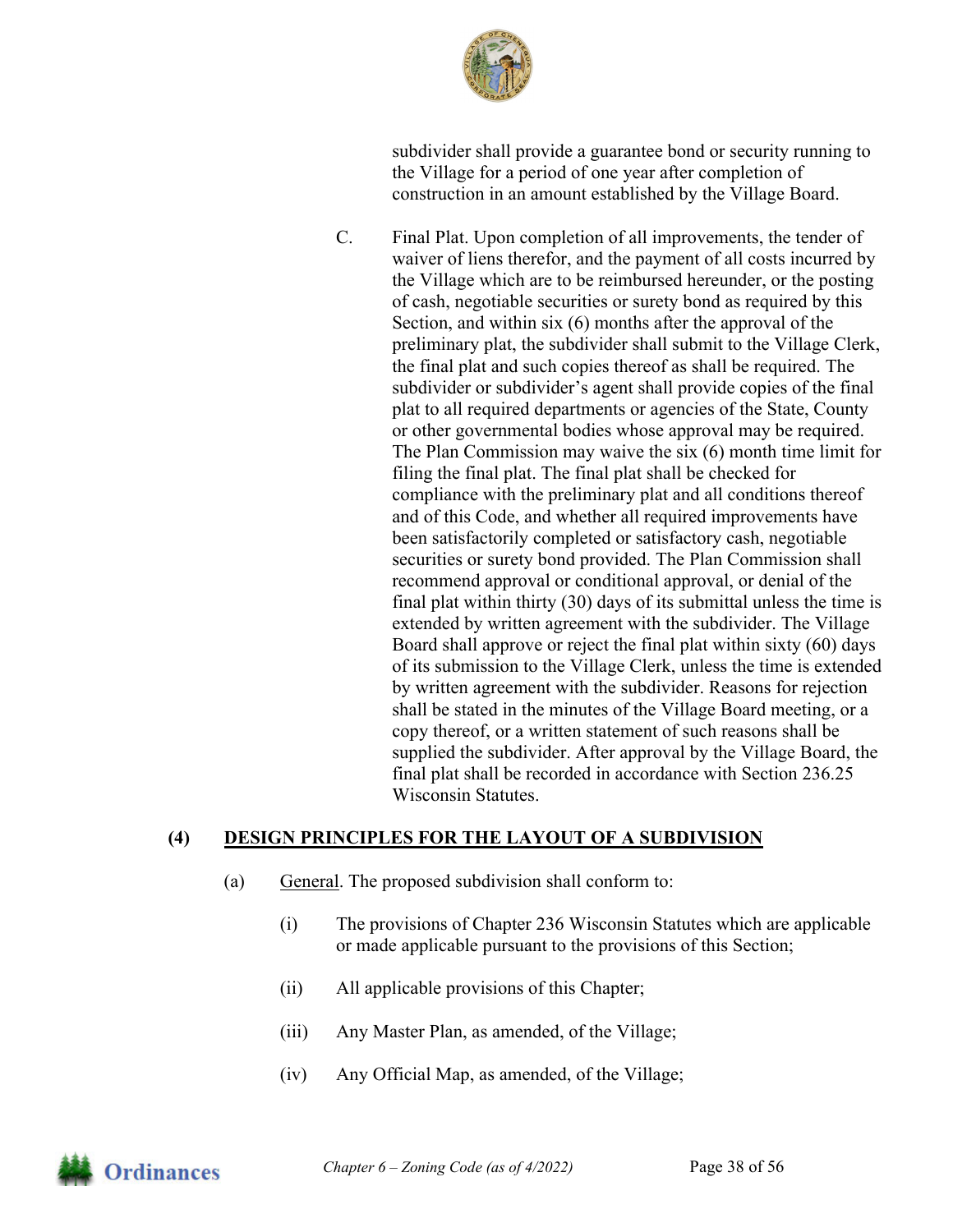

- (v) The rules of the State Department of Health relating to lot size and lot elevation if the subdivision is not served by an operating public sewer; and
- (vi) The rules of the State Department of Transportation relating to the safety of access and preservation of the public interest and investment in the streets if the subdivision or any parcel contained therein abuts on a state trunk highway or connecting street.
- (b) Streets and Roads.
	- (i) All streets and roads (whether public or private) in the subdivision must be constructed at the expense of the subdivider and shall conform to the specifications set forth herein and such specifications established from time to time by the Village and the engineer appointed by the Village (if any). All plans and specifications submitted by the subdivider shall be subject to the approval by the Village and such engineer appointed by the Village. The specifications established by the Village (if any) shall be on file with the Village Clerk.
	- (ii) All streets and roads in the subdivision shall be private rather than public, provided however, if the subdivider proposes a public street or road rather than a private street or road, the subdivider shall comply with the provisions herein and the approval of the Plan Commission and the Village Board shall be required. The concept plat, the preliminary plat and the final plat shall all clearly mark all roads and streets as being public or private. All parcels within the Subdivision shall have direct access to either a street or road.
	- (iii) The street and road lay-out shall conform with the Official Map of the Village and shall be developed and located in proper relation to existing streets and roads, to the topography, to such natural features as streams and tree growth, to public convenience and safety, to the proposed use of the land to be served by such street or road, to existing or planned utilities and to provide each lot with satisfactory access to the street or road.
	- (iv) New street or road names shall not duplicate the names of existing roads or streets within the Village or within the zip code area(s) containing any part of the Village.
	- (v) Street and road lighting shall be prohibited except at intersections, when deemed necessary by the Plan Commission and/or the engineer appointed by the Village at the subdivider's expense.

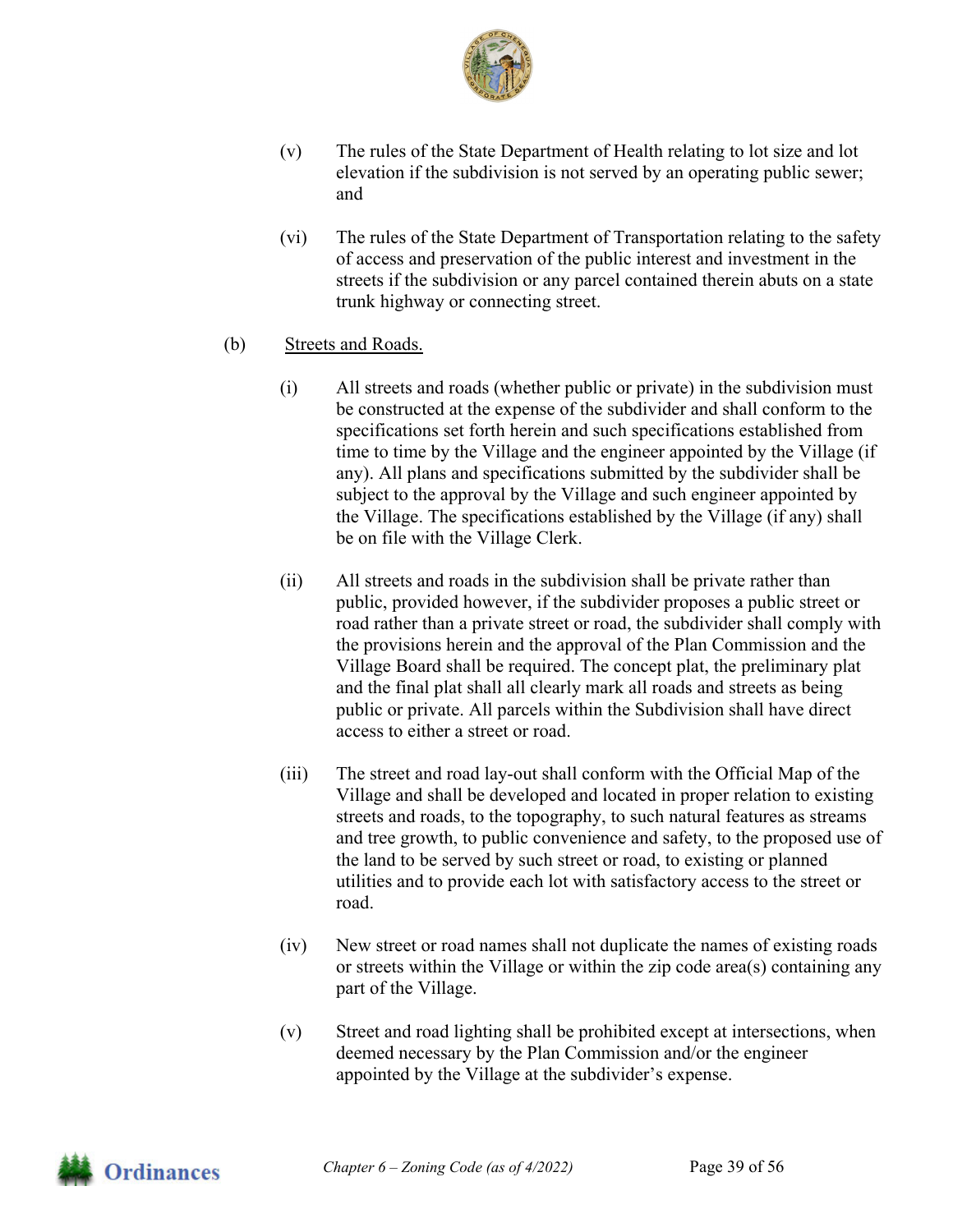

- (vi) Pavement surface course shall not be installed until at least twelve (12) months after binder course installation. No paving shall be done after November 15 unless authorized by the Village.
- (vii) Prior to placing the pavement surface course, the Village shall inspect the binder course to mark areas in need of repair. Such areas to be repaired shall be saw-cut and removed or milled to provide a suitable butt joint for new pavement.
- (c) Easements for Private Streets or Roads. With respect to any private streets or roads, appropriate written easements providing for ingress and egress from all parcels within the subdivision and for maintenance, repair and replacement of the improvements shall be submitted to the Village Clerk for approval by the Plan Commission at the time of filing the preliminary plat. Such easement(s) shall be recorded prior to recording of the final plat.

## **(5) OTHER REQUIREMENTS**

- (a) Facilities for the distribution of electric, telephone and gas utility service within the subdivision shall be installed underground except when the Village Board, upon recommendation of the Plan Commission, finds that adverse soil conditions or problems of utility distribution make such installations prohibitively expensive. Transformers, junction boxes, meter points or similar equipment may be installed upon the ground surface if the necessity, location and landscape screening plans therefore have been approved by the Plan Commission.
- (b) There shall be adequate facilities to provide surface water drainage. An engineer shall be appointed at the expense of the subdivider to review surface water drainage and erosion control.
- (c) Street and road signs shall be provided at all intersections.
- (d) The subdivider shall provide a landscape plan to the Plan Commission pursuant to Section 6.17 (3) (c). The purchase and planting of trees and shrubs along both sides of the streets and roads and any cul-de-sac islands shall be provided by the subdivider. All losses following planting will be replaced by the subdivider or the owner of the parcel as the case may be. Minimum size for planting material shall be: two (2) inch trunk caliper for deciduous species, six (6) foot height requirements for coniferous species, and shrubs shall be no less than one third (1/3) mature plant height. Unless waived due to existing tree cover or design of the approved landscape plan, trees shall be planted at a minimum rate of one tree per twenty five (25) feet of linear round surface. Trees may stand alone or be planted in groups and are to be planted outside of the utility right-of-way and beyond the ditchbank. All plantings will be performed after final grades and

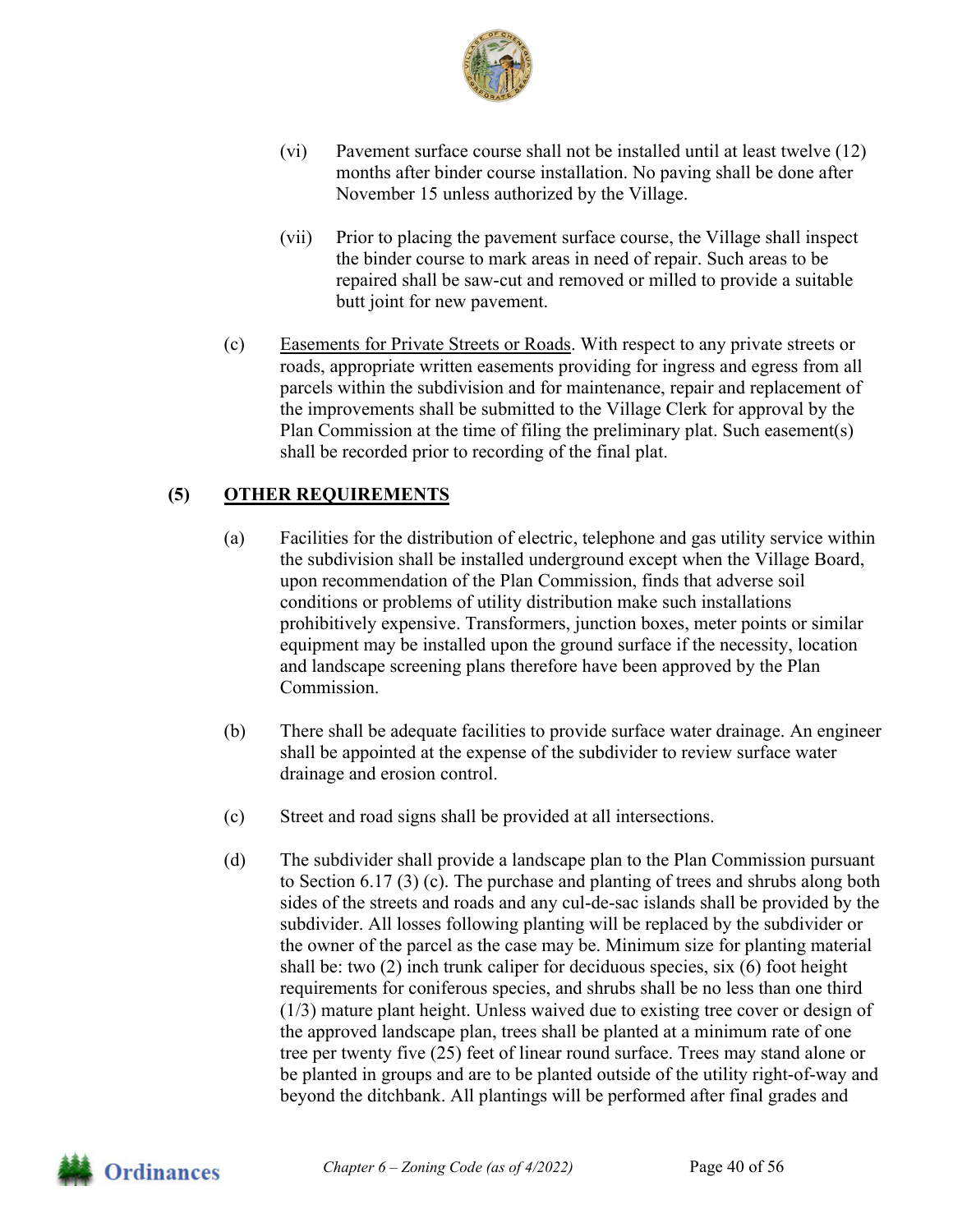

utility installation. The Village Board may grant variances to the tree requirements but only after recommendation for said variance is received from the Village Forester.

(e) All subdivisions shall have a fire protection reservoir pursuant to the guidelines of the National Fire Protection Association. Any open reservoirs shall be fenced in.

## **(6) PLATS AND DATA**

- (a) Preliminary Consultation Data. The following information, together with such other information as may be requested by the Plan Commission, shall be provided at the time of the preliminary consultation:
	- (i) Information including data on existing covenants, land characteristics, available utilities, soil conditions relative to the feasibility of installation of on-site sewage disposal systems and information describing the subdivision proposal such as the number of separate developable parcels, total approximate area, the approximate area of each separate parcel including width and depth, open space, tree planting, proposed protective covenants, and proposed utilities and street and road improvements (and whether public or private);
	- (ii) A location map showing the relationship of the proposed subdivision to adjacent streets, roads and parcels; and
	- (iii) A sketch plan showing in simple sketch form the proposed layout of streets, roads and parcels and other features in relation to the existing conditions. The sketch plan may be a freehand pencil sketch made directly on a print of a topographic survey.
- (b) Preliminary Plat.
	- (i) The preliminary plat shall be drawn with waterproof, nonfading black ink or legibly drawn with pencil on tracing cloth or tracing paper of good quality on a scale of not more than two hundred (200) feet to an inch and shall show correctly on its face the following:
		- A. Date, scale and north point;
		- B. The proposed subdivision name, which shall not duplicate the name of any plat previously recorded in Waukesha County;

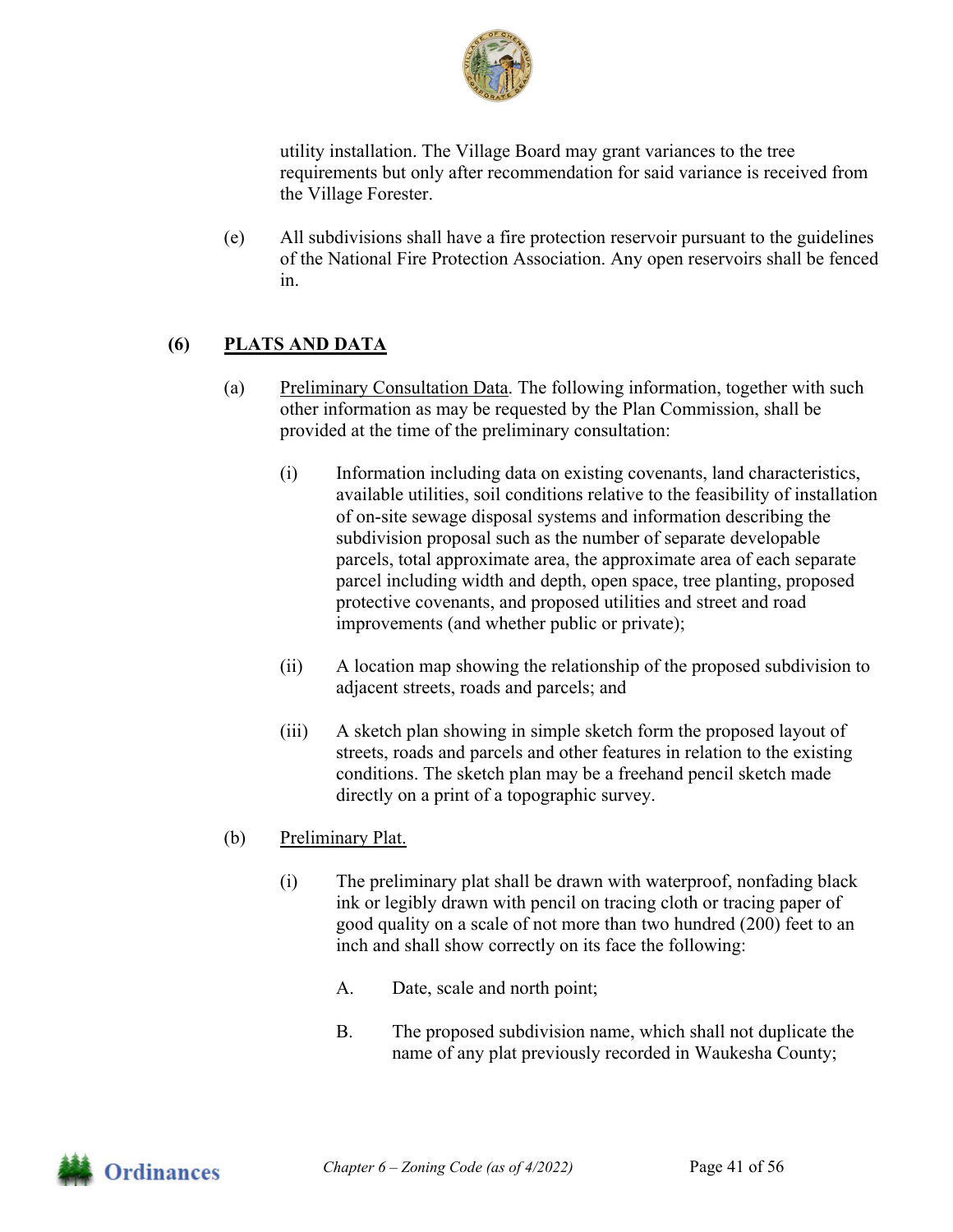

- C. The name and address of the owner, the subdivider and the engineer or surveyor preparing the plat;
- D. Location of the subdivision by government lot, quarter-quarter section, township, range and county;
- E. A small scale drawing of the section or government subdivision of the section in which the subdivision lies with the location of the subdivision indicated thereon;
- F. The exact length and bearing of the exterior boundaries of the subdivision;
- G. Location and names of adjacent subdivisions and the owners of adjoining parcels of unsubdivided land;
- H. Location, widths and naming of existing and platted streets, alleys or other public ways and easements, railroad and utility rights of way, parks, cemeteries, water courses, drainage ways, environmental corridors including wetland and floodland locations, permanent buildings, bridges and other pertinent data as determined by the Plan Commission within three hundred (300) feet of the proposed subdivision or on property owned or controlled by the subdivider or owner;
- I. The water elevations of adjoining lakes or streams at the date of the survey and the approximate high and low water elevations of such lakes or streams;
- J. If the subdivision borders a lake or stream, the distances and bearings of the meander line established not less than twenty (20) feet back from the ordinary high water mark of the lake or stream;
- K. Layout, width and approximate grades of all new streets and roads with the designation of being public or private, and utilities;
- L. Approximate dimensions of and areas of parcels;
- M. Proposed building lines;
- N. Approximate location and area of property proposed to be dedicated for public use or to be reserved by deed covenant for

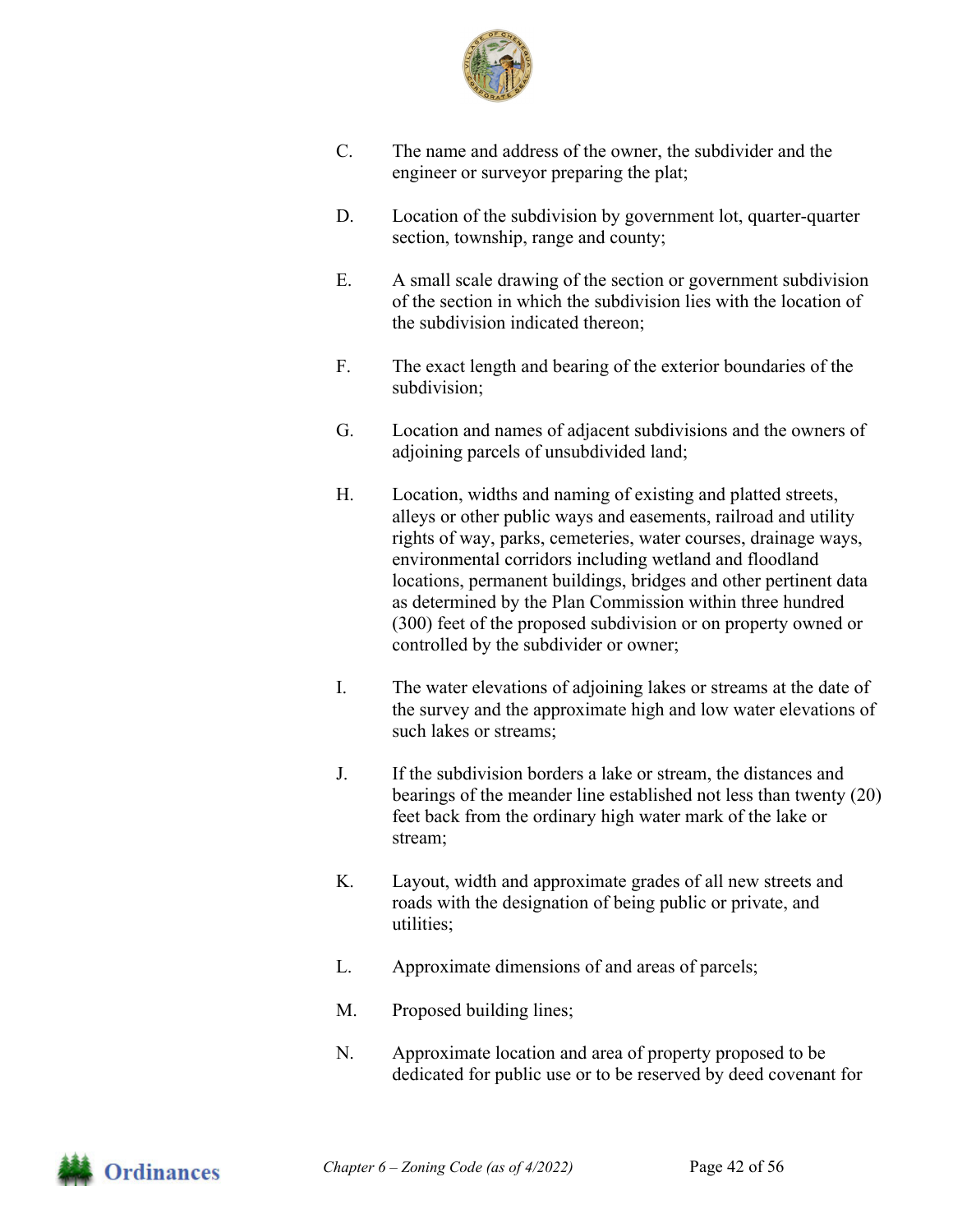

use of all property owners in the subdivision with the conditions, if any, of such dedication or reservation; and

- O. Contours at vertical intervals of not more than two (2) feet, or at more frequent intervals if required by the Plan Commission for land of unusual terrain characteristics.
- (ii) At the time the preliminary plat is filed, the subdivider shall also file the following with the Village Clerk:
	- A. Copies of any declaration of restrictions and any articles of incorporation, bylaws or other association documents;
	- B. Copies of any easements for private roads providing ingress and egress from all parcels in the subdivision;
	- C. Drainage and erosion control plans;
	- D. Landscape plan; and
	- E. Such other documents and information as requested by the Plan Commission or the engineer appointed by the Village at the subdivider's expense.
- (iii) The subdivider shall provide such number of copies of the preliminary plat and other documents as requested by the Plan Commission from time to time.
- (c) Final Plat. A final plat of the subdivision shall comply with the requirements for a final plat under Sections 236.20 and 236.21 Wisconsin Statutes. The subdivider shall file the original final plat and such number of copies of the final plat and other documents as requested by the Plan Commission and the Village Board from time to time. A duplicate tracing on cloth of the final plat shall be filed with the Village Clerk. After approval, the subdivider shall have the final plat recorded in the office of the Register of Deeds for Waukesha County. No conveyances of any parcels within the subdivision may be made prior to the recording of the final plat.

**(7) SURVEY MONUMENTS**. Prior to approval of the final plat, the subdivider shall install survey monuments in accordance with the requirements of Section 236.15 Wisconsin Statutes, as amended, and as may be required by the engineer appointed by the Village at the subdivider's expense.

**(8) COSTS AND FEES.** Any owner or subdivider desiring to subdivide land constituting a subdivision hereunder shall be responsible to pay all costs and fees incurred by the Village in

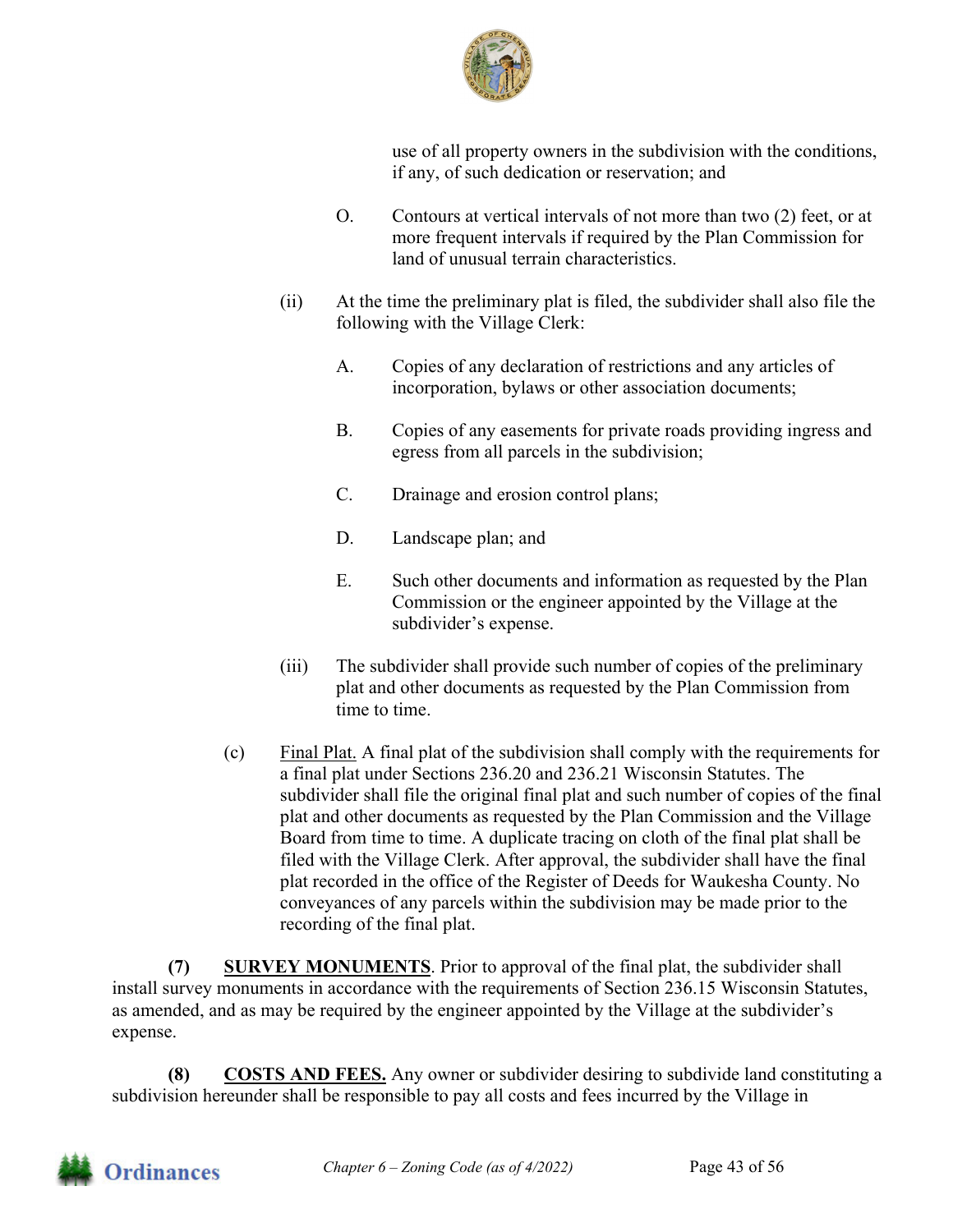

connection with the consideration of any of the required documents hereunder, including without limitation, fees to engineers, engineering firms and attorneys. In addition, as billed by the Village, the subdivider shall pay the costs incurred by the Village for such inspections as deemed necessary by the engineer appointed by Village at the subdivider's expense to assure compliance with this Section and this Code. By resolution, the Village Board may establish such other fees applicable with respect to the consideration of subdivisions hereunder.

## **6.18 CLUSTER DEVELOPMENT PROVISIONS.**

**(1) APPLICABILITY**. Land of twenty (20) acres or more identified in the Village Open Space Plan as suitable for cluster development shall be eligible for cluster development provided a cluster development plan is presented by the owner to the Plan Commission, the Plan Commission recommends approval thereof and the cluster development plan is also approved by the Village Board. Until a cluster development plan is approved by the Village Board, all of the provisions of this Chapter other than the cluster development provisions contained in this Section shall be applicable.

**(2) REQUIREMENTS.** The following requirements shall be applicable for any cluster development:

- (a) Zoning. All of the existing provisions of this Chapter shall be applicable except the following:
	- (i) Minimum Lot Size. Cluster development plans may have lots of less than five (5) acres, but in no case shall any lot be less than two (2) acres.
	- (ii) Density. The total number of lots on which residential structures may be constructed must average out to no more than one for every five (5) acres of the subject parcel as a whole. In computing this ratio, any land that would be ineligible for development under any existing provision of this Code or State Law shall be excluded.
- (b) Plat. In connection with every cluster development plan, a plat must be recorded establishing compliance with the provisions of subsections (a)(i) and (ii) above and must designate the remaining land as open space that shall not be permitted to be further divided or developed. The open space shall be conveyed in undivided interests to the owners of lots in the approved cluster development as tenants in common or to an association which shall consist of all of such owners. The undivided interest in said open space or in the association may not be transferred separately from the lot in the cluster development to which it appertains. The association documentation and restrictive covenants preserving such open space and any modifications or amendments thereof shall be subject to the approval of the Village Board. The restrictions shall be enforceable by the Village as well as the owners of lots in the cluster development.

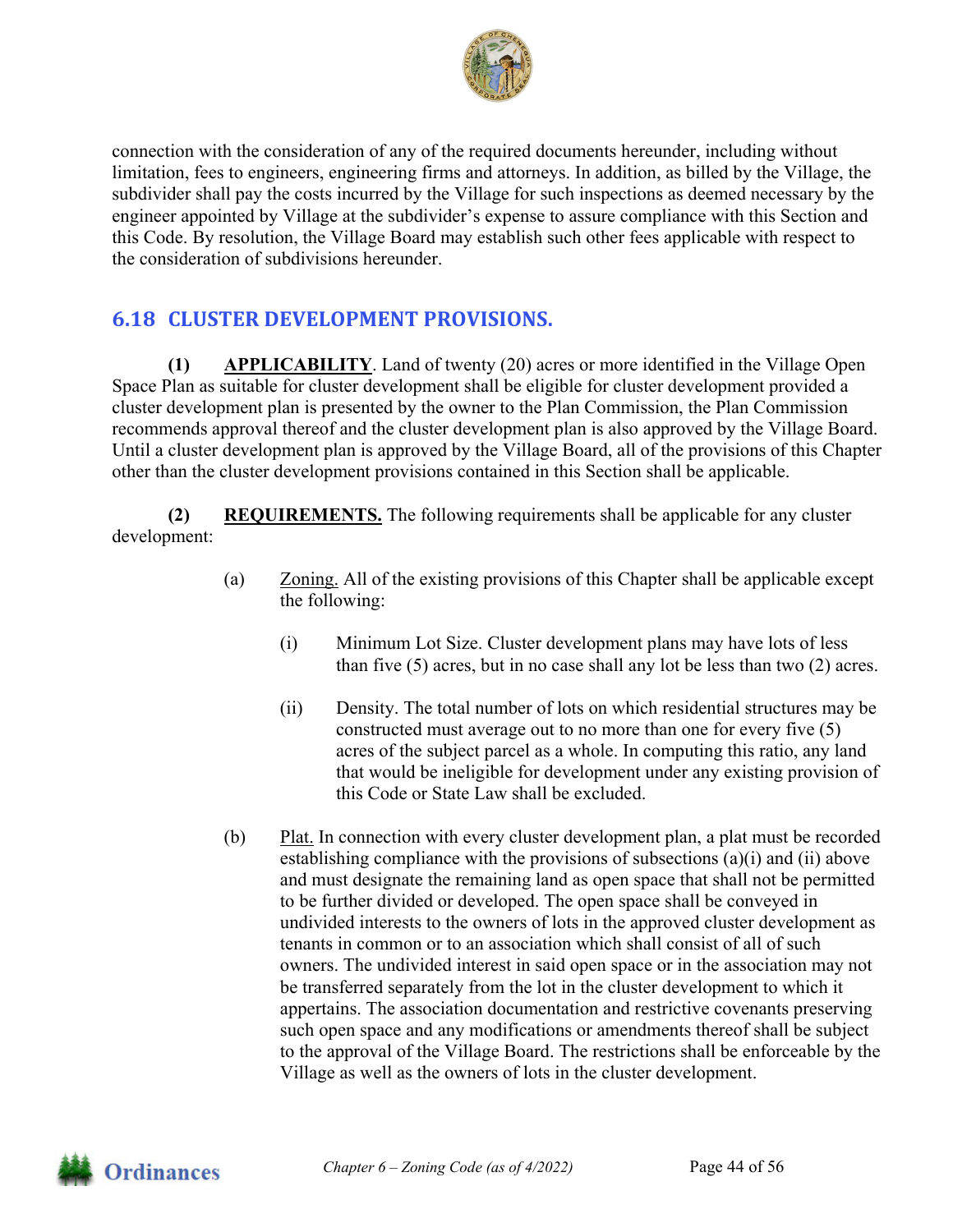

- (c) Finding. The cluster development provisions are intended to preserve open space and/or to protect and preserve scenic views along public and private streets and roads and from existing residences. Cluster development shall be permitted only if the Plan Commission and the Village Board find that the proposed cluster development plan significantly increases the amount of open space and/or significantly protects and preserves the scenic views along public and private streets and roads and from existing residences in the Village, as compared with development in accordance with the other provisions of this Chapter.
- (d) Compliance with subdivision provisions. The owner shall comply with the subdivision provisions contained in Section 6.17.
- (e) Costs and Fees. Any owner presenting a cluster development plan shall be responsible to pay all costs and fees incurred by the Village in connection with the consideration of such cluster development plan, including without limitation, fees to engineering firms and attorneys. By resolution, the Village Board may establish such other fees applicable with respect to the consideration of cluster development plans.

## **6.19 OFFICIAL MAP**

**(1) INTENT**. It is the intent of the Village Board to establish an Official Map for the purpose of serving and promoting the public health, safety, convenience, economy, orderliness, and general welfare of the community; to further the orderly layout and use of land; to stabilize the location of real property boundary lines; to insure proper legal descriptions and proper monumenting of land; to facilitate adequate provision for transportation, parks, playgrounds, and storm water drainage; and to facilitate the further subdivision of larger tracts into smaller parcels of land.

**(2) JURISDICTION**. The jurisdictional area of this Code shall include all lands within the corporate limits of the Village and those areas outside the Village within the extraterritorial plat approval jurisdiction of the Village.

**(3) OFFICIAL MAP**. There is hereby established, as the Official Map of the Village, the Map that is made a part of this Chapter bearing the date of August 9, 1999. This map is hereby designated as the "Official Map of the Village of Chenequa," and all notations, references, and other information shown thereon shall be as much a part of this Chapter as though the matters and information thereon were fully described herein. The Official Map shall show the location and extent of all platted and existing streets, roads and highways within the corporate limits of the Village and its extraterritorial plat approval jurisdiction as heretofore laid out, adopted and established by law.

**(4) CHANGES AND ADDITIONS.** The Village Board may change or add to the Official Map so as to establish the exterior lines of widen, narrow, extend or close any platted, existing, proposed, or planned public streets, roads or highways, drainageways, parkways, and parks and

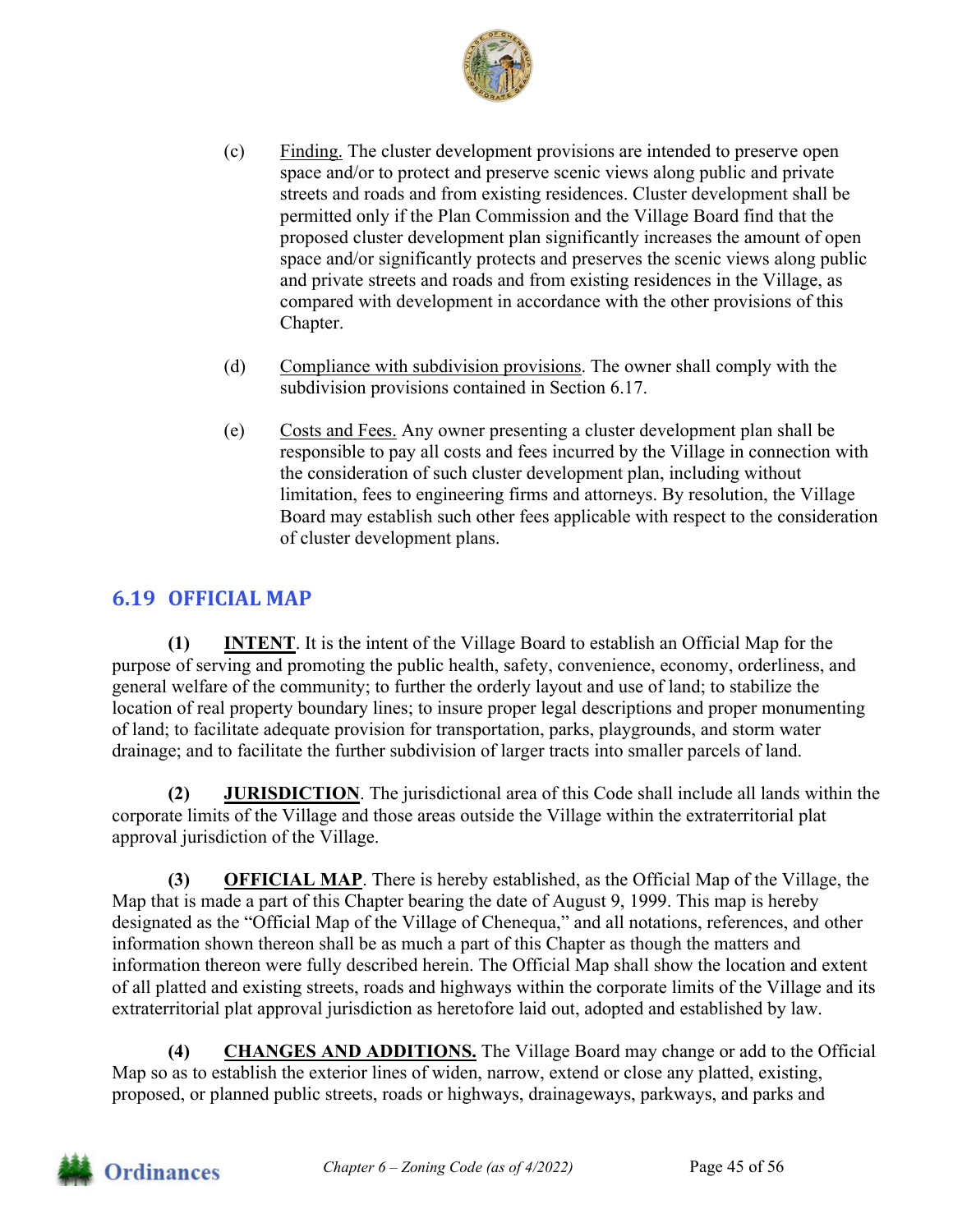

playgrounds, except that drainageways shall not be included on the Official Map if outside of the Village limits.

 The Village Board shall refer any change or addition to the Official Map to the Plan Commission for review and report thereon prior to adoption. The Plan Commission shall report its recommendation to the Village Board within sixty (60) days.

 A Public Hearing of parties in interest and citizens before the Village Board shall be required before any changes or additions to the Official Map are effective.

The Village Board may change or add to the Official Map so as to establish the exterior lines of widen, narrow, extend or close any platted, existing, proposed, or planned roads or streets, highway, drainageways, parkways, and parks and playgrounds, except that drainageways shall not be included on the Official Map if outside of the Village limits.

 The Village Board shall refer any change or addition to the Official Map to the Plan Commission for review and report thereon prior to adoption. The Plan Commission shall report its recommendation to the Village Board within sixty (60) days.

 A Public Hearing of parties in interest and citizens before the Village Board shall be required before any changes or additions to the Official Map are effective. Notice of the public hearing shall be published as a class 2 notice pursuant to Chapter 985 Wisconsin Statutes.

 Changes and additions made by duly approved subdivision plats shall not require the public hearing if the changes or additions do not affect any land outside the area being platted.

#### **(5) BUILDING PERMITS AND OTHER ENFORCEMENT PROCEDURES.** The Official Map includes numerous existing streets, roads and highways, and one planned highway, the latter indicated in dashed lines. The following requirements are hereby enacted by the Village to accomplish implementation of the Official Map solely as to the planned highway within said Official

(a) Owners of property within the mapped planned highway route who propose to construct or enlarge a building that encroaches within the planned highway route shall apply to the Zoning Administrator for a Village building permit prior to commencement of construction of building. The Zoning Administrator shall make a determination whether the site of the proposed new building or building enlargement is within the Village extraterritorial Official Map jurisdiction based upon application of Section 66.0105 Wisconsin Statutes to resolve overlaps in extraterritorial jurisdiction between the Village and the Village of Hartland. The Zoning Administrator shall then determine whether the permit must be denied on the basis that the application shows the building or building enlargement situated within the planned highway route. Such determination shall be made within thirty (30) days of receipt of application by the Zoning Administrator. A



Map: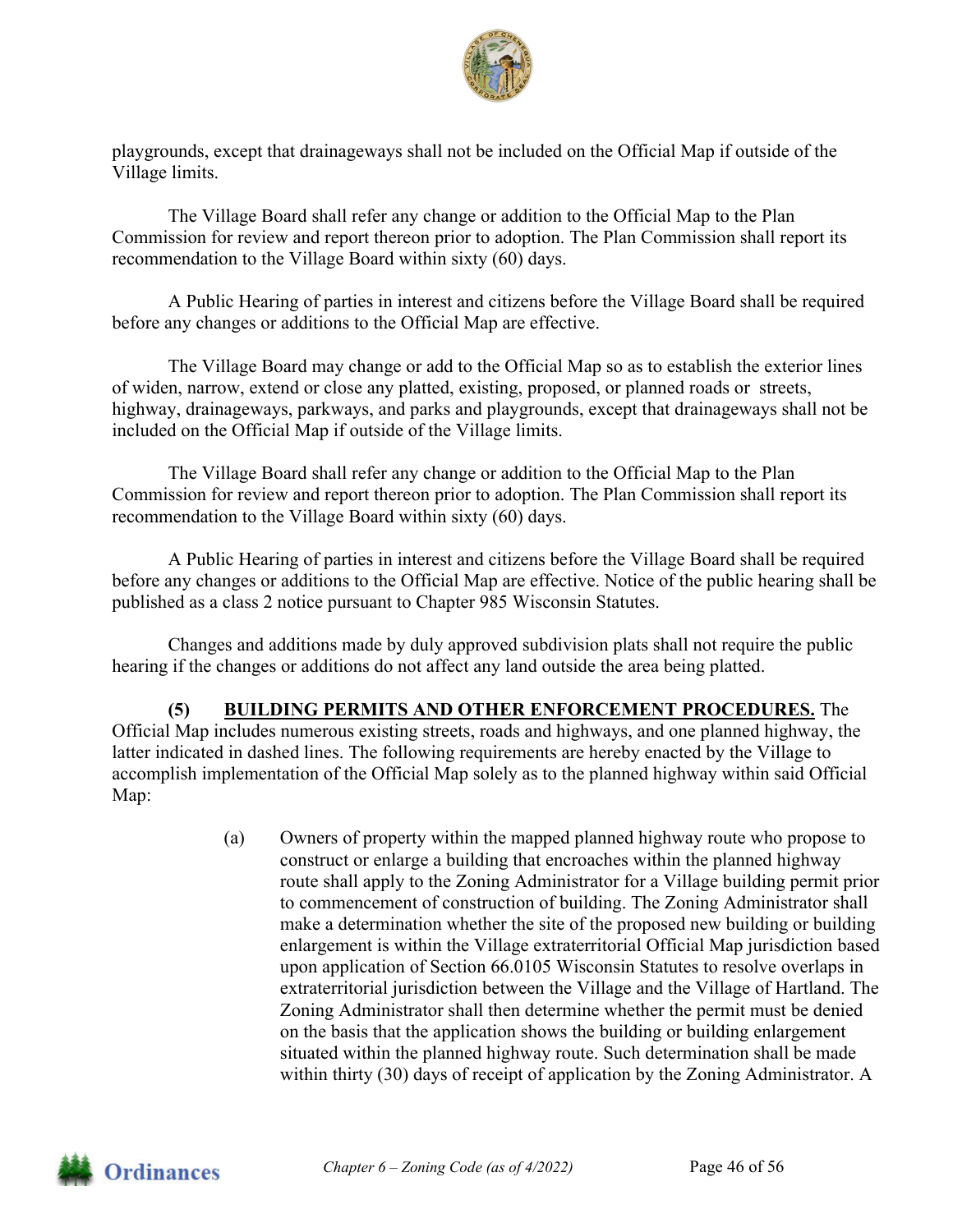

notification of denial of permit shall inform the applicant of appeal rights to the Board of Appeals pursuant to Section 62.23 (6) (e) Wisconsin Statutes.

(b) Pursuant to Sections 236.101(b) 2, 236.13 (1) (c) and 236.45 Wisconsin Statutes, the planned highway route as shown on the Official Map within the Village extraterritorial Official Map jurisdiction shall be a review standard for Village review of land subdivision matters within the Village extraterritorial subdivision review jurisdiction.

**(6) MUNICIPAL IMPROVEMENTS.** No public sewer or other municipal street utility or improvement shall be constructed in any street, road, highway, or parkway within the jurisdictional area of the Chapter until such street, highway, or parkway is duly placed on the Official Map.

**(7) LAND SUBDIVISION REVIEW**. The official Map shall also be a review standard for Village review of land divisions.

**(8) APPEALS.** The Board of Appeals shall have the power to review any administrative decision of the Village Building Inspector to grant or deny a permit for the erection of a structure under this Chapter and to grant relief from the requirements of this Chapter under the provisions of Sections 62.23 (6) (e), (f), and (g) Wisconsin Statutes.

**(9) CERTIFIED COPY OF MAP**. There shall be a certified copy of the Official Map. The certified copy shall be kept in the office of the Village Clerk, and shall be available for inspection by any interested person during regular office hours. The certified copy shall bear on its face a certification that it is a true copy of the Official Map described in and accompanying this Code and shall be signed by the Village President and countersigned by the Village Clerk. Thereafter no change or addition to such Official Map shall become effective until it shall have been indicated by the appropriate convention on the aforesaid certified copy of the Official Map and a certificate placed thereon or attached thereto bearing the number and date of adoption of the amending ordinance. The certificate shall be signed by the Village President and countersigned by the Village Clerk.

**(10) MAP TO BE FILED WITH REGISTER OF DEEDS**. The Village Clerk shall be responsible immediately upon adoption of the Official Map or any amendment thereto for recording a true copy of the Official Map, as amended, with the Register of Deeds of the County of Waukesha, Wisconsin, pursuant to and solely for the purposes specified in Section 62.23 (6) (b) Wisconsin Statutes.

**(11) ENFORCEMENT**. It shall be the duty of the Village Building Inspector and the Village Administrator to enforce the provisions of this Section.

**(12) PENALTIES**. Any person, firm, or corporation who fails to comply with the provisions of this Section shall, upon conviction thereof, forfeit an amount calculated pursuant to Section 6.10(1).

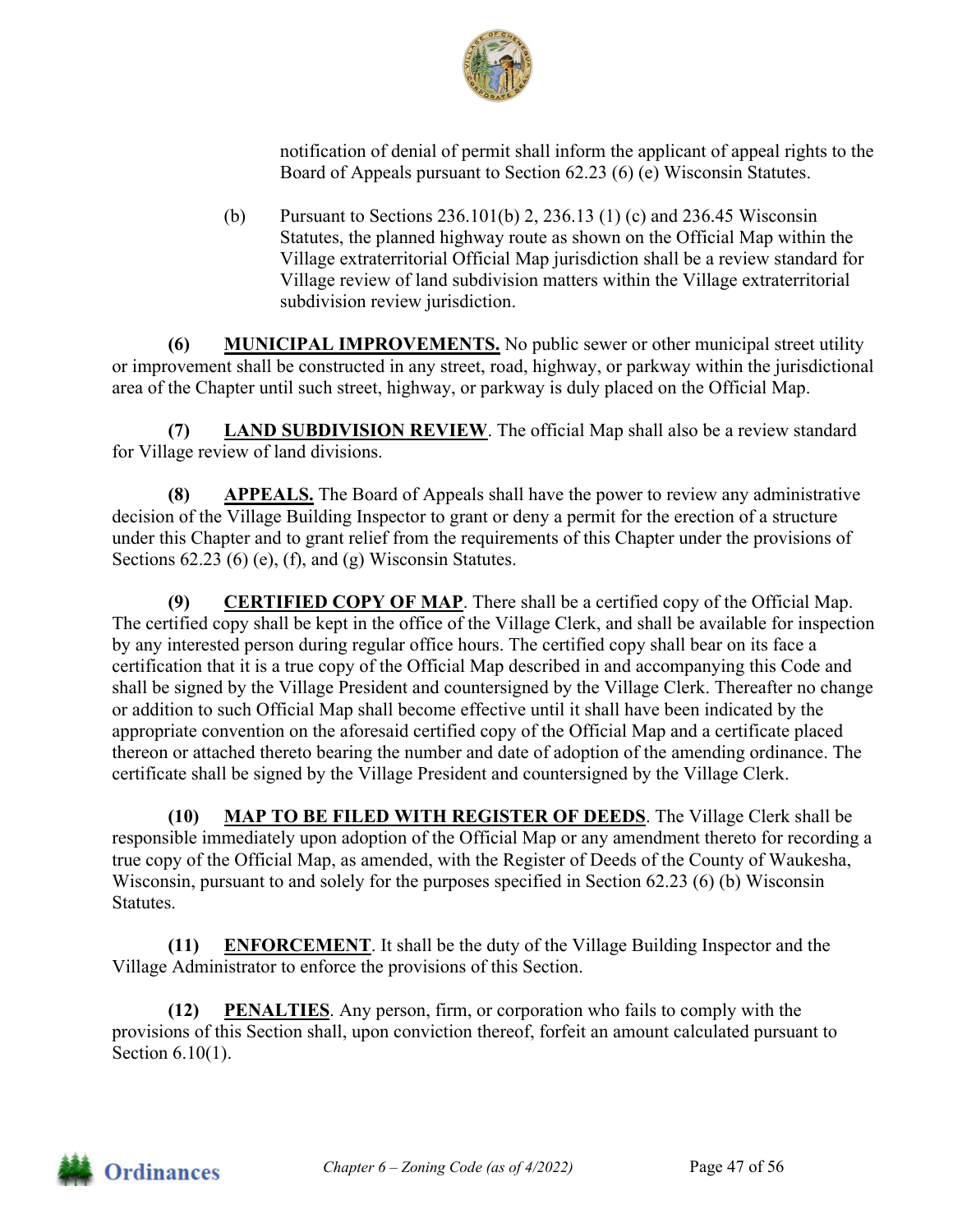

No damages shall be allowed for the taking by any governmental agency, for street, road, highway, drainageway, and parkway purposes, any building erected in violation of this Section.

**(13) SEVERABILITY AND CONFLICT**. If any provision or part of this Section is adjudged unconstitutional or invalid by any court of competent jurisdiction, the remainder of this Section shall not be affected thereby. All other ordinances or parts of ordinances of the Village inconsistent with this Section to the extent of the inconsistency only are hereby repealed.

**(14) EFFECTIVE DATE**. This Section shall be effective after adoption by the Village Board and publication or posting as provided by law.

**(15) REPEAL OF PRIOR USE.** A prior Official Map adopted on January 12, 1998, has been repealed as to all mapped street or road rights-of-way beyond the municipal limits of the Village.

**(16) EXTRATERRITORIAL JURISDICTION OF OTHER INCORPORATED MUNICIPALITIES**. Section 66.0105 Wisconsin Statutes shall govern the extraterritorial jurisdiction of this Section.

## **6.20 CONDITIONAL USES**

**(1) STATEMENT OF PURPOSE – CONDITIONAL USES**. The development and execution of this Section is based upon the division of the Village into districts, within which districts, the use of land and buildings, and bulk and location of buildings and structures in relation to the land, are mutually compatible and substantially uniform. However, there are certain uses which, because of their unique characteristics, cannot be properly classified as unrestricted permitted uses in a district, without consideration, in each case, of the impact of those uses upon neighboring land or public facilities, and of the public need for the particular use of a particular location. Such uses, nevertheless, may be necessary or desirable to be allowed in a particular district provided that due consideration is given to location, development and operation of such uses. Such uses are classified as conditional uses.

The following types of structures may be constructed and used within the Village; provided, however, that the person seeking to employ such a conditional use shall fully comply with and meet all requirements of this Section:

- (a) Church or Temple.
- (b) Private, public and parochial primary and secondary schools including accessory buildings, playgrounds, athletic fields, and gymnasiums, provided that such schools have a full time academic curriculum as required by Wisconsin Statutes.
- (c) Country Club.

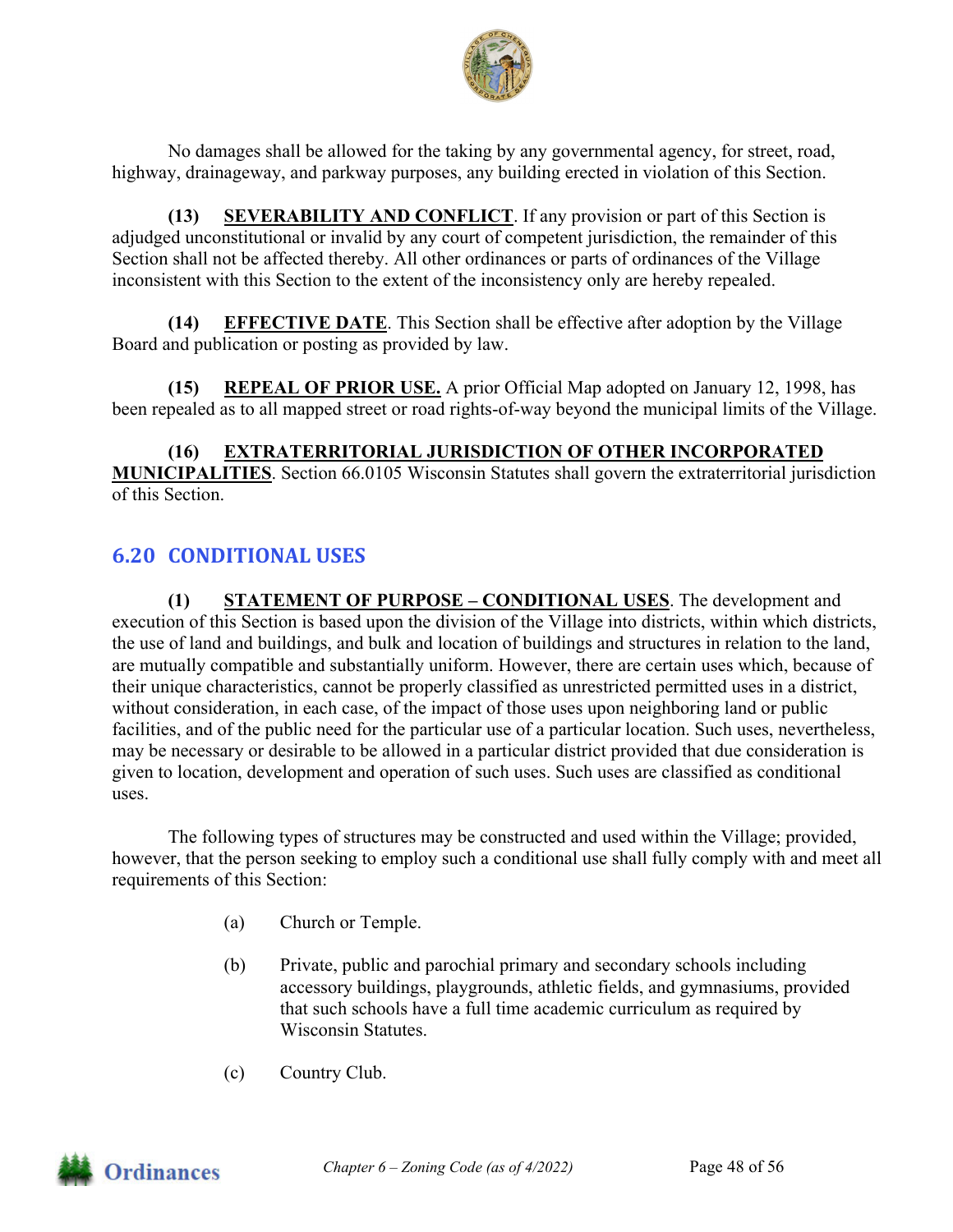

- (d) Private Storage and Maintenance Facility, when located south of Highway 16.
- (e) Telecommunication Facilities.
- (f) Windmills and related structures.

#### **(2) AUTHORITY OF THE VILLAGE BOARD; REQUIREMENTS.**

- (a) The Village Board hereby authorizes the Zoning Administrator to issue a conditional use permit after review, public hearings, and approval from the Village Board, provided that such conditional use and involved structures are found to be in accordance with the purpose and intent of this Chapter and are further found to be not hazardous, harmful, offensive or otherwise adverse to the environment or the value of the neighborhood or the community. The Village Board in its findings shall further specify the delimiting reasons or factors which resulted in approving a conditional use. Such Village Board action, and the resulting conditional use permit, shall specify the period of time for which it is effective, if specified, the name of the permittee, the location and legal description of the affected premises. Prior to the granting of a conditional use, the Village Board shall make findings based upon the evidence presented that the standards herein prescribed are to be complied with.
- (b) Conditions such as landscaping, architectural design, type of construction, construction commencement and completion dates, sureties, lighting, fencing, planting screens, operation control, hours of operation, improved traffic circulation, deed restrictions, highway access restrictions, increased yards or parking requirements may be required by the Village Board upon the finding that such conditions are necessary to fulfill the purpose and intent of this Chapter.

Compliance with all other provisions of this Chapter, such as lot width and area, yards, height, parking, loading, traffic, street, road and highway access and performance standards shall be required of all conditional uses.

#### **(3) RESTRICTIONS APPLYING ONLY TO CONDITIONAL USES**

- (a) Setback Restrictions
	- (i) Lot Abutting a Lake Lake Frontage Setback.

 No conditional use structure shall be located so that the distance measured over the contour of the ground between the lake frontage and the nearest point of the structure or any projections thereof shall be less than two hundred (200) feet.

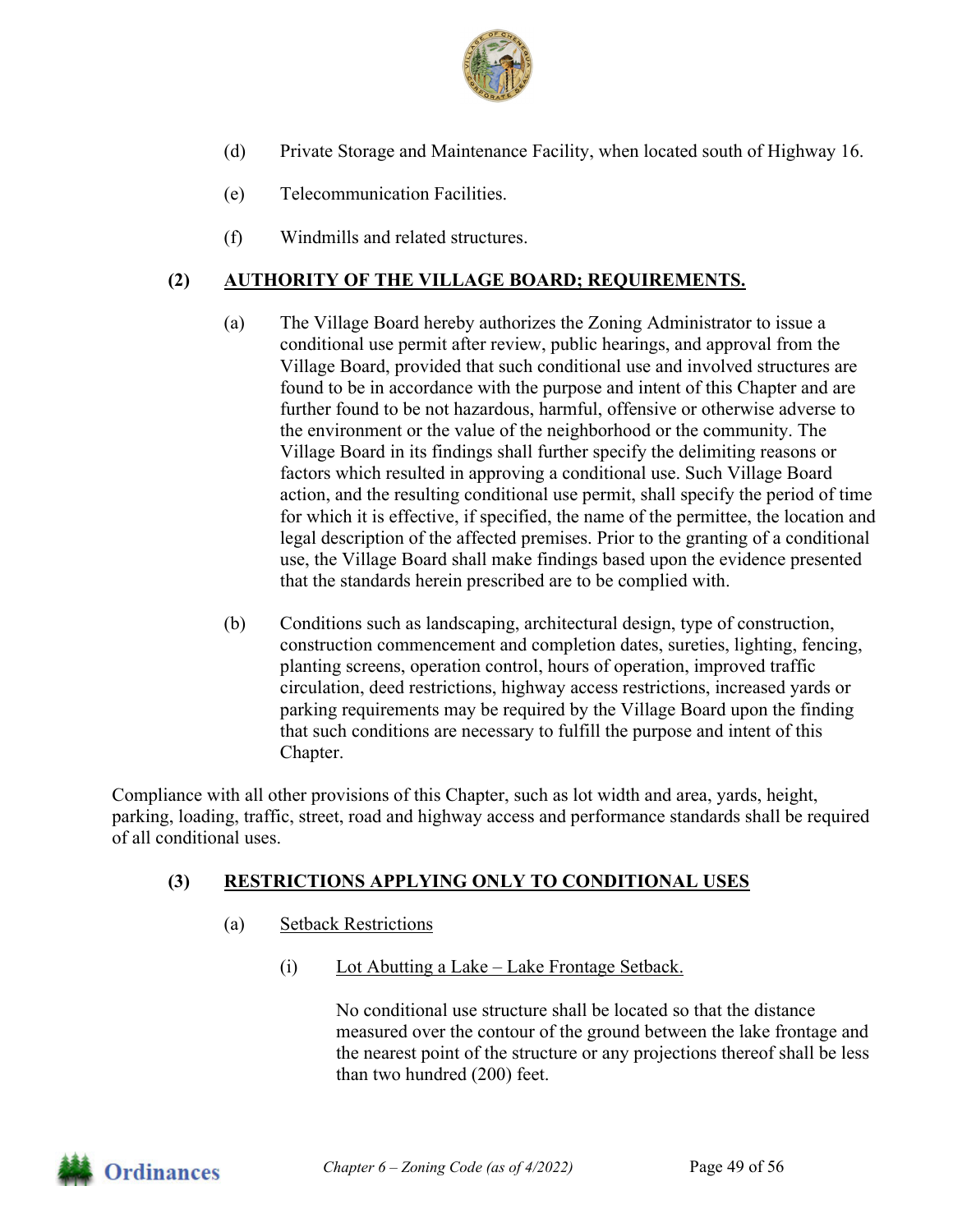

(ii) Structure Line Setback.

 No conditional use structure shall be located on any lot where a street wall is nearer than one hundred fifty (150) feet to the right-of-way or boundary line of any street, road or highway and in no event nearer than seventy five (75) feet to a front or rear lot line.

- (b) Lot Area and Visibility Requirements.
	- (i) The total area of the footprint for all conditional use structures, together with streets, roads, driveways, parking areas, and other impervious surfaces shall not exceed the following limits, of the total area of the lot on which they are located:

 30% for the first 20 acres; 10% for every acre above 20 up to 30; and 5% for every acre above 30.

- (ii) Visibility of conditional use structures shall be screened by landscape planting and/or contours of the ground so that not more than fifty (50) percent of the structure is visible at any time from streets, roads, highways, lakes, or neighboring properties.
- (c) Conditional Use Structures. Conditional use structures which comply with the side setback requirements of Section 6.5 (4), for all side yards, may be erected, modified or altered to a height not exceeding thirty five (35) feet. The height may further be increased to a maximum of forty five (45) feet, provided each side yard setback of such structure is increased by one and one half  $(1\frac{1}{2})$  feet for each additional one (1) foot of height over and above thirty five (35) feet. However, no conditional use structure shall exceed three (3) stories in height.
	- 20' in height requires a 10' side yard setback
	- 30' in height requires a 15' side yard setback
	- 35' in height requires a 17.5' side yard setback
	- 40' in height requires a 27.5' side yard setback
	- 45' in height requires a 37.5' side yard setback

**(4) INITIATION OF CONDITIONAL USE**. Any person, firm, corporation or organization having a freehold interest or a contractual interest which may become a freehold interest, and which is specifically enforceable in the land for which a conditional use is sought may file an application to use such land for a conditional use provided for in this Section in the zoning district in which such land is located.

**(5) APPLICATION FOR CONDITIONAL USE**. An application for a conditional use shall be filed on a form prescribed by the Village. The application shall be accompanied by a plan

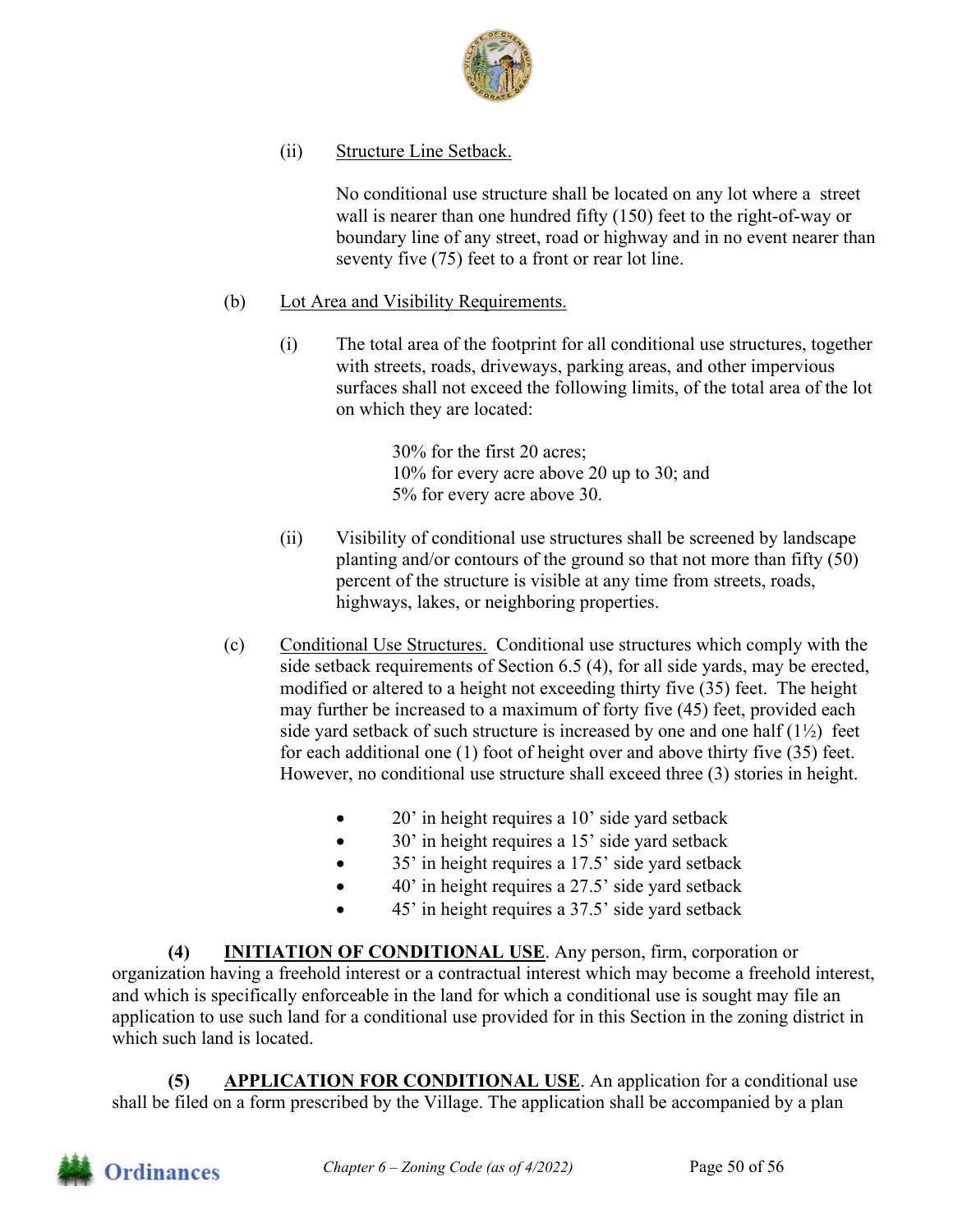

showing the location, size and shape of the lot(s) involved and of any proposed structures, the existing and proposed use of each structure and lot, and shall include a statement in writing by the applicant and adequate evidence showing that the proposed conditional use shall conform to the standards set forth in subsection 8 hereinafter. The Village Board may require such other information as may be necessary to determine and provide for enforcement of this Chapter, including a plan showing contours and soil types; highwater marks and groundwater conditions; bedrock, vegetative cover, specifications for areas of proposed filling, grading, and lagooning; location of buildings, parking areas, traffic access, driveways, walkways, open spaces and landscaping; plans of buildings, sewage disposal facilities, water supply systems and arrangements of operations. The application shall be accompanied by payment of the fee in the amount set by the Village Board.

**(6) HEARING ON APPLICATION**. All requests for conditional uses shall be to the Village Board. Upon receipt of the application and statement referred to in subsection 4 above, the Village Board shall hold a public hearing on each application for a conditional use at such time and place as shall be established by the Village Board. The hearing shall be conducted and a record of the proceedings shall be preserved in such a manner and according to such procedures as the Village Board shall, by rule, prescribe from time to time.

**(7) NOTICE OF HEARING ON APPLICATION.** Notices of the time, place and purpose of such hearing shall be given by publication of a class 2 Notice under the Wisconsin Statutes. Notice of the time, place and purpose of such public hearing shall also be sent to the applicant, the Zoning Administrator, members of the Village Board, and the owners of record as listed in the office of the Village Assessor who are owners of property in whole or in part situated within one hundred (100) feet of the boundaries of the properties affected, said notice to be sent to at least ten (10) days prior to the date of such public hearing. The Village Board shall, within forty five (45) days after a matter has been referred to it, take formal action.

## **(8) STANDARDS – CONDITIONAL USES.**

- (a) Standards. No application for a conditional use shall be granted by the Village Board, unless the Village Board shall find all of the following conditions are present:
	- (i) That the establishment, maintenance or operation of the conditional use will not be detrimental to or endanger the public health, safety, morals, comfort or general welfare;
	- (ii) That the uses, values and enjoyment of other property in the neighborhood for purposes already permitted shall be in no foreseeable manner substantially impaired or diminished by the establishment, maintenance or operation of the conditional use and the proposed use is compatible with the use of adjacent land;

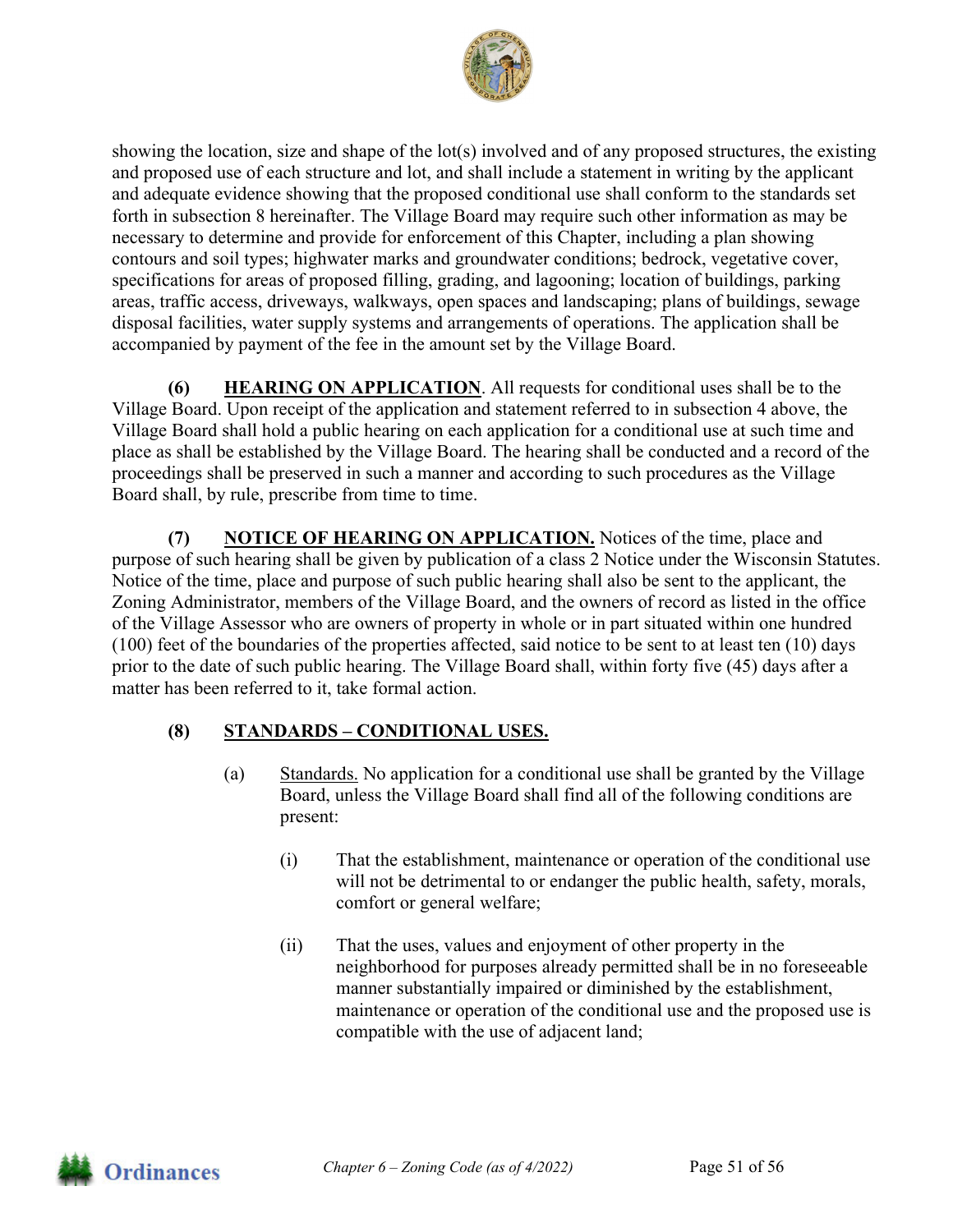

- (iii) That the establishment of the conditional use will not impede the normal and orderly development and improvement of the surrounding property for permitted uses;
- (iv) That adequate utilities, access roads, drainage and other necessary site improvements have been or are being provided;
- (v) That adequate measures have been or will be taken to provide ingress and egress so designed as to minimize traffic congestion in the streets, roads and highways;
- (vi) That the conditional use shall, except for yard requirements, conform to all applicable regulations of the district in which it is located;
- (vii) That the proposed use does not violate flood plain regulations governing the site;
- (viii) That adequate measures have been or will be taken to prevent and control water pollution, including sedimentation, erosion and runoff; and
- (ix) That when applying the above standards to any new construction of a building or an addition to an existing building, the Village Board shall consider the purpose for the zoning district such that the proposed building or addition at its location does not defeat the purposes and objectives of the zoning district.
- (b) Additional Considerations. In addition, in passing upon a conditional use, the Village Board shall also evaluate the effect of the proposed use upon:
	- (i) The maintenance of safe and healthful conditions;
	- (ii) The prevention and control of water pollution, including sedimentation;
	- (iii) Existing topographic and drainage features and vegetative cover on the site;
	- (iv) The location of the site with respect to floodplains and floodways of rivers and streams;
	- (v) The erosion potential of the site based upon degree and direction of slope, soil type and vegetative cover;
	- (vi) The location of the site with respect to existing or future access streets, roads and highways;

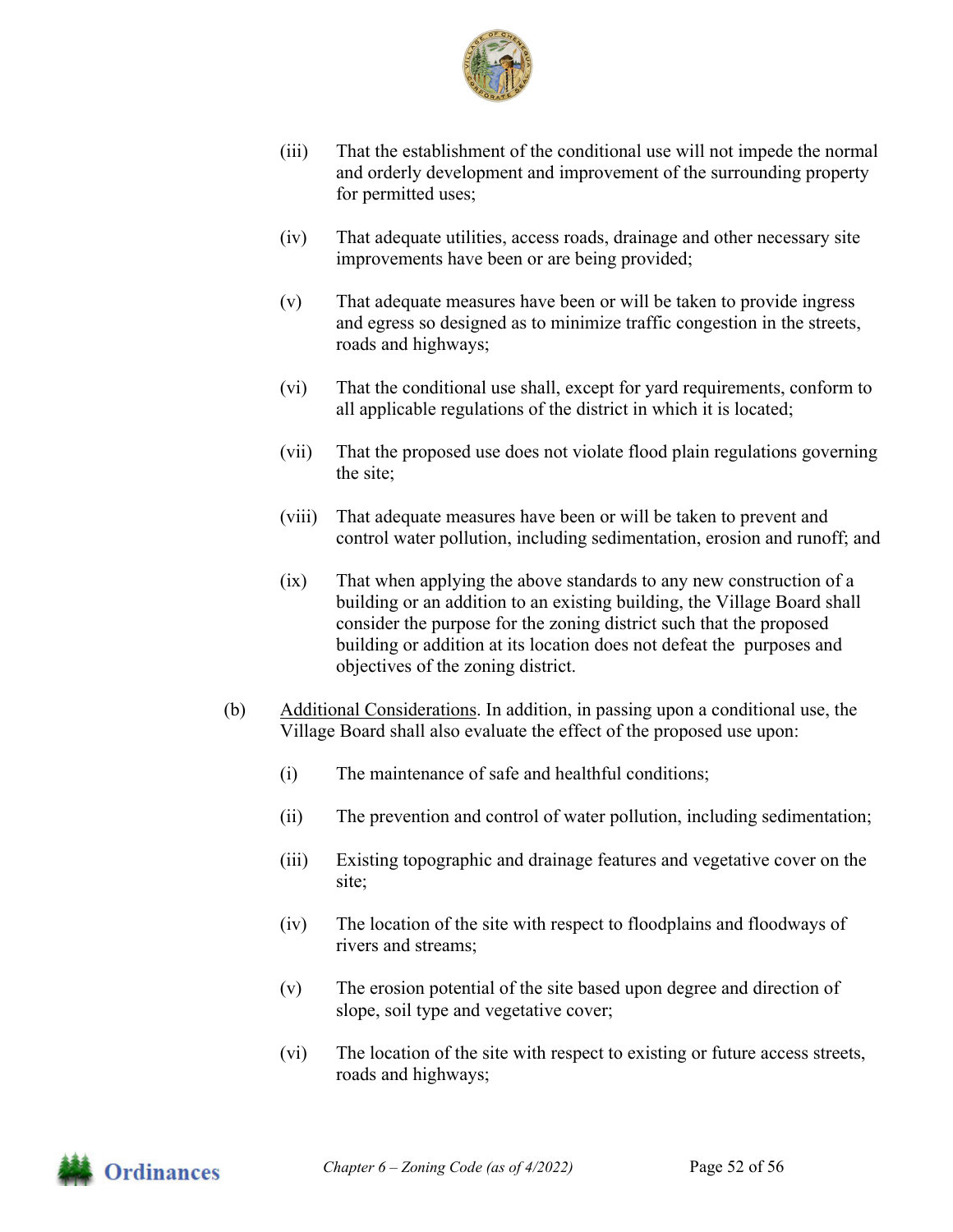

- (vii) The uses on adjacent parcels; and
- (viii) The amount of liquid waste to be generated and the adequacy of the proposed disposal systems.

**(9) DENIAL OF APPLICATION FOR CONDITIONAL USE PERMIT**. When a conditional use application is denied by the Village Board, the Village Board shall issue a written decision setting forth those standards that are not met and enumerate reasons the Village Board has used in determining that each standard was not met.

**(10) CONDITIONS AND GUARANTEES**. The following conditions shall apply to all conditional uses:

- (a) Conditions. Prior to granting a conditional use, the Village Board may stipulate such conditions and restrictions upon the establishment, location, construction, maintenance and operation of the conditional use as deemed necessary to promote the public health, safety and general welfare of the community, and to secure compliance with the standards and requirements specified in Section 6.19 (7). In all cases in which conditional uses are granted, the Village Board shall require such evidence and guarantees as it may deem necessary as proof that the conditions stipulated in connection therewith are being and will be complied with. Such conditions shall be addressed in a plan of operation and may include specifications for, without limitation because of specific enumeration:
	- (i) Landscaping;
	- (ii) Type of construction;
	- (iii) Construction commencement and completion dates;
	- (iv) Sureties;
	- (v) Lighting;
	- (vi) Fencing;
	- (vii) Operational control;
	- (viii) Hours of operation;
	- (ix) Traffic circulation;
	- (x) Deed restrictions;
	- (xi) Access restrictions;

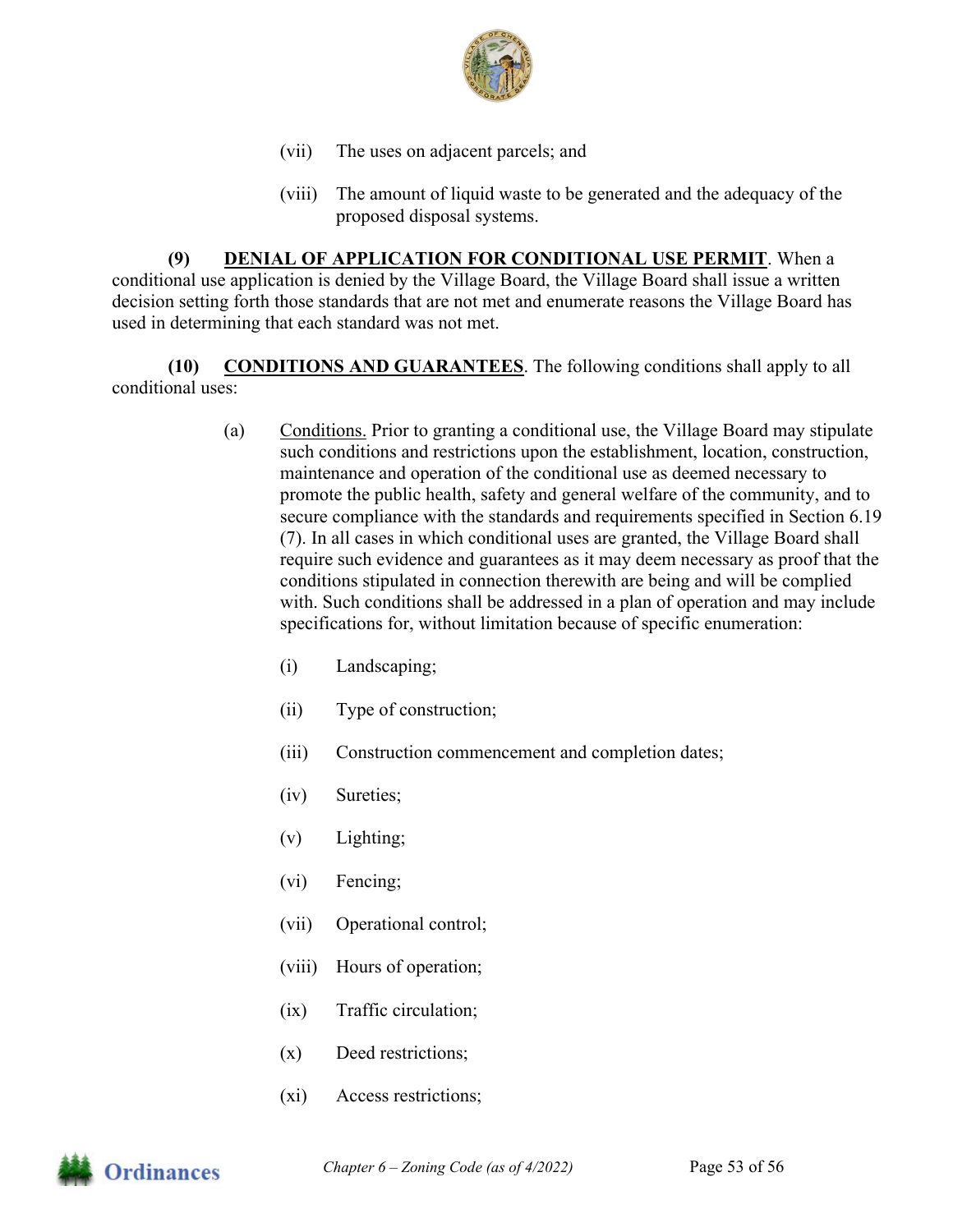

- (xii) Setbacks and yards;
- (xiii) Specified sewage disposal and water supply systems;
- (xiv) Planting screens;
- (xv) Increased parking; or
- (xvi) Any other requirements necessary to fulfill the purpose and intent of this Chapter.
- (b) Site Review. In making its decision, the Village Board shall evaluate each application and may request assistance from any source which can provide technical assistance. The Village Board may review the site, existing and proposed structures, architectural plans, neighboring uses, parking areas, driveway locations, street, road and highway access locations, traffic generation and circulation, drainage, sewerage and water systems and the proposed operation/use.
- (c) Alteration of Conditional Use. No alteration of a conditional use shall be permitted unless approved by the Village Board.
- (d) Architectural Treatment. Proposed architectural treatment will be in general harmony with the surrounding area and uses. To this end, the Village Board may require the use of certain general types of exterior construction materials.
- (e) Sloped Sites; Unsuitable Soils. Where slopes exceed six (6) percent and/or where a use is proposed to be located on areas indicated as having soils that are unsuitable or marginal for development, on-site soil tests and/or construction plans shall be provided that clearly indicate that the soil conditions are adequate to accommodate the development contemplated and/or that any inherent soil condition or slope problems will be overcome by special constructions techniques. Such special construction might include, among other techniques, terracing, retaining walls, oversized foundations and footings, drain tile, etc.
- (f) Conditional Uses to Comply with Other Requirements. Conditional uses shall comply with all other provisions of this Chapter except as noted herein.

**(11) VALIDITY OF CONDITIONAL USE PERMIT.** Where a conditional use application has been approved or conditionally approved, such approval shall become null and void unless within one hundred eighty (180) days of the date of the approval the use is commenced, construction is underway or the current owner possesses a valid building contract under which construction is commenced within three (3) months of the date of issuance and is being diligently prosecuted. Approximately forty five (45) days prior to the automatic revocation of such permit the

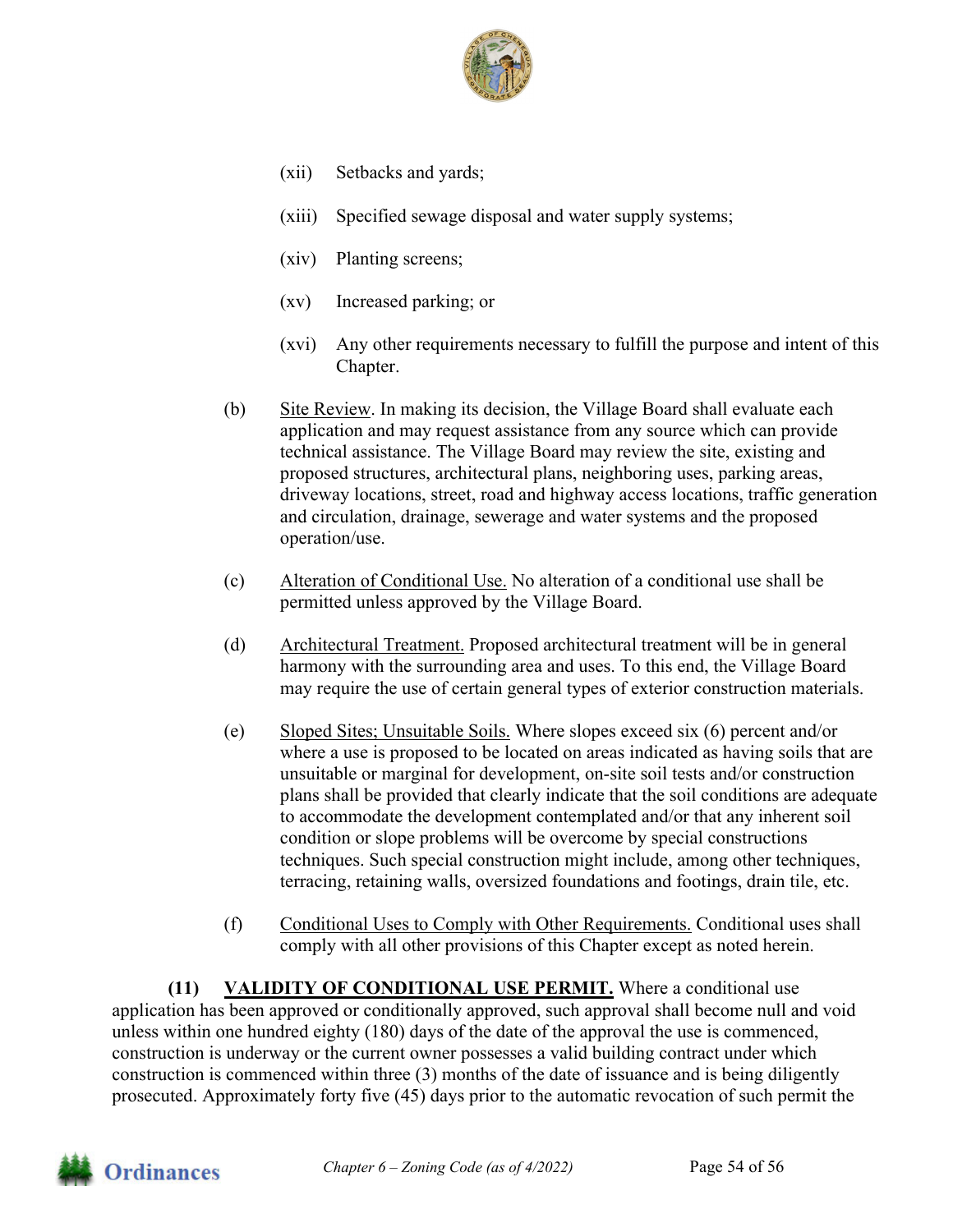

Zoning Administrator shall notify the holder by certified mail of such revocation. The Village Board may extend such permit for a period of sixty (60) days for justifiable cause, if application is made to the Village Board at least thirty (30) days before the expiration of said permit.

**(12) COMPLAINTS REGARDING CONDITIONAL USES.** The Village Board shall retain continuing jurisdiction over all conditional uses for the purpose of resolving complaints. Such authority shall be in addition to the enforcement authority of the Zoning Administrator to order the removal or discontinuance of any unauthorized alterations of an approved conditional use; the elimination, removal or discontinuance of any violation of a condition imposed upon approval; or the violation of any other provision of this Chapter. Upon written complaint by any person, the Village Board shall initially determine whether said complaint indicates a reasonable probability that the subject conditional use is in violation of either one (1) or more of the standards set forth above, a condition of approval or other requirement imposed hereunder. Upon reaching a positive initial determination, a hearing shall be held upon notice as provided in above. Any person may appear at such hearing and testify in person or represented by an agent or attorney. The Village Board may, in order to bring the subject conditional use into compliance with the standards set forth in above or conditions previously imposed by the Village Board, modify existing conditions upon such use and impose additional reasonable conditions upon the subject conditional use. In the event that no reasonable modification of such conditional use can be made in order to assure that standards set forth in Section (7) above will be met, the Village Board may revoke the subject conditional use approval and direct the Zoning Administrator and the Village Attorney to seek elimination of the subject use. Following any such hearing, the decision of the Village Board shall be furnished to the current owner of the parcel subject to the conditional use in writing and stating the reasons therefor.

**(13) TELECOMMUNICATION FACILITIES RESTRICTIONS.** The following requirements shall apply to Telecommunication Facilities:

- (a) All new towers must be certified by a qualified and licensed professional engineer to be:
	- (i) Designed in conformance with the latest structural and wind loading standards for the Electronics Industry Association or the Telecommunication Industry Association;
	- (ii) Designed in all respects to accommodate both a tower owner's antenna and comparable antenna for collocation;
	- (iii) Designed to allow for future rearrangement of antenna upon a tower, and to accept antenna mounted at varying heights; and
	- (iv) Designed to conform to all FCC and FAA requirements.